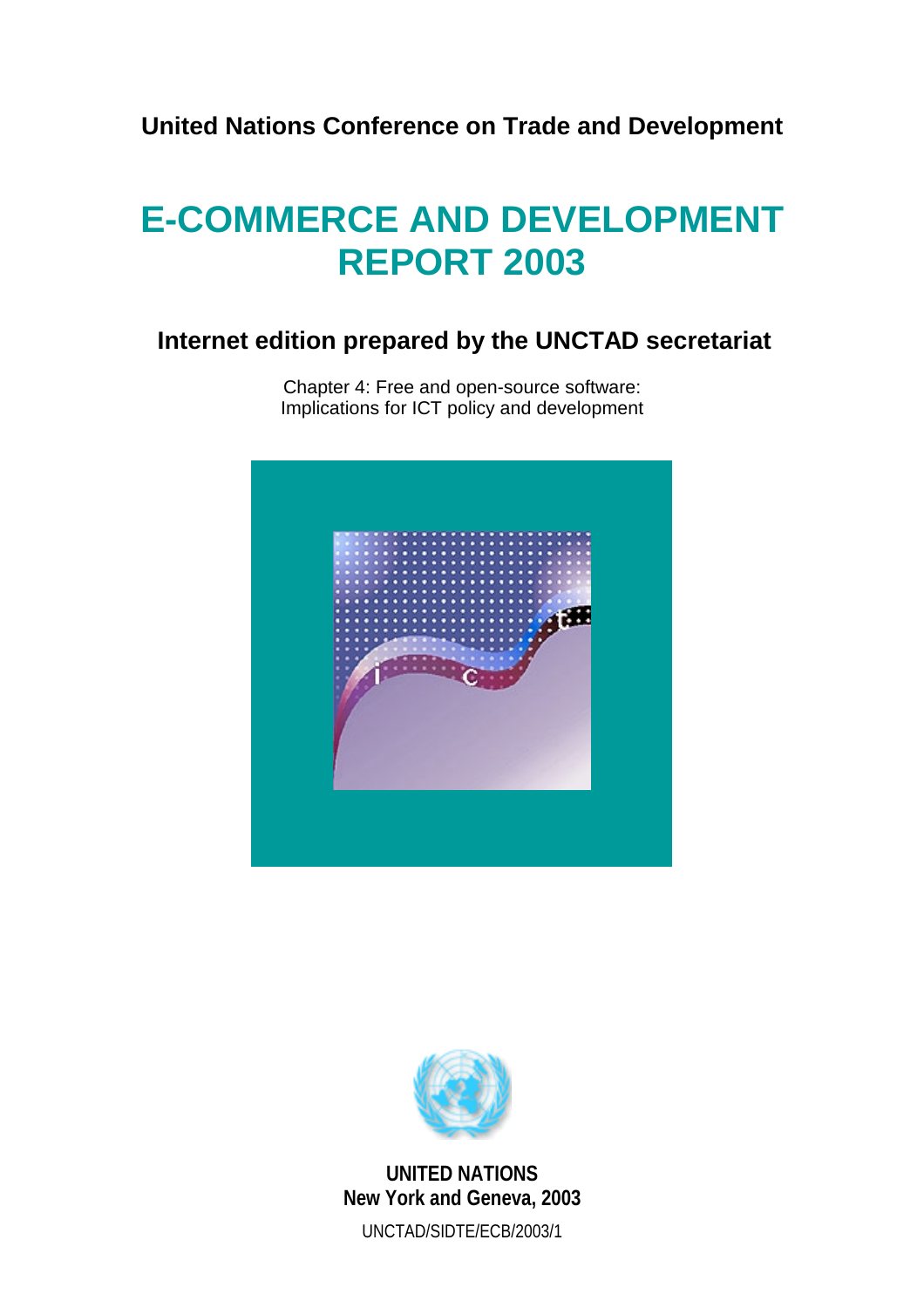## **Note**

Symbols of United Nations documents are composed of capital letters with figures. Mention of such a symbol indicates a reference to a United Nations document.

The designations employed and the presentation of the material in this publication do not imply the expression of any opinion whatsoever on the part of the Secretariat of the United Nations concerning the legal status of any country, territory, city or area, or of its authorities, or concerning the delimitation of its frontiers or boundaries.

Material in this publication may be freely quoted or reprinted, but full acknowledgement is requested, together with a reference to the document number. A copy of the publication containing the quotation or reprint should be sent to the UNCTAD secretariat at: Palais des Nations, CH-1211, Geneva 10, Switzerland.

The English version of the full report and the English, French and Spanish versions of its Overview section are currently available on the Internet at the address indicated below. Versions in other languages will be posted as they become available.

http://www.unctad.org/ecommerce/

UNCTAD/SDTE/ECB/2003/1

UNITED NATIONS PUBLICATION

Sales No. E.03.II.D.30

ISBN 92-1-112602-9

Copyright © 2003, United Nations All rights reserved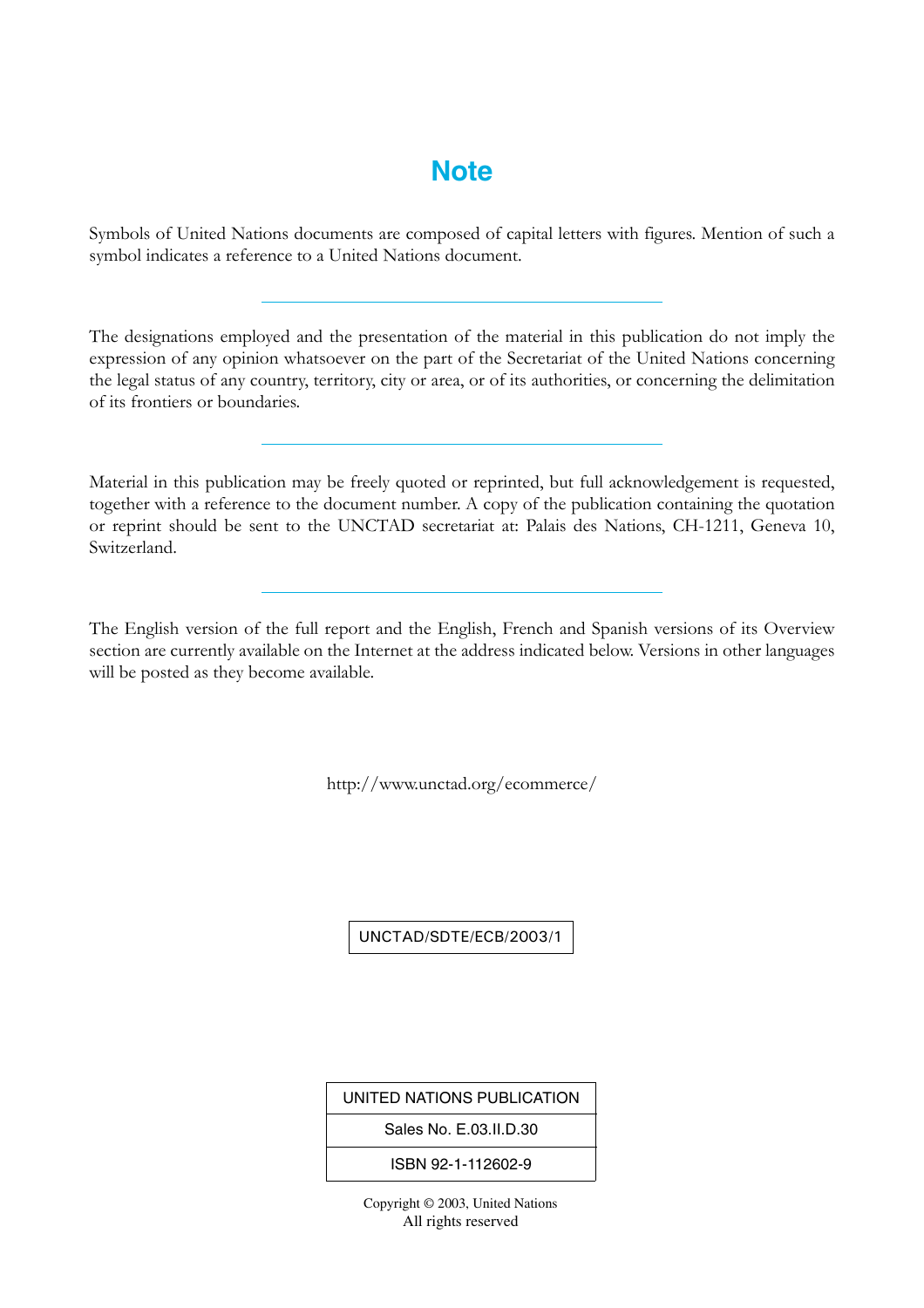## **Chapter 4**

## **FREE AND OPEN-SOURCE SOFTWARE: IMPLICATIONS FOR ICT POLICY AND DEVELOPMENT**

Free and open-source software (FOSS) challenges our preconceptions about how software is produced and distributed. The software industry today generates yearly revenues in excess of \$300 billion. FOSS is software that has made its source code public and allows – perhaps even motivates – users to change the source code and redistribute the derivative software. Liberating the source code supports broad collaborative development in software production, better porting<sup>1</sup> with other programmes produced by independent programmers, and the customization of software to meet different commercial, regulatory, cultural and linguistic requirements. Most importantly, in particular for developing countries, FOSS allows today's and tomorrow's experts and information technology (IT) leaders to acquire skills and advance their knowledge rapidly.

Its technological opposite, closed-source or proprietary software, may not support the information and communication technology (ICT) development process as well because it requires a significant upfront investment in license fees for installation and upgrades; it is not always adaptable to local concerns; and its exclusive or even dominant use may not adequately support the local development of the expert knowledge and skills needed to fully embrace the information economy. While proprietary software has its place and role, Governments should consider their policy position on FOSS in the context of their overall agenda and their ambitions of bridging the digital divide and using ICT for increased, improved trade and development.

## **A. Introduction**

The hardware that makes modern computing and communications possible has advanced at an extraordinary rate in the last few decades, and that process is likely to continue. "Moore's law", which is really an observation of a pattern, states that the capability of microprocessors doubles, while their price falls by nearly one-half, every 18 months.<sup>2</sup> This has created an information-processing ecology where computer hardware is much more sophisticated and reliable than software – the instructions that human beings create for it.

However, there is no Moore's law for software. While computing power falls rapidly in price, software that can make use of that computing power becomes more complicated, sometimes more expensive and less reliable, and almost always more difficult to configure and maintain. Yet it is software that constitutes the fundamental rules for information processing, and thus for an information economy and an information society. Massive processing power connected by ever-increasing bandwidth is a skeletal infrastructure. Software determines how information is manipulated, where it flows, to whom and for what reasons.

Developing countries need to define their ICT strategies and make them relevant to the development process. Policy regarding software use has suddenly become an important issue because a new choice has recently become viable: that of FOSS, and with it the promise of information-enabled development. However, Einstein once commented that "sometimes one pays most for the things one gets for nothing", and this thought is relevant to the FOSS debate. The countries and individuals that will profit from FOSS are those that will strive to formulate their policies in an informed manner and that will contribute back to the FOSS knowledge base.

This chapter explains how FOSS and, for comparison, proprietary software are created – not in a technical sense, but in an organizational sense – and why that matters, for developed and particularly for developing economies. It suggests that the FOSS process produces better software that could match the unending improvements in computer hardware. Like any product, software is simply the outcome of a produc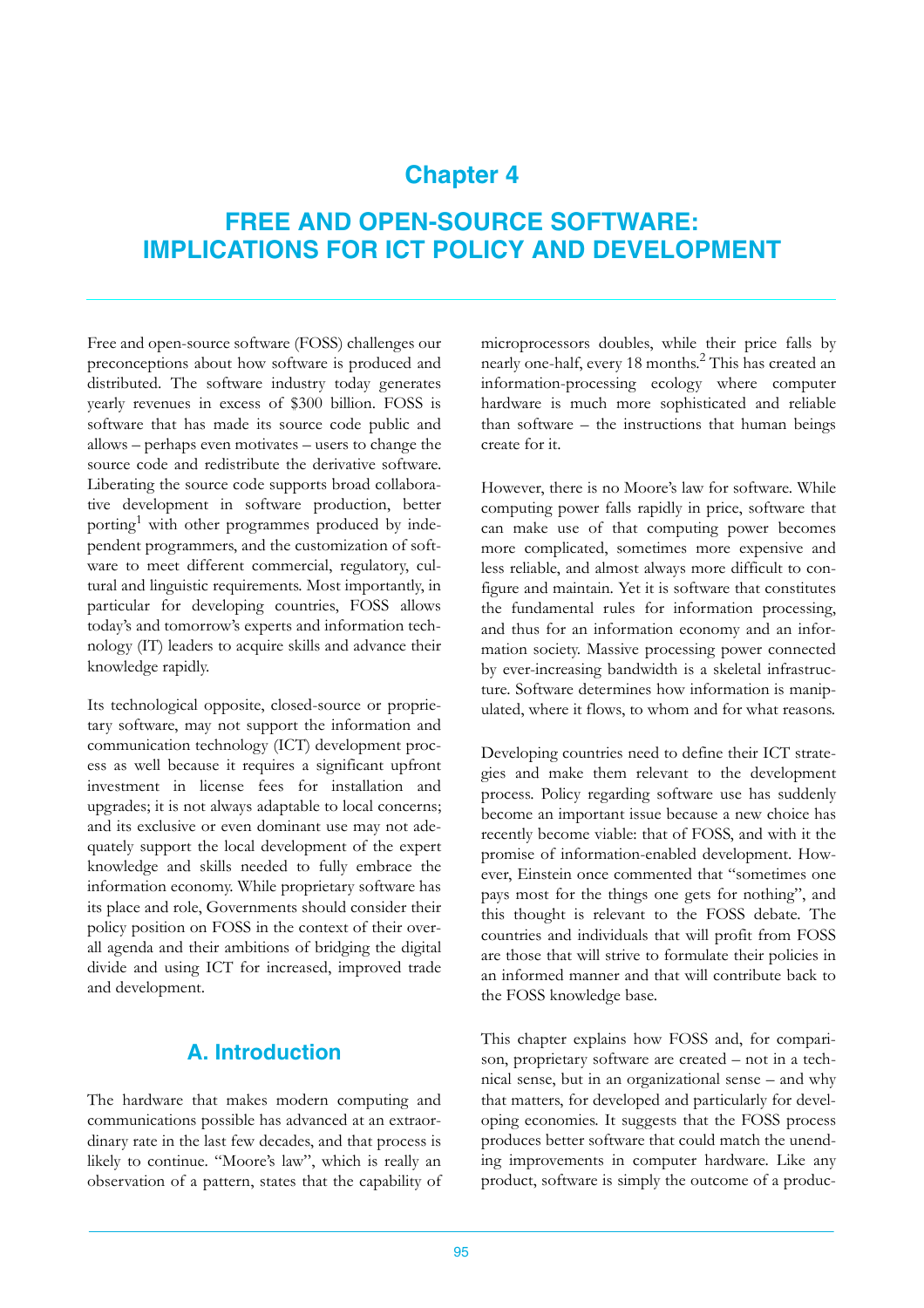tion process that combines human effort, inputs, and capital of some sort in a distinctive way.

The "standard" way of organizing software production has been much like the standard way of building a complex industrial good: a formal division of labour that uses proprietary knowledge, guarded by restrictive intellectual property rights (IPR) and enclosed within a corporate hierarchy, that guides and governs the process. Following this approach, today's software industry has grown into a colossus estimated to generate more than \$300 billion in annual earnings.

### **Table 4.1**

## **Top 10 software companies, ranked by revenue and market capitalization**

|                |                                       | Annual<br>revenue | <b>Market</b><br>capitalization |
|----------------|---------------------------------------|-------------------|---------------------------------|
|                |                                       | (millions of \$)  | (millions of $$$ )              |
| 1              | Microsoft                             | 31,375            | 260,000                         |
| 2              | Oracle                                | 9,487             | 63,400                          |
| 3              | <b>SAP</b>                            | 7,700             | 32,300                          |
| 4              | Computer<br>Associates                | 3,083             | 12,400                          |
| 5              | <b>VERITAS</b>                        | 1,531             | 10,100                          |
| 6              | <b>Electronic Arts</b>                | 2,489             | 9,300                           |
| $\overline{7}$ | Intuit                                | 1,373             | 9,000                           |
| 8              | Adobe Systems                         | 1,194             | 8,000                           |
| 9              | Symantec                              | 1,328             | 6,600                           |
| 10             | PeopleSoft                            | 1,949             | 4,700                           |
| 11             | Competition<br>to Top 10 <sup>3</sup> | 8,445             | 28,582                          |
| <b>Total</b>   |                                       | 69,954            | 444,400                         |

*Source:* UNCTAD estimates based on data from Yahoo Finance (http:// finance.yahoo.com) and Financial Times Market Data and Tools (http:// www.ft.com).

According to industry analyst IDC, the packaged software industry<sup>4</sup> alone is worth almost \$200 billion, while the Gartner Group puts the market for corporate software at nearly  $$80$  billion.<sup>5</sup> Table 4.1 gives some data on the largest proprietary software producers. These figures should be taken with caution, as not all revenues earned come from selling proprietary software licenses. Indeed, consulting and customizing software for clients is an important activity as well. In

addition to the listed firms, IT heavyweights such as IBM, Sun Microsystems and EMC, as well as the major personal computer (PC) hardware producers, also generate significant revenues from corporate software services.<sup>6</sup>

But this is not the only way to organize software production. In the last few years, another way of building software, the open-source process, has gained publicity just as the products of this process, such as GNU/ Linux, are gaining market share. In fact, open source is not a new process. However, it is fundamentally different from the leading alternative, and the success of FOSS projects demonstrates that complex software can be built, maintained, developed and extended in a non-proprietary setting where many developers work in a highly parallel, relatively unstructured way, often without direct or immediate monetary compensation.

This chapter establishes and builds on the premise that the open-source process is a viable mode of software production that presents a real choice for firms and Governments making ICT decisions, in particular in developing countries. It aims to elucidate the FOSS phenomenon itself and to clarify some of the issues involved in choosing between open-source and proprietary software. It presents some of the parameters and variables that may influence these choices, along with practical examples of the possibilities and consequences of open-source adoption, using examples from industrialized countries and highlighting initiatives in developing countries. Finally, the chapter provides a framework for understanding the policy implications surrounding FOSS, focusing on choices that the public sector should consider, and on reasons that might influence its decisions.

## **B. The process and the challenge**

What is FOSS, and how is it different from proprietary software products sold under conventional intellectual property (IP) regimes? A simple analogy to any popular cola drink can be helpful.<sup>7</sup> A manufacturer sells bottles of cola soda to consumers. Some consumers may choose to read the list of ingredients on the bottle, but that list of ingredients is surprisingly generic. The manufacturer typically has a proprietary "formula" that it does not reveal. The formula is the knowledge that gives guidelines on how to combine the ingredients in particular proportions, and perhaps with some "secret" flavouring mix, to pro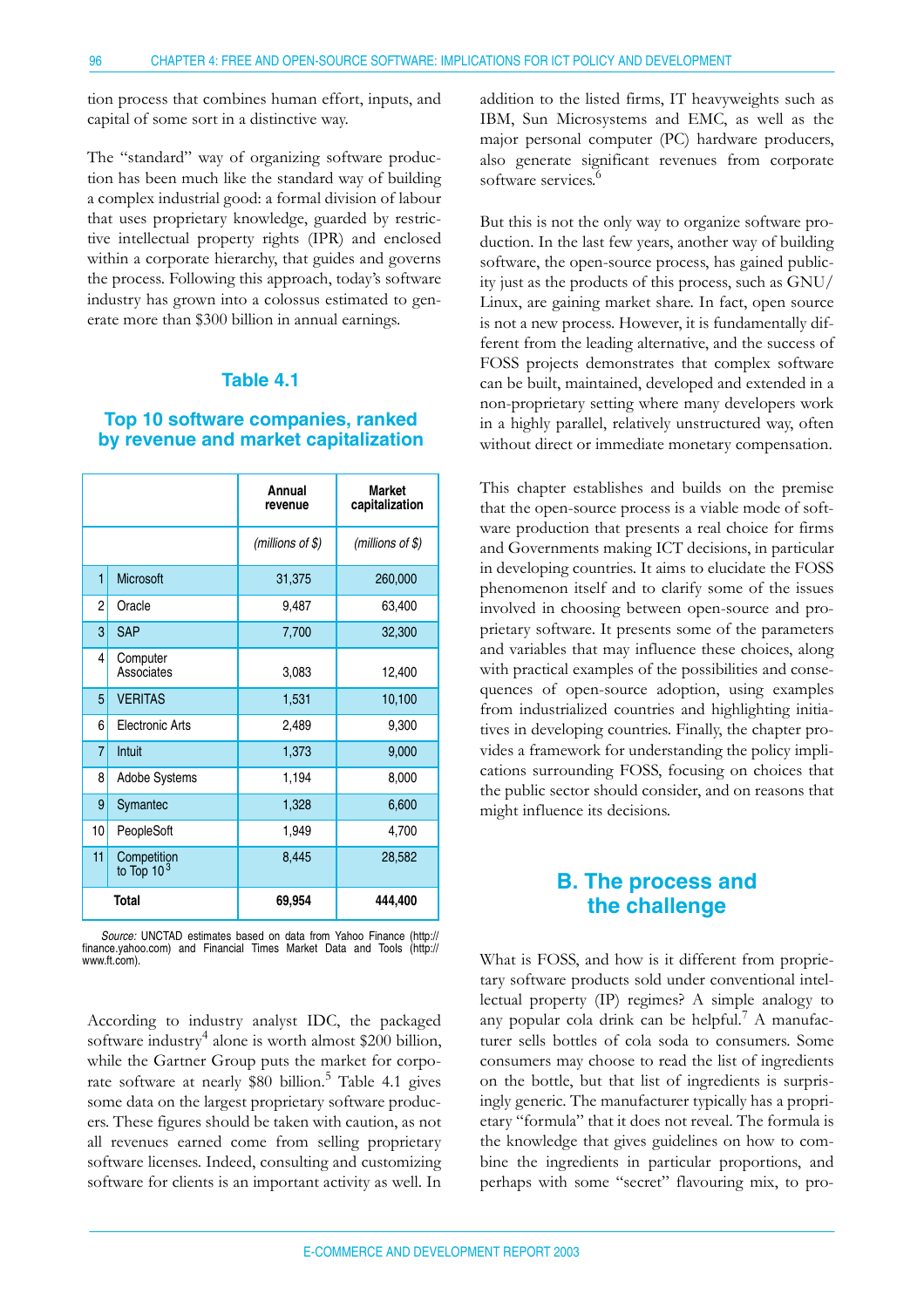duce something of commercial value. However, the bubbly liquid cannot be reverse-engineered into its constituent parts. You can buy cola soda and you can drink it, but you cannot *understand* it in a way that would empower you to reproduce the drink or improve on it, and to distribute your copied or improved cola drink to the rest of the world. In order to guarantee that no entity rediscovers, reverse-engineers or (by more devious means) acquires the cola formula, the formula is also subject to IP protection.

The basic economics of IPR provides the rationale for organizing cola soda production this way. The core problem of IP is supposed to be about creating incentives for innovators. Patents, copyrights, licensing schemes and other means of restricting knowledge give legal backing to the notion that economic rents are created and that innovators can and should appropriate some proportion of those rents as incentives to innovate. Without IP protection, should a "new and improved" formula be discovered, the person who invents the new formula would have no defensible economic claim to a share of the profits that might be made by selling drinks engineered from the innovation. That person no longer has a financial incentive to innovate in the first place, so the system unravels and improved cola soda is never produced. While the original producer certainly supports and takes advantage of all available IP protection, it is aware that the security of its formula, and consequently its business, lies in its physical protection, and in the entry costs, as well as the manufacturing and distribution costs, for potential competitors. Thus, the manufacturer complicates the recipe, divides up the formula so that certain individuals know only parts of it while no one knows it in entirety, uses a good safe, and strives to establish a monopoly market position.

The production of proprietary computer software is typically organized under a similar regime, with a parallel argument behind it. When purchasing software, for example, people or companies actually buy a right-to-use license. They do not own the software in the sense that they can do with it what they wish. The right-to-use license permits them to use proprietary software on a computer, but only under very specific terms: they cannot reproduce it, modify it, improve it, or redistribute their own version of the software to others. Copyright, licenses, patents and other legal structures provide a layer of legal protection to this regime, but there is an even more fundamental mechanism that stops license holders from doing any of these things. Just as the cola soda producer will not

release its formula, a proprietary software producer will not publicize the software's source code.

Programmers *write* software *source code* using a programming language. Computers *run* software in *binary code* format.

The source code is a list of instructions that make up the "recipe" for a particular software application, such as a word processor or a spreadsheet. Software engineers write source code using a particular programming language (like C++ or Fortran) that experts can read and understand, as well as fix and modify. To non-experts, source code looks like a combination of unintelligible language and mathematical and logical expressions.

Before the software can be used on a computer, it needs to be "compiled". *Compiling* is the process of translating the source code into binary code, consisting basically of series of ones and zeros, after which it is saved as a separate file. Only then can the compiled file run on a computer, at which point it is called the *executable binary file* or the *binary.* Most proprietary commercial software is distributed only as executable binary files, which a human cannot "read" and make sense of. Not having access to the source code restricts users' ability to modify the software. Reverse engineering the binary code back into source code is generally not possible either. Thus, selling only the executable binary files is a very effective way for proprietary software producers to control what users can and cannot do with the software they buy.

Proprietary source code is the touchstone of the conventional IP regime for computer software. Proprietary source code is an important reason why the software industry can generate sizable revenues and earnings (see table 4.1). In turn, these companies distribute part of their profits to the programmers who write their code and, in this way, provide incentives for them to innovate.

The open-source process inverts this logic. The essence of FOSS is that the source code is "free". That is, along with the executable binary files that actually run on the computer, the source code is released<sup>8</sup> for anyone and everyone to examine, use or modify it. "Free" in this context means the freedom to run the programme for any purpose, to study how it works and adapt it to one's own needs, to redistribute copies to others, and to improve the programme and share improvements with the community so that all benefit (FSF 1996). It does not necessarily mean that the price is zero, since FOSS can be traded in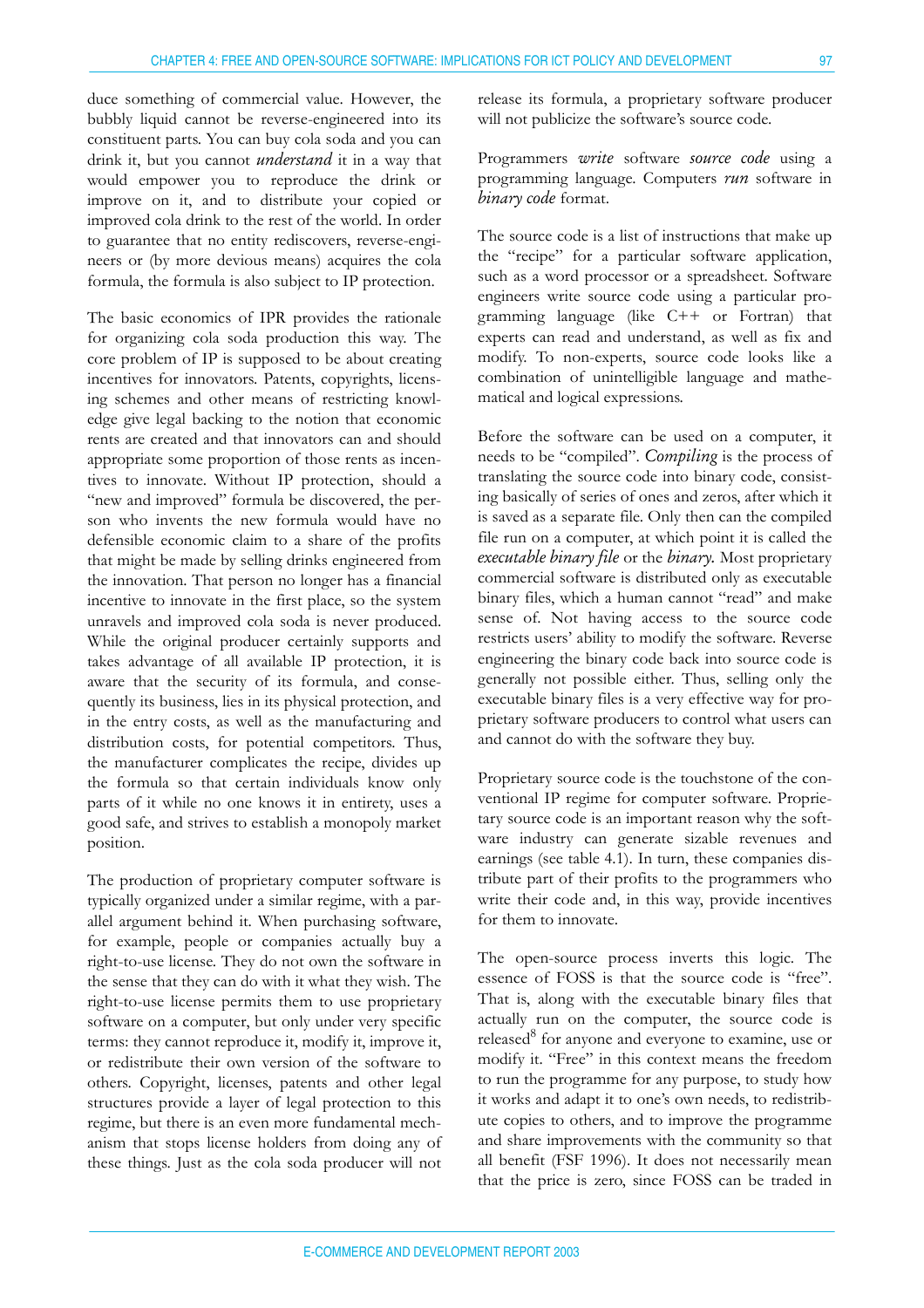markets just like any other artifact. Programmers often explain this seeming incongruity in shorthand such as the following: when you hear about "free" software, think "free speech", not "free lunch"; or "software *libre*", not "software *gratis*".<sup>9</sup>

For example, the popular FOSS GNU/Linux distributions are sold on CD-ROM for prices ranging from several dollars (for discs only) to more than \$100 (for packages that include manuals and help-line access for a certain period). Often, the executable binary files can be obtained without paying, but this would require users to download the files from the Internet and burn their own installation CD-ROMs. This approach, too, has a definite cost, involving Internet access (preferably broadband), as well as a printer, a CD burner and blank CDs. Whether or not an ICT business can make money with FOSS is a relevant issue and is discussed in section E of this chapter.

Building complex software is a difficult and exacting task because it involves technical and human complexity in both abstract conception and implementation. People use software in an extraordinarily diverse technological and cultural matrix that changes almost continuously. For example, if an auto engineer has to try to envision the range of conditions under which people will try to drive a car, the software engineer is faced with a harder task because much of the technological environment in which a piece of software will be used has not even been produced or distributed at the moment that the software is being written. Aside from hardware advances, changes in operating system and networking environments will influence how we use software designed today. Highways and bridges simply do not change that fast, and they are not configurable by users in the way that software is.

The software production problem leads unavoidably to a division of labour. The primary questions are: What kind of division of labour? How should this be organized? Putting the right numbers of people in the correct positions is also important but is really a secondary problem.

The standard answer to that question is hierarchical organization in the Fordist $10$  style. A clear division between design/architecture and implementation, segmentation of tasks into subsystems that are then supposed to "snap" together, and reporting hierarchies with command and control from above – these are all familiar features of industrial organization. An authority assigns tasks, monitors performance, and compensates according to measurable indicators of execution. Controlling the source code becomes a means of controlling the division of labour.

The open-source process approaches this challenge from a different direction. Once the source code is released, the configuration and management of labour becomes a project of the labourers themselves. *The key elements of the open-source process, as an ideal type, are voluntary participation and voluntary selection of tasks*. Anyone can join an open-source project, and anyone can leave at any time. There is no consciously organized or enforced division of labour. It may be that the underlying notion of a division of labour does not fit the open-source process very well. Labour is *distributed*, and it could hardly be otherwise in projects that at any given time may involve a hundred or even thousands of programmers. But it is not really *divided* in the industrial sense of the term. The discussion of the Apache and GNU/Linux structures in section F of this chapter reflects on how individual motivations translate into collective actions.11

## **C. A history of software production**

The concept of "free" software is not new. In the 1960s and 1970s, mainframe computers in university computer science departments and in corporate facilities were principally tools for research. The idea of free access to the source code for the installed software was seen as natural and was often taken for granted. The FOSS environment was needed to advance compatibility among different computer systems for which software had to be reengineered to account for different hardware – an often time-consuming and expensive process. Incompatibility clashed with the scientific ethic of sharing and accumulation of knowledge, as well as the practical problem of having to rewrite extensive amounts of code for different types of computers.

In the United States, AT&T's Bell Labs led the way by focusing effort on development of the UNIX operating system and an associated language for developing applications, called simply C, that could run on different and varied hardware.<sup>12</sup> Under the terms of its regulated monopoly deal with the US Department of Justice, AT&T could not engage in commercial computing activities and thus could not sell UNIX for profit. It seemed almost natural to give away the source code to universities and others who the Bell Labs engineers believed could help them improve the software by finding bugs and fixing the source code.<sup>13</sup>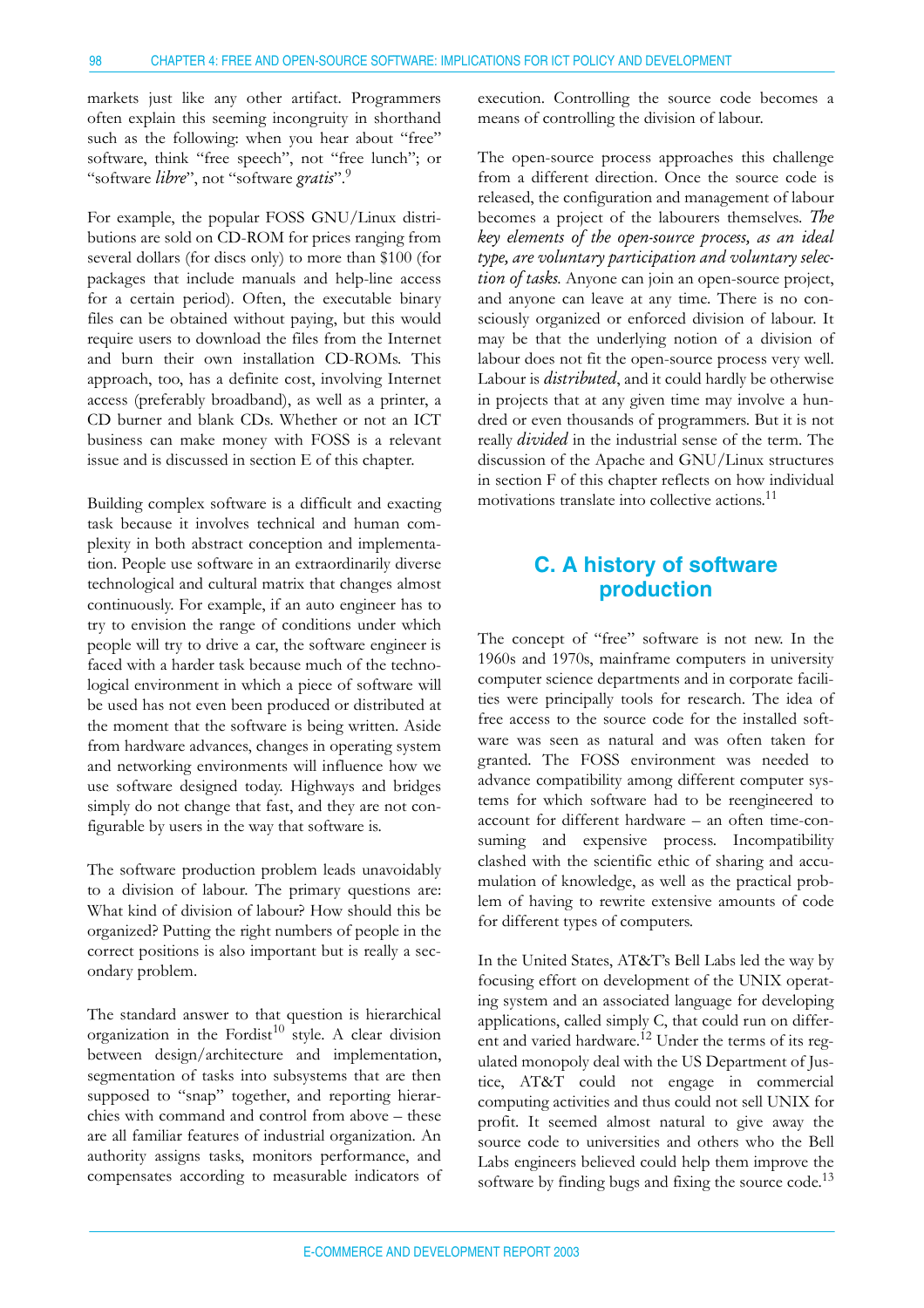Thus, UNIX software, typically under copyright, nonetheless was in most cases distributed for free along with the source code.

Concrete incentives supported this very casual and informal treatment of copyright. The behaviour made sense to the owner of the copyright, since software was seen at this time not as a profit center itself but principally as a hook to encourage people to buy hardware. Give away better software, and you can sell more computers – so the thinking went. It also made sense for an innovative programmer to freely give ideas to the software's owner. If all or many of these innovations were incorporated into future software releases, computer departments would not have to bother reintegrating improvements piecemeal, but could simply await the next official release.

The logic of free software began to break down in the late 1960s. In 1969 the US Department of Justice filed a massive antitrust suit against IBM, pushing it to unbundle its "solutions" and begin charging separately for software.<sup>14</sup> IBM subsequently began to ship its new mainframes with operating systems that did not distribute source code. In fact, administrators had to sign non-disclosure agreements simply to get an executable copy. This decision represents the birth of the modern commercial software industry. Microsoft was founded in July 1975 as a company that for all intents and purposes simply wrote and sold software. The arrival of the PC in the early 1980s and its rapid widespread distribution onto desktops in the business world reinforced this trend. Software that at one time had been traded freely among programmers was now an extraordinarily valuable and lucrative product in its own right. The development of a separate software industry and business model had a major impact on the programming profession. Many of the best programmers in the United States and elsewhere were hired away into lucrative positions at spin-off software firms.

In reaction to these developments, in 1984 Massachusetts Institute of Technology researcher Richard Stallman founded a project to revive FOSS activities by creating a complete set of FOSS utilities and programming tools.15 This initiative led to the establishment of the Free Software Foundation (FSF). The FSF exclusively uses the term "free software" to denote software that allows the user to run, copy, distribute, study, change and improve it through access to the source code. The FSF sees copyright as a means of imprisoning information and creating unequal access, usually along the lines of wealth and poverty. To replace traditional copyright, the FSF has developed a standard copyright agreement, the GNU General Public License (GPL), that is often called "copyleft".<sup>16</sup> GPL is designed to deter programmers from "closing" the source code of an FOSS computer programme and stop anyone from bringing it into a proprietary commercial development environment.<sup>17</sup> Box 4.1 discusses the principal position of the FSF in more detail. Section 3 of this chapter discusses the legal details of the GPL (under the heading "Intellectual Property Rights").

## **Box 4.1**

## **The Free Software Foundation and the General Public License**

The central idea of the General Public License (GPL) is to prevent cooperatively developed open/free software source code from being "enclosed" or turned into proprietary, restrictively copyrighted software. The GPL states that users are permitted to run the programme, copy the programme, modify the programme through its source code, and distribute modified versions to others. What they may not do is add restrictions of their own. This is the "viral clause" of GPL. It compels anyone releasing derivative software that incorporates code "copylefted" under GPL to use the GPL in the new release as well. The Free Software Foundation states: "You must cause any work that you distribute or publish, that in whole or in part contains or is derived from the Program [any programme covered by this license] or any part thereof, to be licensed as a whole at no charge to all third parties under the terms of this license" (FSF 1991).<sup>18</sup>

Stallman and the FSF created some of the most widely used pieces of UNIX software, including the Emacs text editor,<sup>19</sup> the GCC compiler,<sup>20</sup> and the GDB debugger.<sup>21</sup> As these popular programmes were adapted to run on almost every version of UNIX, their availability and efficiency helped to cement UNIX as the operating system of choice for "free software" advocates and leading academic and research institutions. But the success of the FSF was in some sense self-limiting because of the viral nature of the GPL. Its principal position against proprietary software clashed with the utilitarian view of many programmers, who wanted to use pieces of proprietary code together with free code when it made sense to do that, simply because the proprietary code was technically good. The GPL does not permit this kind of flexibility and sometimes poses difficult constraints to developers looking for pragmatic solutions to problems.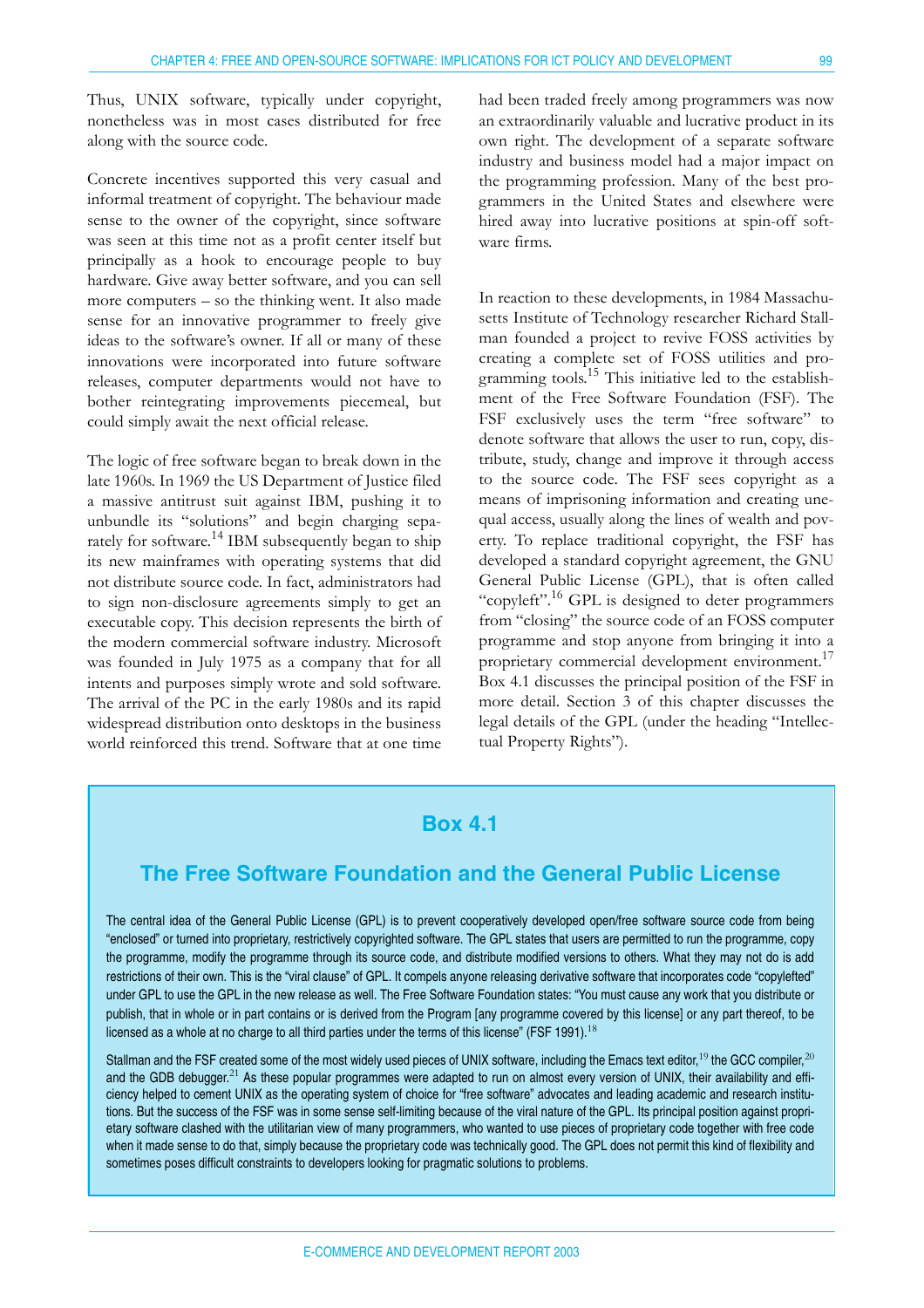The FOSS process depends heavily on communications tools to enable modification, innovation and evolution with regard to the code, with collaboration between diverse and remote localities. While the ARPANET was barely sufficient, the rapid spread of the Internet in the early 1990s accelerated FOSS activity. The development of the GNU/Linux PC operating system software began during this period from honourably modest roots.

In late 1990, Linus Torvalds, a 21-year-old computer science student at the University of Helsinki, started building the kernel of a UNIX-like operating system on his home PC. In autumn 1991, Torvalds released the source code for the kernel of his new operating system named GNU/Linux to an Internet newsgroup, along with a note asking for comments and collaborators. The response was unexpectedly good. By the end of the year, nearly 100 people worldwide had joined the GNU/Linux newsgroup; many of these people were active developers who contributed bug fixes, code improvements and new features. Through 1992 and 1993 the community of developers grew at a gradual pace. This was happening at a time when it was becoming generally accepted within the broader software community that the era of UNIX-based operating systems was coming to an end in the wake of Microsoft's increasingly dominant position (Raymond 2000). In 1994 Torvalds released the official GNU/Linux version 1.0.

While various proprietary versions of UNIX lost market share during the mid-1990s, GNU/Linux steadily acquired market share in the late 1990s and has now become the only credible competitor to Microsoft in the PC operating system market. The growth of GNU/Linux had several causes. Many in the ICT community found the manner in which proprietary software companies leveraged their IP (source code) galling. Others asserted that that the technical quality of proprietary software was suffering from the corporate-style development process. It was claimed that, regardless of how powerful the proprietary software companies grew, they simply could not employ enough testers, designers and developers to thoroughly debug their own software. At the same time, proprietary software firms invited only limited interaction between advanced users and programmers to repair and improve a piece of software.

While GNU/Linux grew, the viral nature of the GPL, as well as the rigour of the FSF's position, gave rise in the mid-1990s to an alternative institution for "free" software, the Open Source Initiative (OSI). The OSI came into being in February 1998 during a meeting of several influential IT experts convened in response to the decision by Netscape to publicize the source code of its browser. Netscape's decision was seen as a lead to follow in promoting the development of FOSS, in particular vis-à-vis the business and corporate community. Instead of including a prescribed copyright or "copyleft" message, the OSI requires entities distributing FOSS to satisfy the Open Source Definition (OSD) in its copyright statement.<sup>22</sup> While the GPL *requires* any redistribution of GPL software to be released only under GPL (to prevent the "closing" of the code), the OSD *allows* redistribution under the same terms, but does not require it. Certain licenses that fall under the OSD entitle a programmer to modify the software and release the modified version under new terms that include making it proprietary. Box 4.2 gives an overview of the OSD.

The OSI emphasized economic competitiveness and aimed its message directly at the mainstream corporate world. $^{23}$  The argument was that the open-source process emphasized high reliability, low cost, and better features. Most importantly, a business or Government using FOSS could avoid becoming locked into using software produced by a controlling monopolist. Open-source users would gain autonomy through control of their information systems, which were increasingly the core asset of almost any business. The OSI initially aimed its message at the CEOs of the largest multinational companies and emphasized the various ways in which IT companies themselves could generate economic profits while freeing source code. For example, better software would allow hardware manufacturers to sell more computers and other devices. Customization services that built packages of open-source solutions, then optimized, maintained and serviced them for particular business and government settings, would be extremely valuable.

The corporate world's response was immediate. In January 1998 Netscape announced that it would release the source code for its World Wide Web browser as open-source code. By the summer Oracle and Informix, two of the largest independent software vendors for corporate applications and databases, announced that they would port their applications to GNU/Linux. Over the next several months, other first-tier independent software vendors, including Sybase and the German SAP, made similar announcements. In the first half of 1999 IBM began focusing on GNU/Linux as an operating system for its servers (Berinato 1999, 2000). IBM also became a major supporter of Beowulf supercomputing (CNET 2000). Major US hardware vendors (Compaq, Dell, Hewlett Packard, Silicon Graphics) as well as chip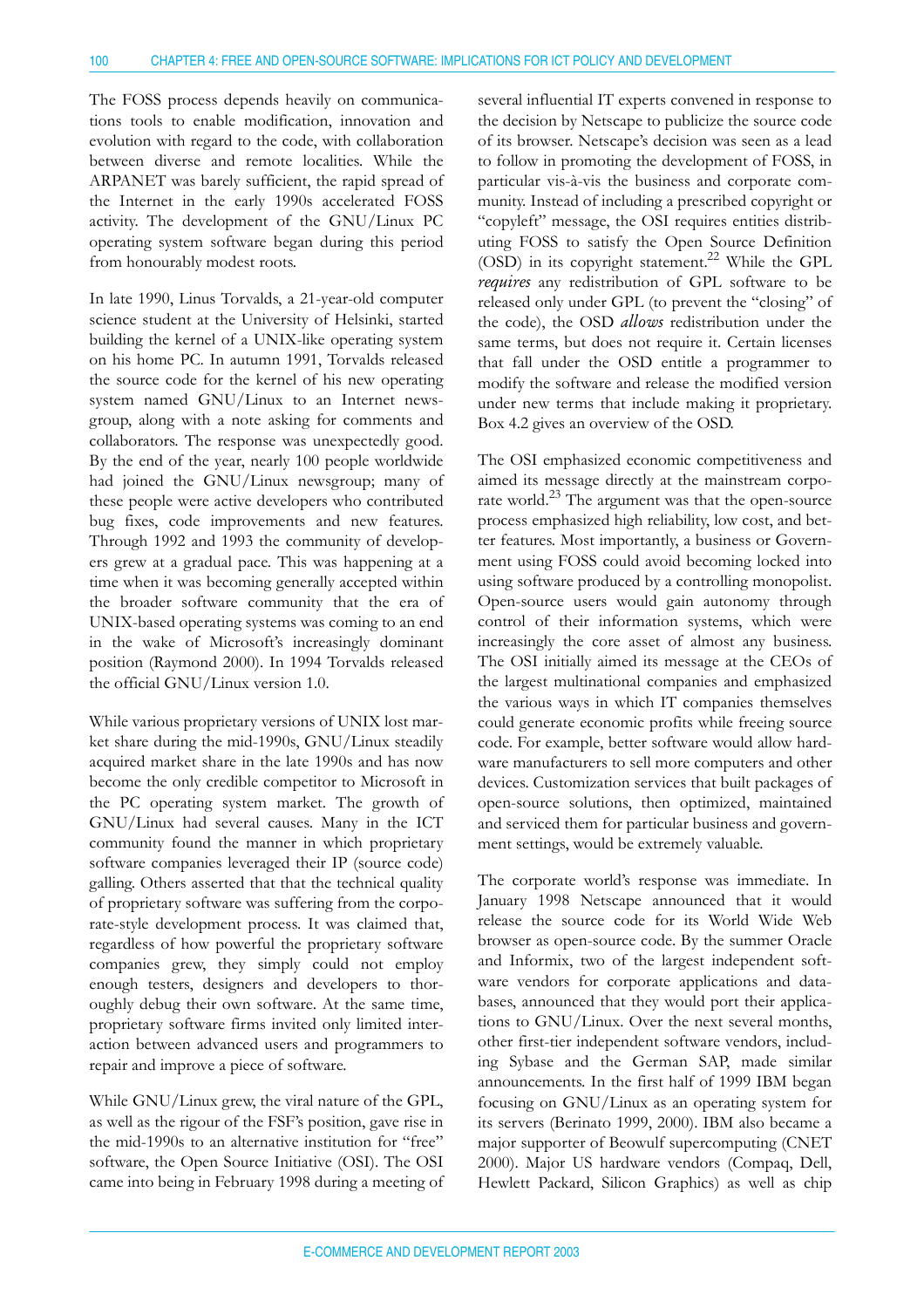## **BOX 4.2 Open source defined**

The Open Source Definition (OSD) maintains the following position:

- Source code must be distributed with the software or otherwise made available for no more than the cost of distribution.
- Anyone may redistribute the software for free, without owing royalties or licensing fees to the author.
- Anyone may modify the software or derive other software from it and then distribute the modified software under the same terms.

OSI removes the viral impact of the GPL. Open source does not just mean access to the source code. The OSI "approves" existing licenses as compliant with the OSD. (A recent count found 21 of these, including the GPL license but also licenses from IT corporate heavyweights such as IBM, Nokia and Intel.) The OSI aims to bring pragmatism into the development of technically sophisticated software and discards the FSF ideology. Not everyone shares this goal or sees it as a progressive change. However, it is worth remembering that the philosophical core of the OSI was in a very different place. One of its founders, Eric Raymond, explained:

"It seemed clear to us in retrospect that the term 'free software' had done our movement tremendous damage over the years. Part of this stemmed from the well-known 'free-speech/free-beer' ambiguity. Most of it came from something worse – the strong association of the term 'free software' with hostility to intellectual property rights, [with] communism, and [with] other ideas hardly likely to endear themselves to an MIS manager" (1999a).

manufacturers Intel and AMD have all made major commitments to GNU/Linux. For-profit companies that provide auxiliary services and support for GNU/ Linux, such as Red Hat Software in the United States, SuSe in Germany and MandrakeSoft in France, started commercial operations in the late 1990s. Apache continued to increase its lead in the Web server market just as the Web itself was exploding in popularity. In October 2000, Sun Microsystems released the source code for StarOffice, a software suite for everyday office use, in order to establish OpenOffice.org. These and other important or popular FOSS applications are described in box 4.3.

Microsoft began to see the open-source process in general, and GNU/Linux in particular, as a major credible threat to the market presence of its Windows operating systems, on servers and perhaps even on desktop PCs.24 A high-level internal Microsoft memorandum issued in 1998 was leaked on 31 October and became known as "the Halloween Memo". It reportedly portrayed FOSS as a direct short-term threat to revenues and dominant position in some markets. It was also a long-term strategic issue because, according to the memo, "the intrinsic parallelism and free idea exchange in OSS [FOSS] has benefits that are not replicable with our current [proprietary] licensing model."<sup>25</sup>

The brief history of software, from its open-source roots to proprietary models and, now, the journey

back to open source, has appeared to take place mainly in the United States. Indeed, Lancashire (2001) supports this notion and gives some geographic data for participating developers. In a sense, this phenomenon is self-explanatory, as the majority of FOSS developers will be based in the countries with the most developed software industries. A look back at table 4.1 reveals that, of the top 10 global software firms and their 10 main competitors, only three are not based in the United States and only one is in a developing country.<sup>26</sup> However, the situation seems to be rapidly changing, and, judging from the results of the survey reported in section H of this chapter, FOSS activities in developing countries may become increasingly visible in the near future.

By the end of the 1990s the FOSS process had proved its viability as a means for building complex software packages that could compete successfully with proprietary products, and in an increasing number of IT market segments, from low-end embedded processing applications to grid-based supercomputing. Companies as diverse as GNU/ Linux distributor Red Hat and traditional IT giant IBM have learned how to generate sustained profits by providing services using various kinds of FOSS. It is now clear that there are at least two discrete models for organizing the production of software. Both appear to be sustainable. Today Governments, businesses and almost anyone who uses software can make choices, and will need to make choices,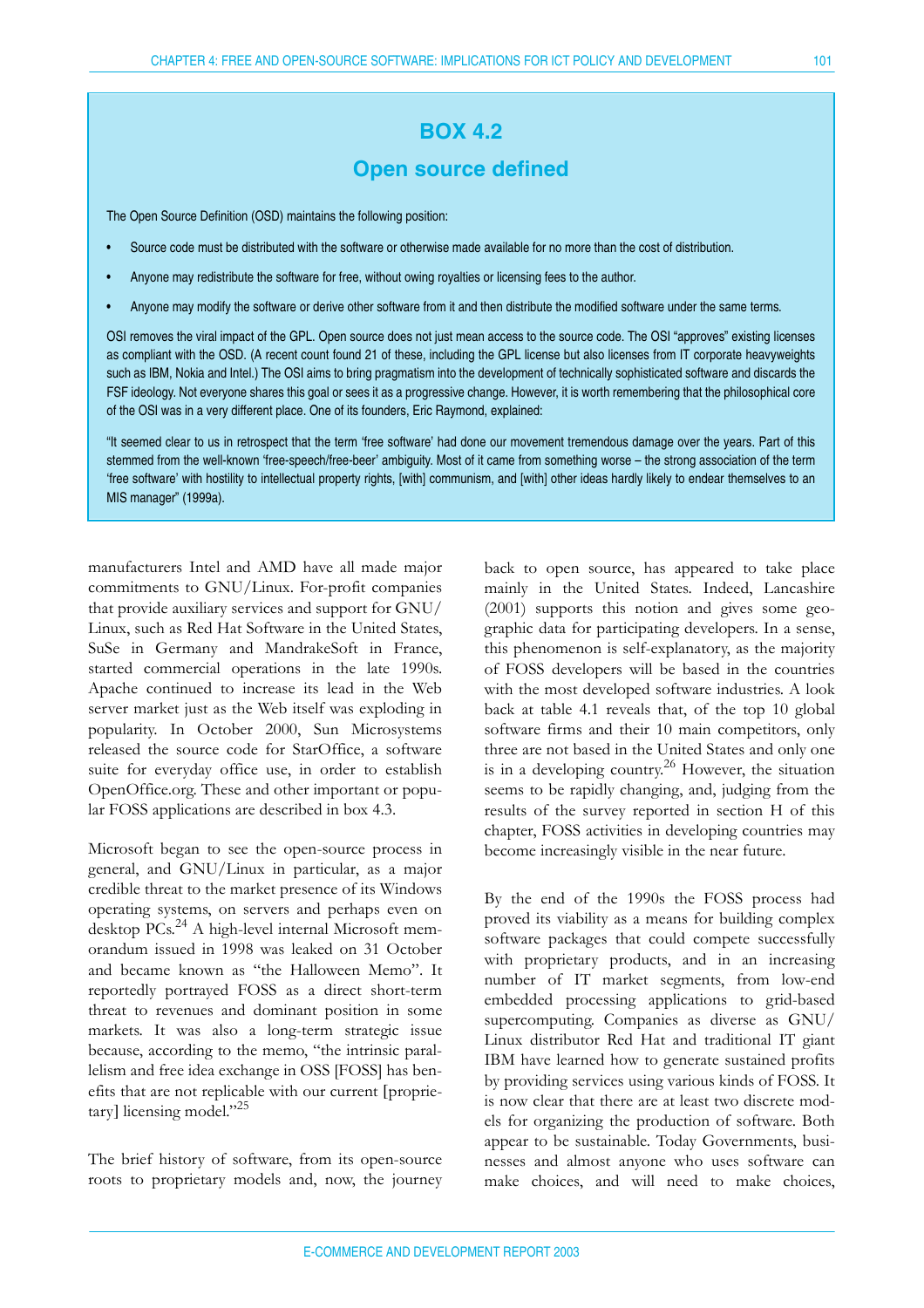between and among products generated through both processes of building software.

## **D. Is FOSS better?**

The ultimate issue that the open-source process has to contend with is achieving quality equal to or superior to that achieved in proprietary corporate organizations. It can do so in four ways.

- 1. While affirming that while all software has programming errors (bugs) and stability problems, FOSS can have more developers looking critically at problems and proposing fixes than any proprietary software corporation. In other words, "given enough eyeballs, all bugs are shallow" (Raymond 2000).
- 2. Because FOSS is not hampered by the marketing and business dynamics of maximizing revenue from license sales, developers can and do release bug fixes, patches and new versions more frequently.
- 3. The installation of proprietary software following the purchase of a right-to-use license is often tied to accepting terms and conditions that decline any liability for damages resulting from its use, beyond the replacement of the hard disk drive where the software was installed – clearly not a hard guarantee of quality with which to compete.
- 4. Source code availability is in itself an important product quality. Imagine a transportation company purchasing a fleet of vehicles that arrive without the keys to the engine hoods; the keys would be useless because the company has agreed in a contract with the manufacturer that it will in no way attempt to fix or inspect the vehicles' engines. Such vehicles, like analogous software, are obviously inferior.

The FOSS process is, however, neither fool- nor failure-proof. One possible problem is the fragmentation and forking of projects: a collaborative team may come to loggerheads over technical issues, or even personality problems. Fragmentation, or forking, means that existing development resources are split between the main and dissenting teams and users may be faced with unwanted choices and compatibility issues. Another cited problem is that it is difficult for users to clearly predict where the development may be going in terms of future versions, functionalities or hardware support. Finally, developers and project

team leaders may simply lose interest or reestablish themselves in a way no longer relevant to the software project. However, these problems are not the exclusive territory of FOSS. Proprietary software carries its heavy share of differing standards and compatibility. Often, good software has been produced by companies that did not achieve comparable financial results, thus forcing consumers to switch to products from better-managed companies. Software support for new hardware in the proprietary software world is often conditional on a forced "choice" to upgrade and pay anew for licenses.

No single software can be unambiguously "better" than all others. Like any tool, software has certain characteristics of usability, reliability, flexibility, robustness and cost. There is no single optimal balance between these characteristics, and much depends on the distinctive needs of a particular user. All things being equal, however, software with fewer serious bugs and a lower total cost of ownership is generally preferable on simple economic grounds. Yet even these criteria are hard to measure. An often-used test of robustness is the average uptime. Table 4.2 gives an overview of Web servers with the longest uptime measured during the week of August 18, 2003, and the operating system and server software that they use. It is notable that only one of the 20 most robust Internet servers runs on proprietary software.

Because bugs appear while software is used in diverse environments, there may not be precise or reliable means of estimating the scope or seriousness of a particular programme's bugginess. More important is how quickly a bug, once identified, can be fixed. A recent study compared bug resolution for three matched pairs of FOSS and closed-source proprietary programmes: two Web servers, two operating systems, and two graphical user interface (GUI) packages. It found some support for the hypothesis that open-source bug reports are resolved faster than closed-source service requests, after controlling in some ways for the priority and severity of each request.<sup>27</sup> This is a very cautious finding, since it may be that bugs are uncovered at different rates as well, and have different characteristics of complexity across types of software. The result is consistent with the expectation that users are most highly motivated to fix what gets in the way of their intended use if they are empowered to do so by having access to source code.

Calculations of total costs of ownership (TCO) try to capture fully the costs of deploying, maintaining and using a system over the course of its lifespan. Studies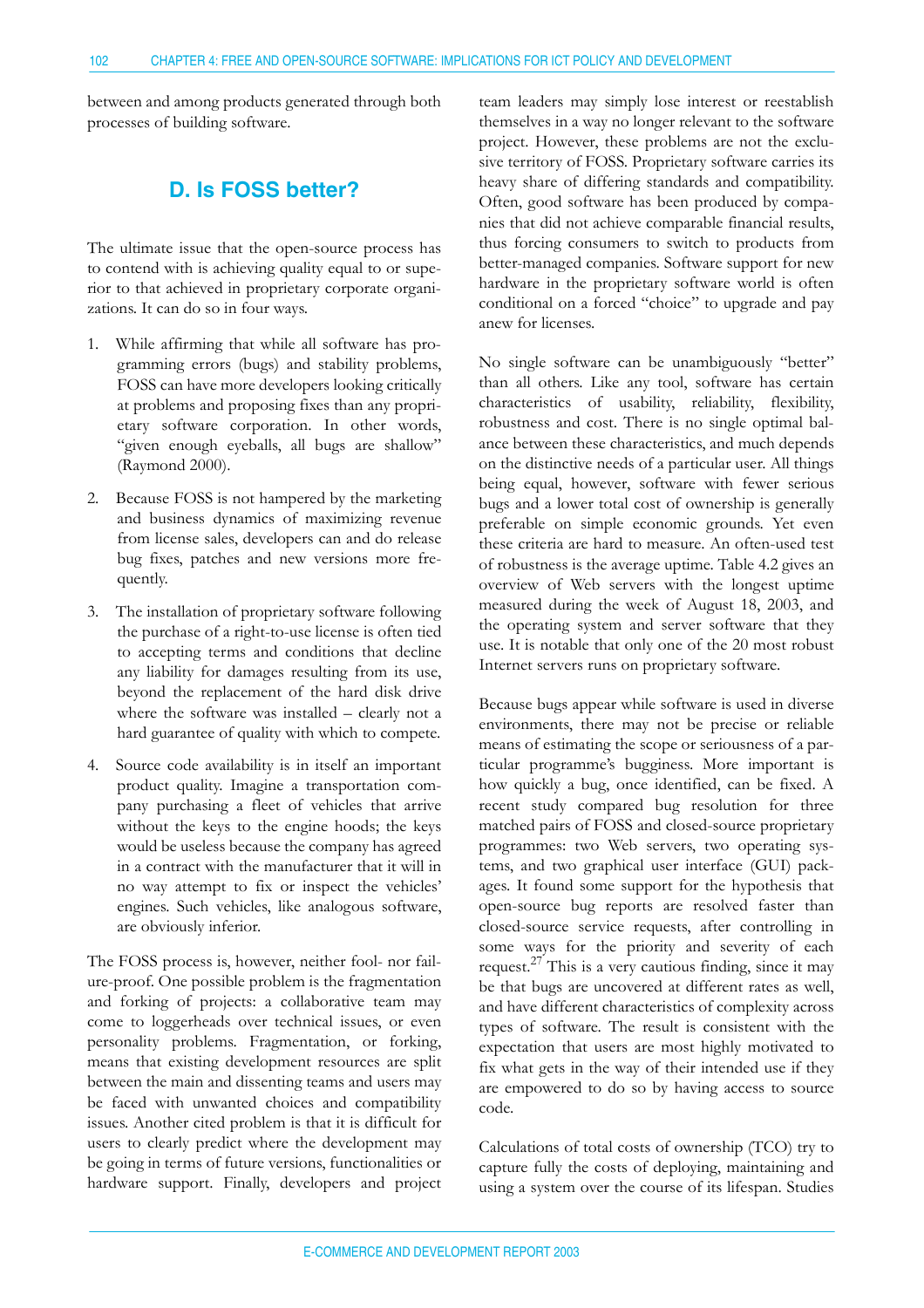### **Table 4.2**

## **Web servers with longest average uptime**

|                |                              | Average uptime | Operating     |                                                        |
|----------------|------------------------------|----------------|---------------|--------------------------------------------------------|
| Rank           | <b>Site</b>                  | (days)*        | system        | <b>Server software</b>                                 |
| 1              | www.daiko-lab.co.jp          | 1569           | FreeBSD       | Apache/1.2.4                                           |
| $\overline{c}$ | www.rfj.ac.se                | 1389           | <b>BSD/OS</b> | Apache/1.3.26 (Unix)                                   |
| 3              | amedas.wni.co.jp             | 1360           | FreeBSD       | Apache/1.3.26 (Unix)                                   |
| 4              | www.alfaoffset.se            | 1347           | BSD/OS        | Apache/1.3.26 (Unix)                                   |
| 5              | www.sisu.ac.se               | 1320           | <b>BSD/OS</b> | Apache/1.3.26 (Unix)                                   |
| 6              | www.lobomar.se               | 1319           | BSD/OS        | Apache/1.3.26 (Unix)                                   |
| $\overline{7}$ | d1o20.telia.com              | 1309           | <b>BSD/OS</b> | Apache/1.3.26 Ben-SSL/1.48 (Unix)<br>PHP/3.0.18        |
| 8              | treefort.org                 | 1298           | FreeBSD       | Apache/1.2.6                                           |
| 9              | www.treefort.org             | 1298           | FreeBSD       | Apache/1.2.6                                           |
| 10             | www.21stcenturycomputers.com | 1283           | <b>BSD/OS</b> | Apache/1.3.26 (Unix) mod_ssl/<br>2.8.10 OpenSSL/0.9.6g |
| 11             | www.wycomp.com               | 1282           | <b>BSD/OS</b> | Apache/1.3.26 (Unix) mod_ssl/<br>2.8.10 OpenSSL/0.9.6g |
| 12             | wwwdir.telia.com             | 1272           | BSD/OS        | Apache/1.3.26 (Unix)                                   |
| 13             | www.21net.ne.jp              | 1155           | FreeBSD       | Apache/1.3.9 (Unix)                                    |
| 14             | www.helmarparts.com          | 1149           | <b>BSD/OS</b> | Apache/1.3.23 (Unix)                                   |
| 15             | www.lan.ne.jp                | 1113           | FreeBSD       | Apache/1.2.6                                           |
| 16             | dbtech.net                   | 1028           | <b>BSD/OS</b> | Apache/1.3.27 (Unix)                                   |
| 17             | www.icard.com.hk             | 1023           | <b>BSD/OS</b> | Apache/1.3.26 (Unix)                                   |
| 18             | www.alasearch.com            | 1015           | <b>BSD/OS</b> | Apache/1.3.27 (Unix)                                   |
| 19             | www.murrayfin.com            | 1000           | <b>BSD/OS</b> | Apache                                                 |
| 20             | www.ehokenstore.com          | 999            | BSD/OS        | Oracle_Web_Listener/<br>4.0.8.1.0EnterpriseEdition     |

*\** Uptime is the time since the last reboot of the front-end computer or computers hosting a site.

*Source:* Netcraft http://uptime.netcraft.com/up/today/top.avg.html. Accessed on 28 August 2003.

of TCO for FOSS packages have been controversial, in part because the cost structure of upgrades and maintenance is somewhat opaque relative to proprietary pricing. At acquisition, open-source solutions often cost less, depending on the type of customization and additional services that an organization chooses to buy. Deployment often requires training, which is sometimes as expensive with FOSS as with proprietary solutions, or more so. During the period of use and maintenance, where the bulk of TCO materializes, FOSS may have significant advantages. For deployment and use, costs will ultimately depend on local labour costs, which in many developing countries may be an advantage for FOSS exploitation. The availability of source code makes it possible to use in-house expertise to fix bugs or change configurations, as well as to hire external support from a competitive market that anyone can enter. What

seems clear is that FOSS can help a business or public institution avoid getting locked into a vicious circle of hardware and software upgrades and changes in data formats that require investing in new license fees and significant retraining and can provoke major down time.

Ultimately, the software markets may decide which process makes better software, provided piracy, anticompetitive practices and monopolies can be curbed by government regulators. The steady growth of market share for the GNU/Linux operating system indicates that many organizations are betting that the open-source process will, over time, produce better solutions for their IT needs. Proprietary software is rarely seen taking market share away from opensource solutions where FOSS solutions exist. The final test of quality is in the numbers, and the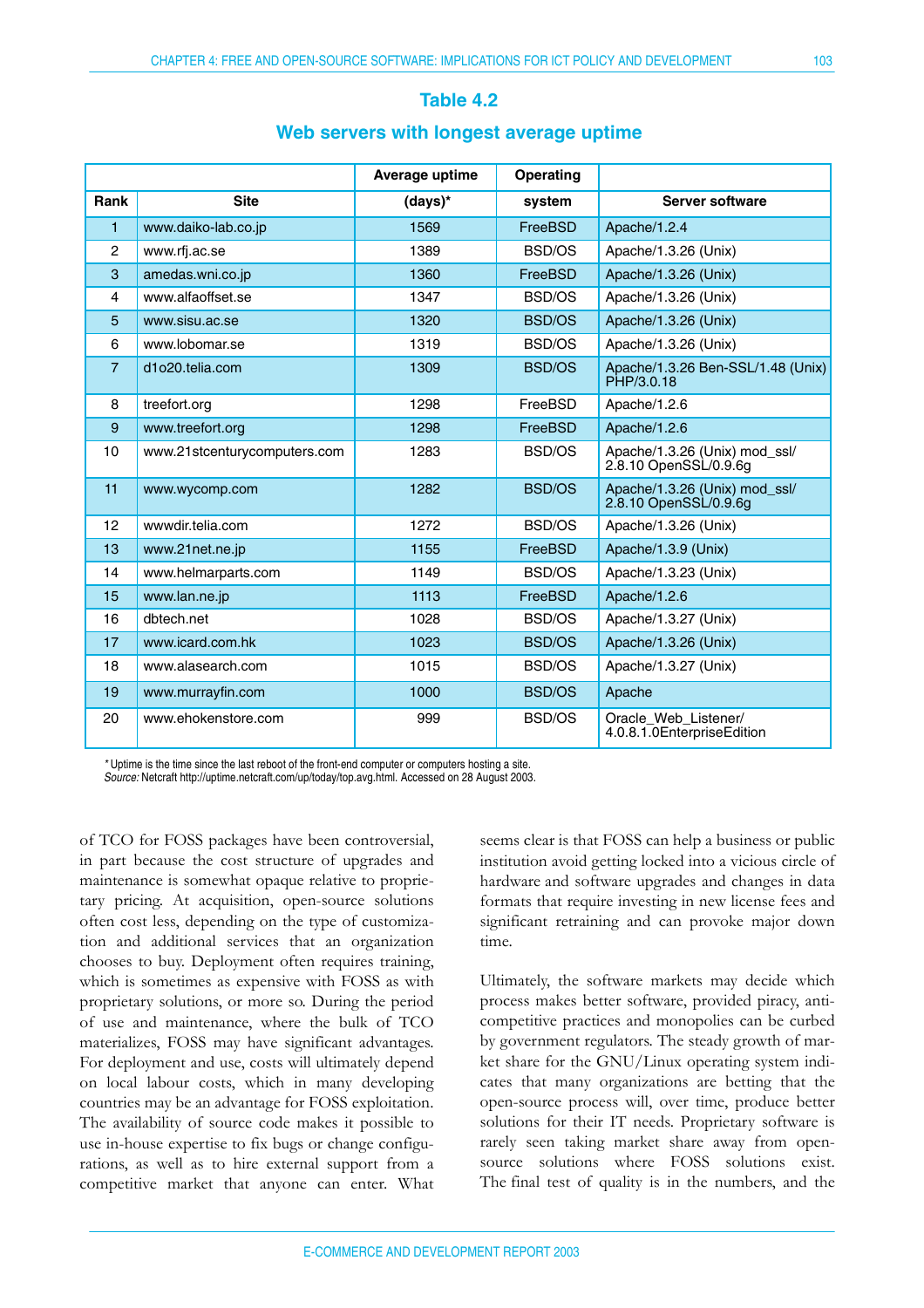next section describes FOSS uptake for various ICT tasks.

## **E. FOSS within markets**

FOSS is very common, but non-expert computer users may not be very familiar with it because it has not yet made significant inroads onto the personal computer desktop in the form of an operating system or office software applications, such as word processors or spreadsheets. Typical estimates give the Microsoft Windows environment just over 90 per cent of market share, with the rest split between the Apple Macintosh and GNU/Linux-based systems. Recent IDC reports indicate that up to 15.5 per cent of businesses are considering a switch to a GNU/ Linux desktop.28 Whether this will happen is another issue. However, as many users bring their IT habits home from the workplace (along with pirated software), Linux desktop penetration in firms and government offices may generate additional growth in the household computer market. The question of desktop metrics is further complicated by the fact that, while a large number of GNU/Linux installations are downloaded from the Internet, it is not clear whether they get installed at all and, if so, where – over existing proprietary or FOSS installations, or on new computers?

Even so, many users are not aware that they may be regularly using FOSS software and data formats simply by browsing the Internet and using email, the two most common household uses of computer technology that would be unworkable without FOSS. This subsection explains why FOSS is increasingly prevalent.

The growth and, in some cases, prevalence of FOSS in important IT sectors is remarkable.<sup>29</sup> The opensource Web server software Apache, which sends Web pages to the computer of someone accessing a site, has dominated its market segment since 1996 and now holds at least twice the market share of its nearest competitor. A survey published in June 2003 on market share for active Web servers shows similar numbers, with Apache at  $65.3$  per cent.<sup>30</sup> Chart 4.1 shows the market shares for Web server software from 1996 to April 2003.

GNU/Linux has long been popular as an operating system<sup>31</sup> running computers that perform as Web servers. Recent surveys show that GNU/Linux runs 29.6 per cent of Web servers, while various versions of Windows run 49.6 per cent, with Sun's proprietary



## **Chart 4.1 Market share of Web server software**

*Source:* Netcraft http://www.netcraft.com.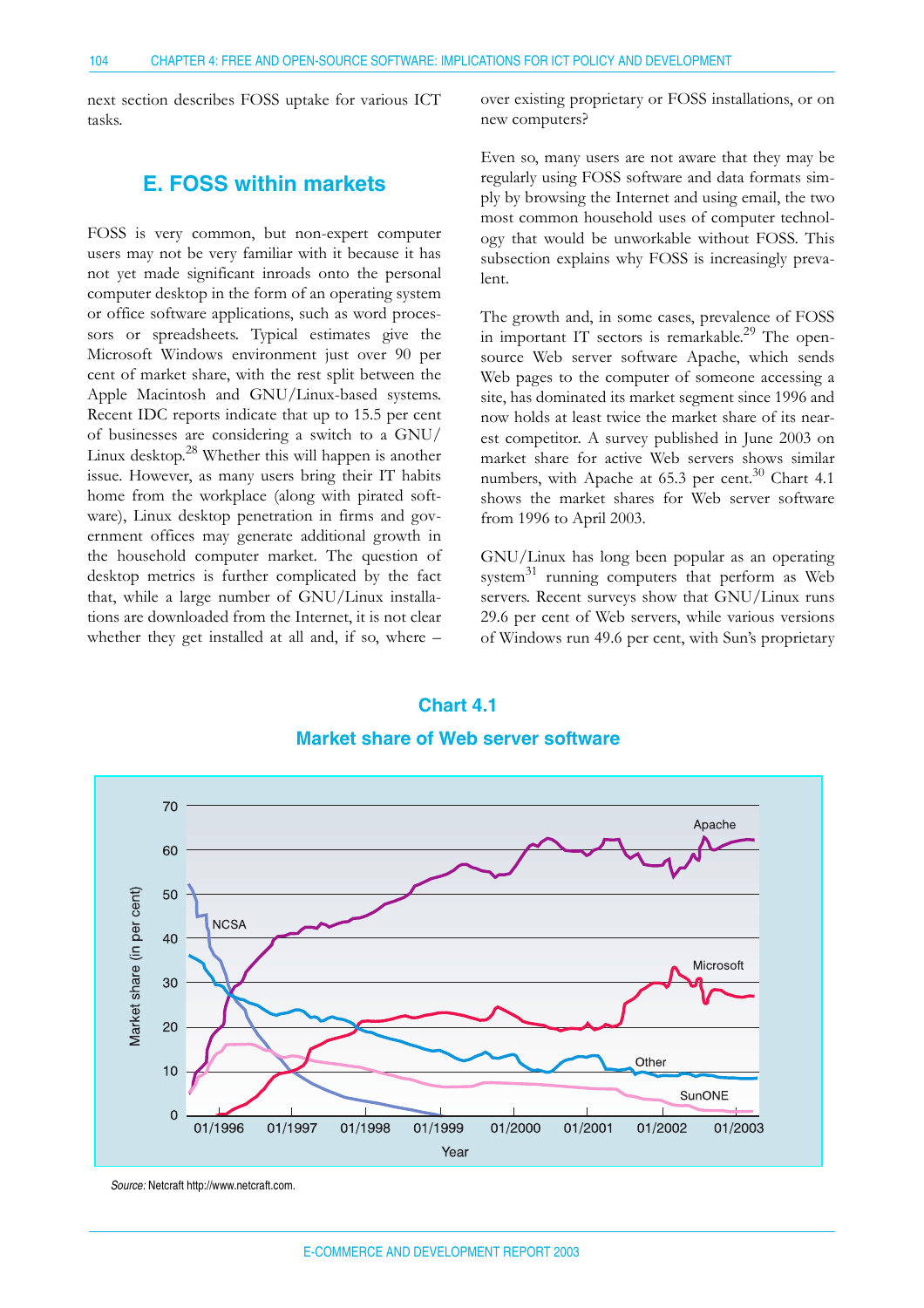## **Box 4.3**

## **Examples of Free and open-source software**

- Open-source software is often used in mission-critical environments. Many industry standard applications are in fact open-source programmes. Following is a list of selected notable open-source programmes in addition to GNU/Linux and Apache, which are described earlier in the chapter.
- The BSD/OS/FreeBSD/NetBSD/OpenBSD<sup>35</sup> family of operating systems are UNIX-based, free/open-source operating systems similar to GNU/Linux. Developed at the University of California-Berkeley in the 1970s, BSD is considered one of the most secure and stable operating systems and runs a large percentage of Internet servers. The core of Apple's Macintosh operating system, Darwin, is based on FreeBSD and has remained in the open-source realm. (See table 4.2 for details of Apple's open-source activities.)
- GNU was the predecessor of GNU/Linux. It is a free version of UNIX tools created by Richard Stallman in 1984. GNU stands for "GNU is not UNIX".
- Sendmail is a free/open-source programme used for routing approximately 40 per cent of the email that travels over the Internet.
- Perl (Practical Extraction and Report Language) is a scripting language freely available for UNIX, MS/DOS, Macintosh, OS/2 and GNU/ Linux, among others. Perl has powerful text-manipulation functions and is used extensively for programming Web electronic forms, and generally for generating interfaces between systems, databases and users exchanging data on the Internet.
- BIND (Berkeley Internet Name Domain) is a free/open-source programme that allows Internet domain names to be entered as text-based names instead of as IP addresses, or series of numbers, making it easier for users to reach sites on the Internet.
- The Beowulf Project is a method of connecting computers to form a high-performance computer (Beowulf cluster) that approaches "supercomputer" performance. Since a Beowulf cluster can be developed from common, off-the-shelf computers utilizing FOSS, a Beowulf cluster "super-computer" can be built and implemented at a fraction of the cost of other systems with similar computing capacity.
- OpenOffice.org is a software suite that provides basic office and administrative automation. An offshoot of Sun Microsystems' StarOffice, OpenOffice runs on all major operating systems, including MS Windows, as its cross-platform functionality is based on open XML standard file formats.
- GNOME and KDE are desktop GUIs that run on top of GNU/Linux and UNIX, providing user-friendly computing to the non-programmer open-source community.
- MySOL is a relational database server.
- The Gimp is a graphics programme widely distributed with GNU/Linux. (A version for the Windows operating system also exists.) It is sometimes called "free Photoshop".

version of UNIX (Solaris) running 7.1 per cent and various BSD derivatives (which are, like GNU/Linux, open-source) running  $6.1$  per cent.<sup>32</sup>

In the last few years GNU/Linux has increasingly penetrated both the high and low ends of the enterprise market for operating systems. Nearly 40 per cent of large American companies and 65 per cent of Japanese corporations use GNU/Linux in some form, and it may now run as much as 15 per cent of the large server market overall (*Business Week* 2003). A study from October 2002 found that 59 per cent of software developers surveyed internationally expected to write applications for GNU/Linux at some point during the next year.<sup>33</sup> The EU-sponsored FLOSS survey (Berlecon/III 2002) found 43.7 per cent of German companies and 31.5 per cent of British companies using FOSS. It is notable that, according to

several studies, Internet service providers (ISPs), large companies, small companies, and CIOs in financial services, retail and the public sector all believe that GNU/Linux use is set to increase rapidly both in their own organizations and in the market as a whole over the next several years.<sup>34</sup> Box 4.3 gives a more detailed overview of important FOSS available and in use today.

Amazon, E\*TRADE, Reuters and Merrill Lynch are examples of multinational companies that have recently switched to GNU/Linux and Apache Web server software for their back-end computer systems. A large proportion of US Government agencies and departments, including the Department of Defense, the Department of Energy, and the National Security Agency, works with FOSS. National, state and municipal governments from China to Germany to Peru are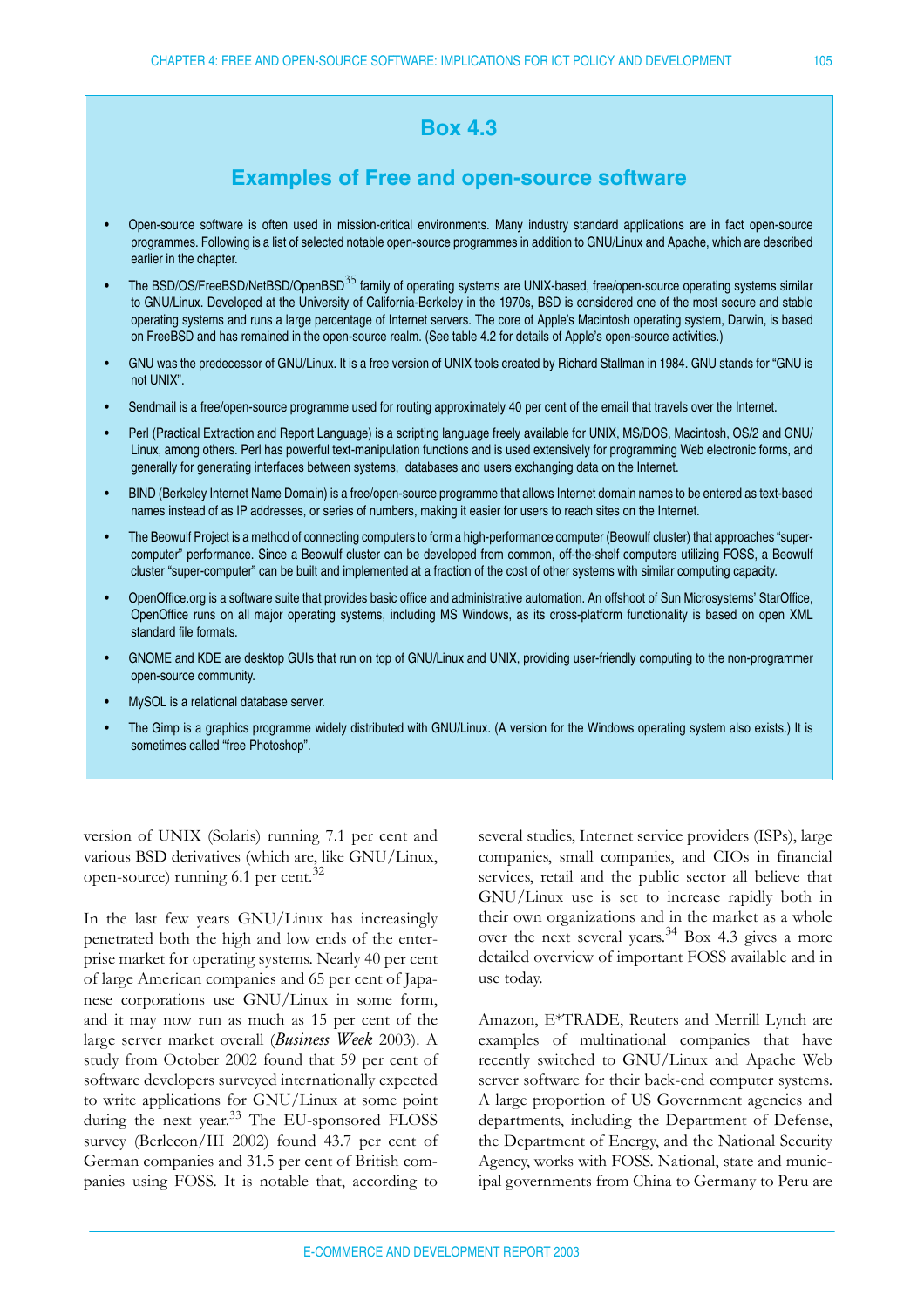considering, and in some cases mandating, the use of FOSS for e-government applications. A fuller description of developing countries' involvement in FOSS is presented in the survey in section H of this chapter.

## **E. The rationale for FOSS**

While a convincing argument has been made for why someone would wish to *use* FOSS, another important question is why anyone would want to *produce* FOSS, and how this motivation translates into coherent output. Before discussing the motivations, it is worth considering some real-world indications and evidence.

### **1. Open evidence**

Users rarely buy only software licenses; they also buy services related to the software. Organizations and firms normally buy solutions involving a combination of software, hardware and services. The services surrounding software products range from consulting, implementation, support, and training to application administration. In fact, even Microsoft has reportedly conceded that, in line with the findings of a survey by the Gartner Group, the cost of software licenses amounts to only 8 per cent of the total cost of ownership, and the other 92 per cent reflects the costs of installation, maintenance, management, and repairs after failures.36 In what seems to be a matching estimate, Raymond (1999b) asserts that a very small portion, perhaps even less than 10 per cent, of software is developed for prepackaged retail sale. The outstanding majority consists of in-house code that is so highly integrated with firms' business and IT environments that reusing or copying the code "as is" is difficult or unfeasible.

The conclusion is clear: The majority of software development does not make money by selling licenses for prepackaged software. The opposite perception is encouraged by the fact that prepackaged proprietary software generates large revenues; however, it does so because a few producers can charge monopoly prices. For an IT services firm, the extra earnings gained by getting a commission from reselling a proprietary license may be so marginal that they may not significantly influence their choice of a proprietary over an FOSS platform for a particular client account. What

should influence their choice is how precisely they can respond to clients' demands and the level of customizability, ease of maintenance and robustness a platform has to offer. From the point of view of developing countries, this issue alone is sufficient to ease worries that using FOSS platforms will diminish business opportunities.

Supporting this notion is the fact that a large part of the IT industry is developing FOSS-based activity. IBM is now a major champion of open-source software, after publicly making in 2001 a \$1 billion commitment to developing technology for and reconfiguring central parts of its business models around GNU/ Linux and other open-source programmes. Already in 2002, IBM announced that it had earned revenues in excess of \$1 billion from sales of Linux-based software, hardware and services. $37$  Other technology leaders, including Hewlett-Packard, Motorola, Dell, Oracle, Intel and Sun Microsystems, have made major commitments to FOSS for operating systems, embedded systems, cluster supercomputing, and corporateclass applications software. Table 4.3 gives a more detailed overview of mainstream IT firms' involvement in FOSS.

## **2. Supply motivations**

Software is a digital product that can be copied an infinite number of times at zero cost, with no decrease in quality or usefulness, and is thus purely non-rival in economic terms. Freeing the source code makes software non-excludable as well, and as a result software acquires the characteristics of a public good.<sup>38</sup> Yet public goods normally encourage free riding. Why would people voluntarily contribute to a public good that they could otherwise use as free riders? If everyone has the same attitude, the system should unravel to the point where no one makes substantial contributions and the good never gets produced. Why do highly talented programmers choose to allocate substantial portions of their time and intellect, both of which are scarce and valuable resources, to a joint project for which they will not be directly compensated?

A great deal of effort has gone into mapping the motivations of developers. Certain studies affirm that these can be accounted for by standard economic theory. An open-source programmer's code is often precisely associated with the author and well recognized, providing a certain level of ego gratification. Personnel managers from commercial companies frequently review contributions to and participation in FOSS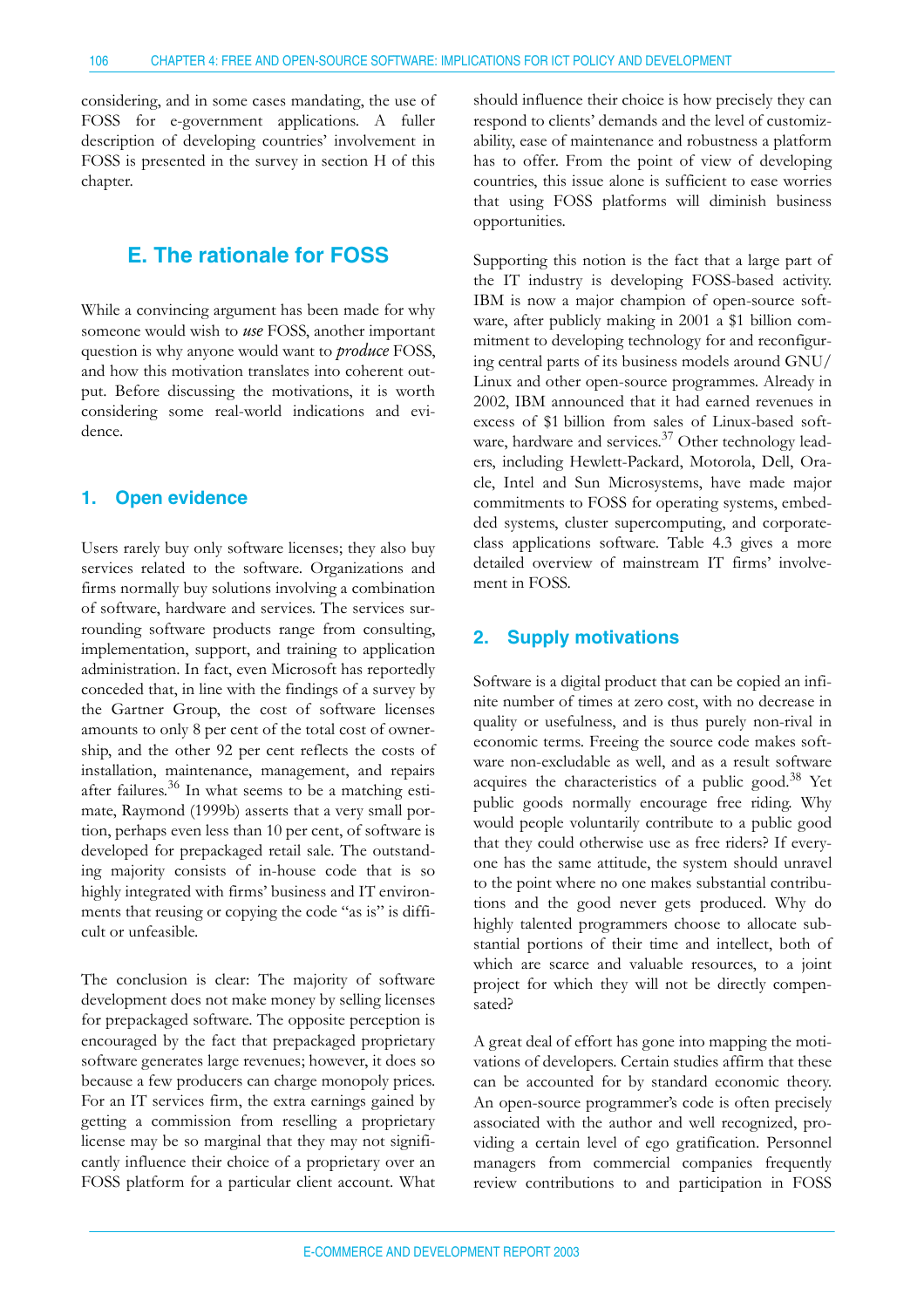## **Table 4.3**

## **IT industry leaders' involvement in FOSS**

| Company                    | <b>FOSS involvement</b>                                                                                                                                                                                                                                                                                                                                                                                |  |  |
|----------------------------|--------------------------------------------------------------------------------------------------------------------------------------------------------------------------------------------------------------------------------------------------------------------------------------------------------------------------------------------------------------------------------------------------------|--|--|
| <b>IBM</b>                 | IBM hosts a variety of open-source projects, all under open-source licenses approved by the OSI.<br>http://www-124.ibm.com/developerworks/oss/                                                                                                                                                                                                                                                         |  |  |
| Microsoft                  | Microsoft proposes a model of "shared source" as an alternative to open source.<br>http://www.microsoft.com/licensing/sharedsource/<br>Microsoft Interix technology, now integrated into Windows Services for UNIX 3.0, provides an environment,<br>under GPL license, to run both Windows and UNIX applications on a single system.<br>http://www.microsoft.com/windows/sfu/howtobuy/default.asp      |  |  |
| Pricewaterhouse-Coopers    | FOSS topics are discussed on the site from a consulting perspective.<br>http://www.pwcglobal.com/Extweb/service.nsf/docid/30F66202E467710C85256B990072FC55                                                                                                                                                                                                                                             |  |  |
| EDS                        | EDS has occasional FOSS activities. Dynamator, a server page maintenance programme developed by an<br>EDS programmer, is FOSS.<br>http://www.eds.com/about_eds/homepage/home_page_dynamator.shtml                                                                                                                                                                                                      |  |  |
| Oracle                     | Oracle does not have visible FOSS activities but has ported database products for Linux.<br>http://www.oracle.com/linux/                                                                                                                                                                                                                                                                               |  |  |
| Hewlett-Packard            | Hewlett-Packard hosts several FOSS projects.<br>http://opensource.hp.com/                                                                                                                                                                                                                                                                                                                              |  |  |
| Accenture                  | The topic of FOSS is discussed on the site from a consulting perspective.<br>http://www.accenture.com/xdoc/en/ideas/outlook/pov/open_source_pov_rev.pdf                                                                                                                                                                                                                                                |  |  |
| SAP                        | The mySAP Business Suite runs on Linux.<br>http://www.sap.com/solutions/netweaver/linux/<br>SAP DB is a free/open-source enterprise database.<br>http://www.sapdb.org                                                                                                                                                                                                                                  |  |  |
| <b>Computer Associates</b> | Computer Associates is a co-founder of Open Source Development Lab.<br>http://www.osdl.org                                                                                                                                                                                                                                                                                                             |  |  |
| Hitachi                    | Hitachi participates in FOSS projects.<br>http://oss.hitachi.co.jp/index-e.html                                                                                                                                                                                                                                                                                                                        |  |  |
| Sun Microsystems           | Sun sponsors a number of FOSS projects, including OpenOffice.org and NetBeans.<br>http://www.sunsource.net                                                                                                                                                                                                                                                                                             |  |  |
| Compuware                  | Compuware has no FOSS activities, but the development environment shipped with its OptimalJ product is<br>based on the open-source integrated development environment (IDE) NetBeans.<br>http://www.compuware.com/products/optimalj/1811_ENG_HTML.htm                                                                                                                                                  |  |  |
| <b>BMC Software</b>        | BMC is cooperating with The Open Group to develop an open-source Management Service Broker.<br>http://www.bmc.com/corporate/nr2001/032701_2.html<br>http://www.opengroup.org/                                                                                                                                                                                                                          |  |  |
| <b>EMC</b>                 | EMC has no visible FOSS activities, but development of FOSS is part of the job descriptions for currently<br>open positions. It has also ported certain products for Linux.<br>http://www.emc.com/technology/auto_advice.jsp                                                                                                                                                                           |  |  |
| Cadence Design             | Cadence supports open exchange among in-house developers, commercial developers and academia. Its<br>Systems TestBuilder C++ test bench class library is available through an open-source license.<br>http://www.testbuilder.net<br>Cadence contributes to the OpenAccess coalition for standard electronic design database.<br>http://www.cadence.com/feature/open_access.html and http://OpenEDA.org |  |  |
| Adobe                      | Adobe has occasional FOSS activities, mostly focusing on Python plug-ins for Adobe products.<br>http://opensource.adobe.com/                                                                                                                                                                                                                                                                           |  |  |
| Silicon Graphics SGI       | SGI supports a large number of open-source projects.<br>http://oss.sgi.com/                                                                                                                                                                                                                                                                                                                            |  |  |
| Apple                      | Darwin is the core of Apple's Mac OS X operating system. Based on FreeBSD, Darwin remains in the open-<br>source domain realm under Apple Public Source License. A number of other open-source projects are<br>supported.<br>http://developer.apple.com/darwin/                                                                                                                                        |  |  |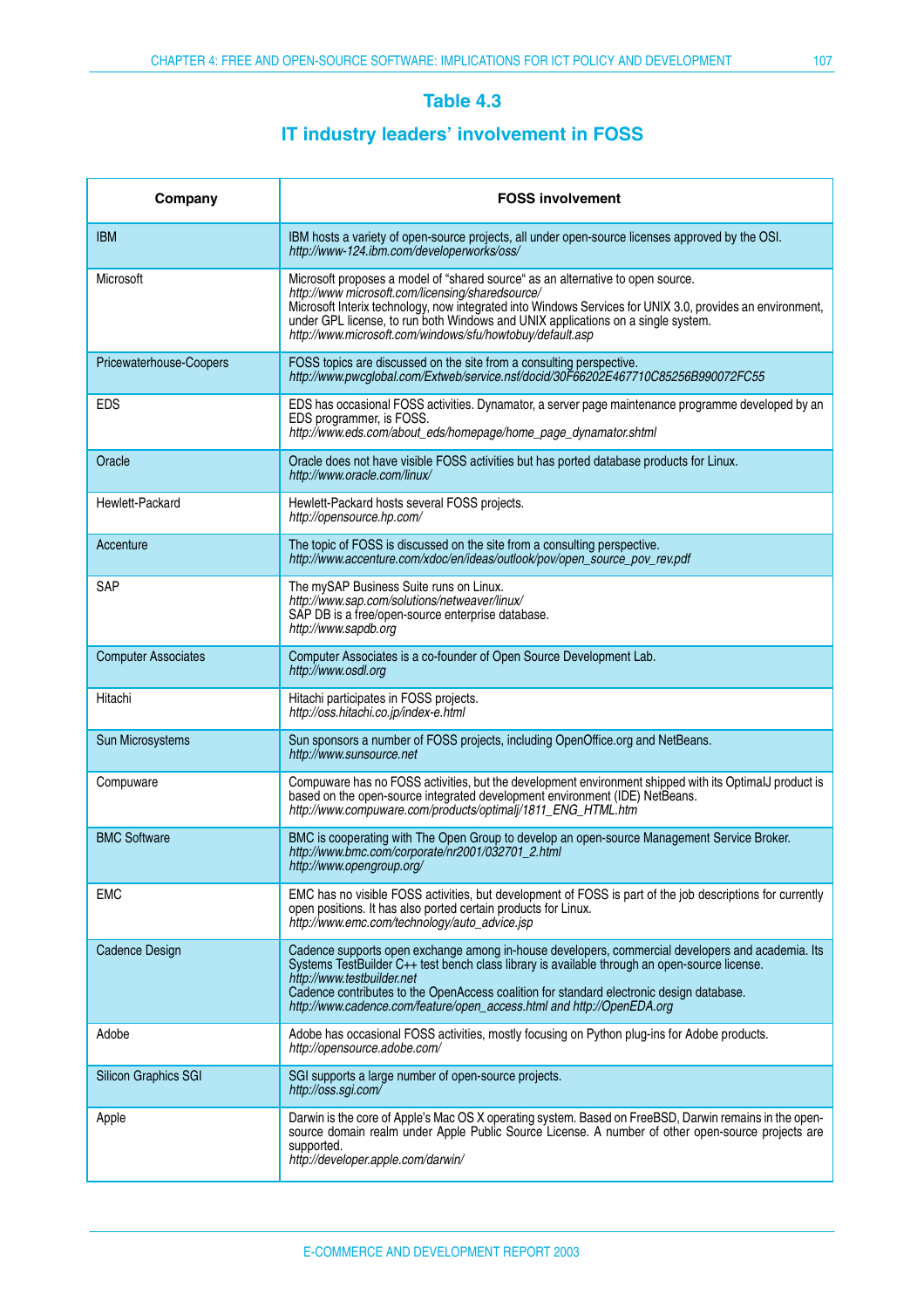projects when assessing employability. Established open-source authorities may get access to financing and attract attention from venture capital. Former open-source programmers established both Sun and Netscape. Thus, career incentives may figure prominently in motivating programmers to contribute. These phenomena, often called "signaling incentives", can appear when inputs may be judged and rewarded in one or multiple future periods even when a contract is lacking at the present (Lerner and Tirole 2000 and 2001; Holmström 1999).

Raymond (1999b) explains the open-source process as a gift economy whereby programmers make voluntary contributions as a reaction to abundance rather than scarcity, the abundance being that of knowledge and information as well as of network bandwidth and computing power. This implies the existence of winneutral (i.e. benefit at no cost) as well as win-win (mutual benefit) and win-lose (benefit at a cost, where the cost needs to be financially reimbursed) situations.

Another way of rationalizing the existence of FOSS is the so-called cooking-pot model (Ghosh 1998). The model suggests that FOSS comes about as a direct result of the distributed structure of the Internet, where users do not want to pay or charge for goods and services that thrive on the Internet. The cookingpot model is not a barter economy, as it does not require bilateral transactions. Further, discarding the equality between costless and valuable makes sense of the fact that the millions of people on the Internet publish on matters interesting them and contribute to communities, including those involved in FOSS software. While they will not get any cash in return, their "payment" might come in the form of complementary contributions from others, or the valuable outcomes of esteem and attention. Indeed, it has been suggested that what is increasingly scarce today is attention, while other factors, such as information and even financing, are becoming more abundant, if unevenly distributed (Goldhaber 1997).

Other studies have focused more closely on the actual FOSS developer community. The modal GNU/Linux developer appears to be a person who feels part of a technical community, who is committed to improving programming skills, facilitating his or her own work through better software, and having enjoyable and rewarding intellectual and social experiences. This person recognizes the opportunity costs of opensource programming in terms of time and money invested, but simply does not seem to value these (particularly in financial terms) as much as mainstream professionals do. $^{39}$  Individual learning, work efficiency, and collective, or "pro-social", motivations are the main reasons why these programmers choose to contribute time and effort to FOSS projects. Box 4.4 describes two recent surveys on developers' motivations.

## **Box 4.4**

## **What motivates open-source developers?**

A 2001 survey by the Boston Consulting Group produced additional insights by segmenting developers' responses into four characteristic groups.<sup>40</sup> About a third of the respondents to this survey are "believers" who say they are strongly motivated by the conviction that source code should be open. A quarter are "fun-seekers" who contribute code mainly for intellectual stimulation. About a fifth of respondents are "professionals" who work on open source because it helps them in their jobs. Another fifth are "skill enhancers" who emphasize the learning and experience they get from open-source programming. The survey also found that open-source programmers seem to cluster heavily (70.4 per cent) in the age range between 22 and 37, with about 14 per cent being younger or older. Most are not novices: more than half are professional programmers, system administrators or IT managers. (Only 20 per cent self-identify as students.)

A 2002 study sponsored by the European Union (FLOSS) surveyed about 2,800 developers online.<sup>41</sup> This survey reveals a group that is predominantly male and mostly under age 40. About a third of the respondents have university bachelor's degrees, another 28 per cent have master's degrees, and 9 per cent have a doctorate. The vast majority of respondents work in the IT sector for private companies or universities or are self-employed. Students make up 17 per cent of the population and unemployed developers about 4 per cent. They are widely distributed among many countries in the world, not predominantly in the United States, and exhibit high mobility as they move across national borders to work in different settings.

Each of these surveys should be approached with care, as the samples from which they gather data may be skewed by distribution of the survey instrument, inadequate response levels, and other kinds of selection bias that make accurate interpretation difficult.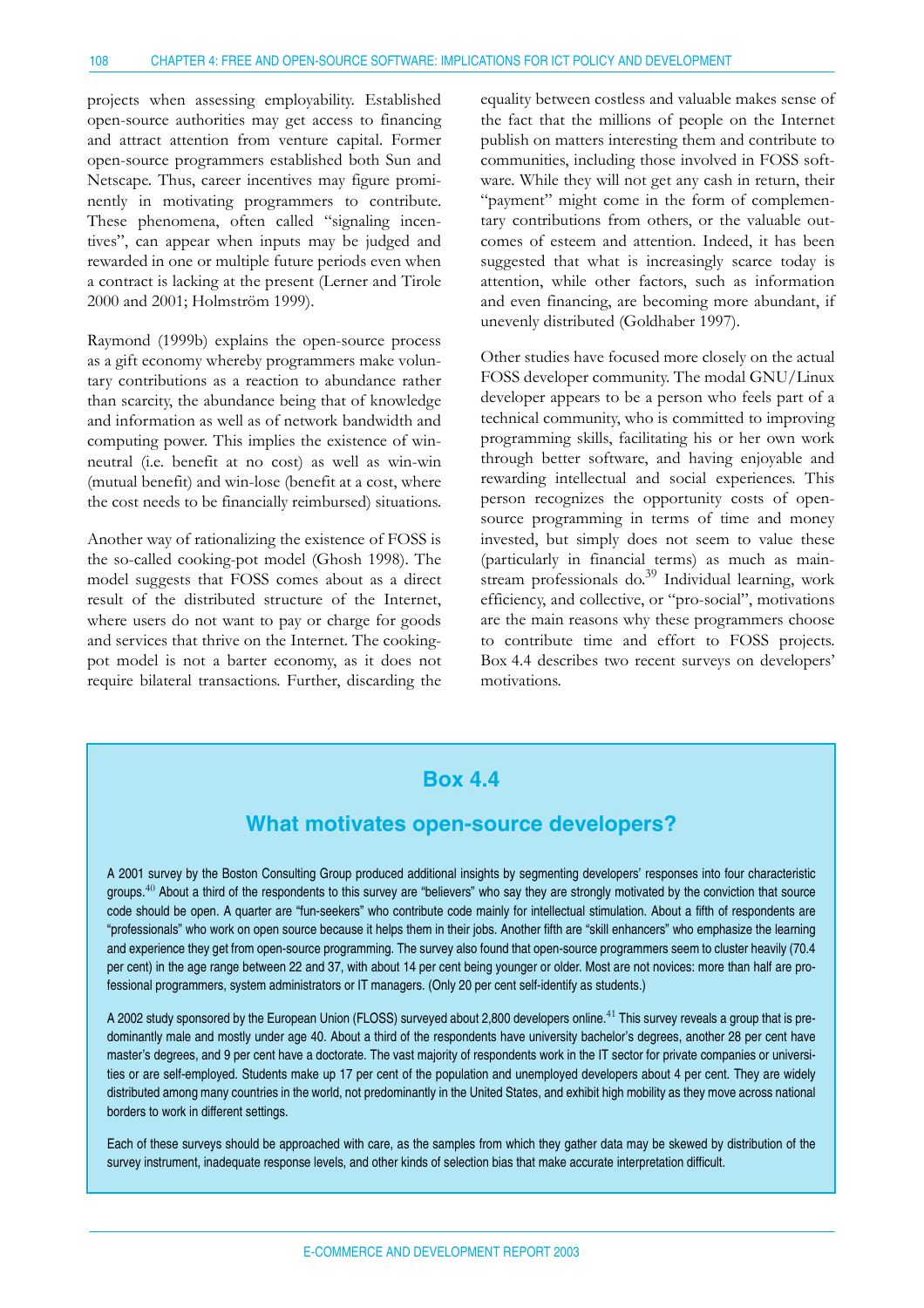## **3. From motivation to output**

The research on individual motivation provides interesting evidence on the question of how developers think about their individual choices. But individual motivations do not by themselves add up to largescale, coordinated action. The organization of the community has received less attention but is just as important. The vast majority of open-source projects involve a small number of developers. These projects typically depend on intensive communication and the persuasiveness of the de facto project leader to coordinate the work of the group. More explicit and formal governance structures have evolved to manage the larger projects.

What is distinctive about these governance structures is a subtle twist on decision-making authority and its relationship to hierarchy. The notion that there is no hierarchy in the division of labour lies at the heart of the open-source process. However, there can be a hierarchy of decision-making for vetting and incorporating the results of distributed work. Yet participation in that decision-making hierarchy remains voluntary for any individual developer.

The governance of the Apache FOSS project is one example. Starting with just eight people in early 1995, the Apache Group grew quickly to several dozen core developers working in loose association with hundreds of other developers who occasionally contributed ideas, code and documentation to the project. Decisions early on were made by informal emaildriven consensus. This informal system came under pressure with increasing numbers of participants, and with the "burstiness" of participation: developers might be doing something else for a week before they could come back to their Apache work. However, the progress of the project as a whole could not be held up to wait for everyone's "bursts" to coincide.

The answer in practice was a system of email voting based on a minimum quorum consensus rule.42 In 1999 the Apache Group formally incorporated as a non-profit corporation, The Apache Software Foundation.43 It now serves as an organizational and management umbrella for a range of Web-relevant opensource projects (including the original Apache Web server as well as Jakarta, Perl, TCL and others).

GNU/Linux, as it expanded, developed a semi-formal organization for decision making about code. Clearly differentiated role structures exist within the GNU/Linux community. As the programme and the community of developers grew, Torvalds delegated responsibility for sub-systems and components to other developers, who became known as lieutenants. Some of the lieutenants onward-delegate responsibility to "area" owners whose work has a narrower focus. The organic result is what looks and functions very much like a hierarchical structure where decision making flows through a fairly well defined pyramid. The GNU/Linux pyramid works imperfectly but is evolving through trial and error towards greater scalability.

## **G. FOSS and development**

The digital era presents significant opportunities and real risks for developing countries. One risk is being sidelined from software trends that drive the increasingly digital global economy. The combination of rapid increases in hardware processing power at declining prices and positive network externalities, whereby the value of the network increases disproportionately as it grows, suggests that markets can grow intensively and dramatically *within* the developed world, without necessarily having to expand geographically into developing countries.

As developed economies increasingly create networked purchasing and production systems that depend on advanced ICT infrastructure, countries that are not connected on favourable terms, and businesses within those countries, may be deeply disadvantaged. International organizations and non-governmental organizations are increasingly computerenabled as well and may interact better with countries and organizations in the developing world that are similarly ICT-enabled.

This implies that decisions Governments make about procurement, standard setting and ICT adoption, technology investments, and training are critical. Over the past five years Governments around the world have begun considering legislation that would require the use of FOSS when it provides a feasible alternative to proprietary software. This phenomenon has been particularly pronounced in the developing world as these nations, struggling with limited IT budgets, look to FOSS solutions. In addition, proponents of FOSS have articulated its advantages in dealing with the mounting security concerns around networks and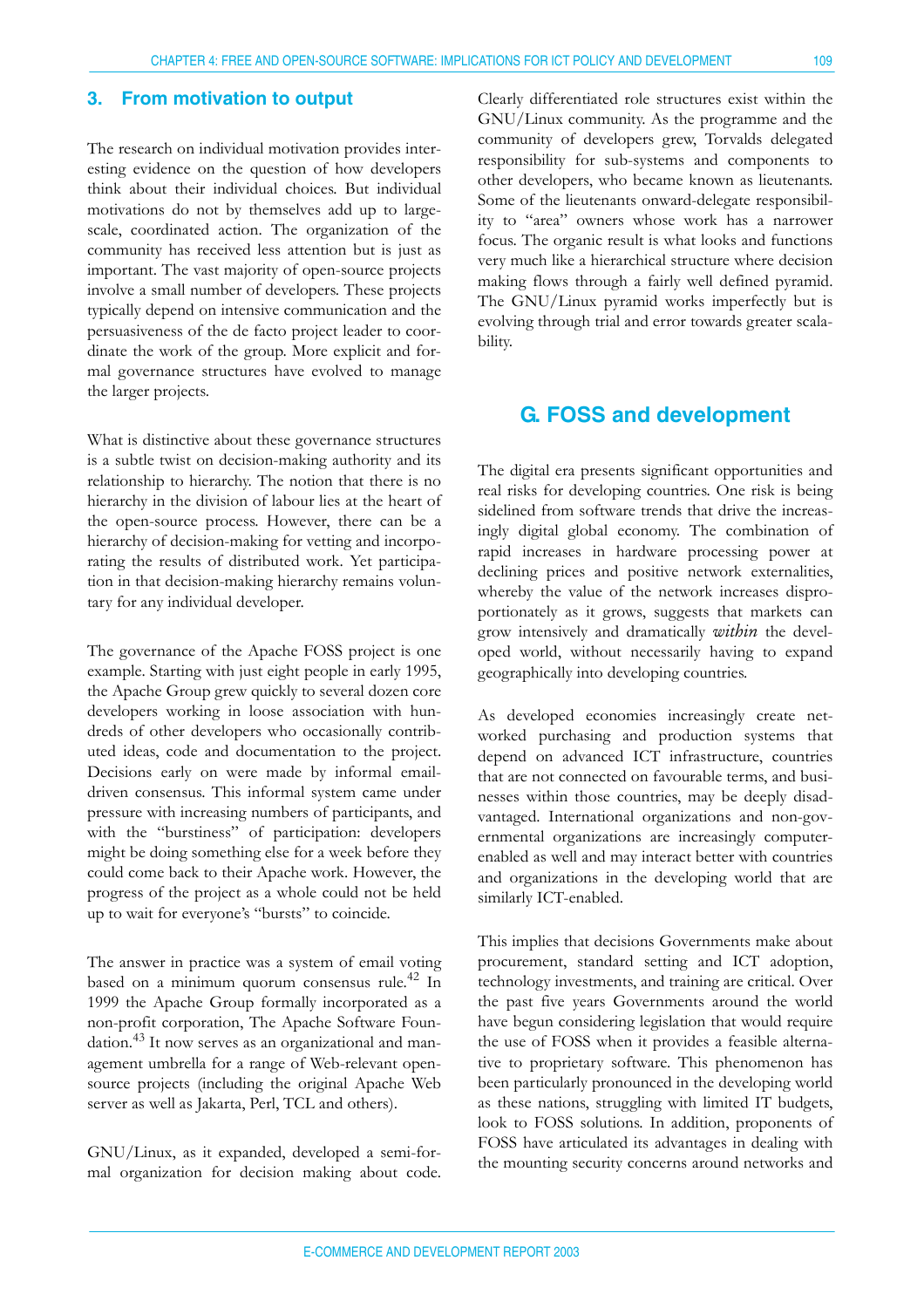in providing public data accountability and transparency. Should there be any doubts as to the functionality of the data formats or processing software for critical government activities such as taxation or voting, independent experts may be requested to, without restrictions, inspect the open code and data formats. Governments have also considered the potential contribution of FOSS deployment to nascent local software industries and ICT human resource capacity building, as well as its potential spillover effects into other sectors of the economy.

Developing-country public sectors have begun to embrace the use of FOSS and encourage it in the private sector for a number of observable motivations. These motivations can be loosely grouped into three clusters: a desire for independence, the drive for security and autonomy, and new IPR enforcement. This section considers each of these motivating factors in turn.

## **1. Towards ICT sustainability**

FOSS advocates have pointed out the technological dependency created by reliance on a few major software suppliers located in other countries. The policy debate was greatly accelerated when Peruvian Congressman Edgar Villanueva Nuñez, together with Congressman Jacques Rodrich Ackerman, tabled a bill on "Use of Free Software in Government Agencies" on 9 April 2002. Bill 1609, as it is called, would, if enacted, require all State agencies to use exclusively FOSS software in their computing systems and equipment. The Peruvian case is discussed further under "Security and Autonomy" (later in this section) and in box 4.6. A significant number of developing-country Governments have undertaken initiatives to explore FOSS. In South Africa, the Government Information Officer's Council has cited reduced costs, decreased technological dependency, promotion of universal ICT access, avoidance of proprietary software vendor lock-in and customizability to local languages and cultures as the main benefits of adopting open-source software as part of its e-government strategy.<sup>44</sup> In India, the Department of Information Technology, Ministry of Communication and Information Technology, is encouraging GNU/Linux and open-source software as standards in academic institutions, while the state of West Bengal is reviewing its FOSS agenda.45 China is also examining the issue and has been providing strategic support for Red Flag Linux, a local distributor.46 In the Brazilian state of Pernambuco, the world's first-ever law regarding the use of open-source software was passed in March 2000.<sup>47</sup>

An extensive list of FOSS policies and initiatives is provided in the survey presented in section H of this chapter.

Countries are interested not only in the potential long-term cost savings of FOSS solutions, but also in precisely where IT expenditures are actually going. Governments should minimize their reliance on single suppliers. FOSS also helps avoid getting locked into financially disadvantageous long-term relationships with particular proprietary software vendors or producers. While the jury is still out on the cost debate, the use of free software means that installation, training, support and maintenance can be flexibly contracted out to a range of local suppliers competing on quality and price. With the use of FOSS, more domestic talent can participate in the development of local software. This makes it possible to keep IT expenditures, as well as experts and promising young talent, at home and contributing to a nascent local software industry. At the same time there is a motivation to upgrade the country's human resource capacity and technological skill base.

FOSS eliminates the national-level economic loss resulting from duplication of work, in particular if such development has been done in a public or academic institution. Sharing applications and their source code across ministries, government offices and schools and universities can be a public policy stance. A variety of positive spillover effects to other technology and non-technology sectors are also possible and are discussed in box 4.5.

Finally, promoting FOSS can have an anti-monopolistic effect on the IT market and industry in a country. Network externalities in the software industry, whereby the value of a product such as a word processor or operating system increases with the number of people using it, may result in monopolies with inferior products. The prevalence of a particular software application is seen as a dominant quality in itself, and this can motivate developers to port new programmes or upgrades specifically to it, regardless of its underlying technical qualities. FOSS allows anyone to provide IT services and thus reduces barriers to entry. While a certain open-source programme may come to dominate its market niche, no particular institution or business can use it to build a monopoly market position.

Hesitation, in particular among accustomed users, should be expected if a Government decides to move away from existing proprietary solutions. However, ease of use, bred through familiarity, may seem less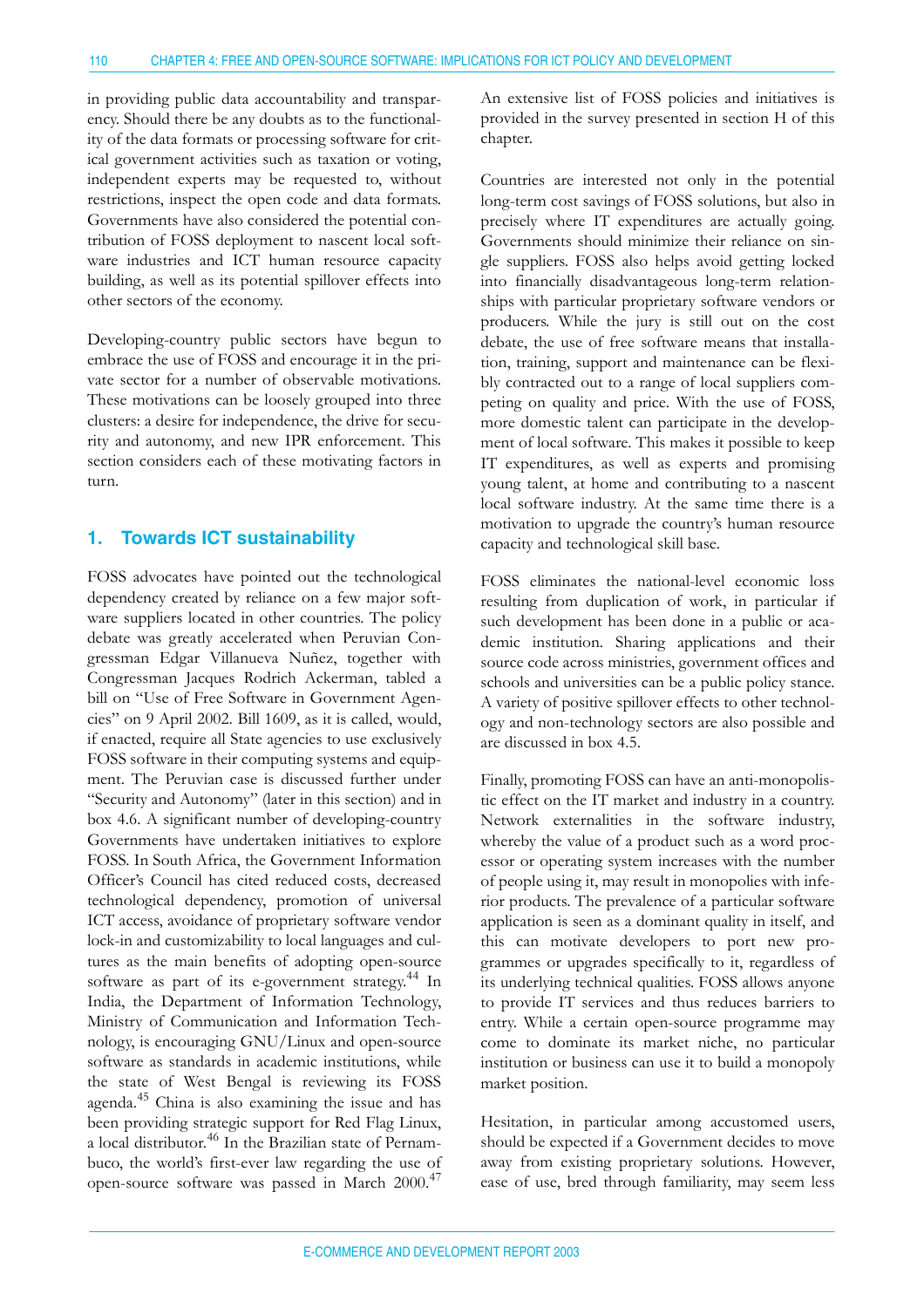## **Box 4.5**

## **Open-source processes outside the software sector**

Two notable areas where open- and free-source philosophies are making inroads are publishing and biology, in particular in the research work on the human genome.

Open-source publishing is often referred to as open-content publishing. Open content is the content production process together with the content itself, when it is distributed according to an open-content license agreement. The basis for open-content licensing is that content is freely available for modification, use and redistribution, with certain restrictions aimed at supporting its freedom from the threat of proprietary closing (Keats 2003). A number of open-content directories and projects have sprung up,<sup>48</sup> inspired in part by dissatisfaction among teachers and lecturers with the rising cost and decreasing quality of new editions of textbooks.<sup>49</sup> In the development context, given the cost of content as well as the under-funding of schools and lack of expertise in many countries, collaborative development of content in an open environment and process could improve access to high-quality, locally relevant content. Open content has great potential to contribute to a "knowledge commons" that can positively affect economic development. Governments and the UN system could contribute to a reusable global body of knowledge by declaring many of their publications, documents and other content, produced with members' contributions, government or public funds, to be open content.

The FOSS programme that allowed the public Human Genome Project at the Sanger Institute to assemble the genome, in parallel with Celera's commercial effort, ensured that the human genome data would remain in the public domain.<sup>50</sup> Jim Kent wrote the programme to stop the genome data from getting locked up by commercial patents. This situation demonstrated the need to think about more than just opensource code; in the scientific community there is awareness of the importance of open data and procedures, as replicability is the only quarantor of scientific validity.<sup>51</sup> However, there have been assertions that without a public open-source competitor, the human genome may still be in the proprietary domain, available to those capable of paying for a subscription to what many consider the common knowledge of humanity.

Other organizations have been mimicking the FOSS model as well. Bioinformatics.org affirms in its mission statement that it aims to "promote freedom and openness in the field of bioinformatics [and] hopes to lower the barrier to entering and participating in the field of bioinformatics, as access to cutting-edge resources can be prohibitively expensive for those working individually, in small groups, at poorly funded institutions or in developing nations".<sup>52</sup> In another example, the Alliance for Cellular Signaling will build a virtual cell that will allow scientists to perform experiments completely on their computers. Replicating the FOSS process, several laboratories will act as central coordinators, and hundreds of researchers are expected to contribute over the Internet..<sup>53</sup>

advantageous when new licenses have to be purchased for upgrades that in turn often require corresponding upgrades in hardware.

### **2. Security and autonomy**

Security of public data is a leading concern of Governments, particularly in the wake of recent worldwide computer virus attacks and growing fears of cyberterrorism and cybercrime, as well as spyware.<sup>54</sup> At a minimum, introducing diversity into the base of functioning software code reduces the possibility of catastrophic failures caused by viruses that attack a software monoculture. Finally, because Governments cannot choose their customers or citizens, it follows that they should not oblige them to use costly proprietary software and closed data formats.

The need for open public data formats is directly relevant to calls for increased accountability and transparency in public sector governance. As was mentioned earlier, Peruvian Congressman Edgar Villanueva introduced a bill to mandate the use of FOSS in public administration. In an exchange of letters with Microsoft Peru,<sup>55</sup> he stressed that, to guarantee free access by citizens to public information, it is indispensable that the encoding and processing of data not be tied to any single provider. The use of standard and open formats guarantees free access. If one is to guarantee the permanence of public data, the usability and maintenance of software should not depend on the goodwill of suppliers or on conditions imposed by them in a monopoly market. At a fundamental level, nations must, in order to guarantee national security, be able to rely on systems without elements controlled at a distance. Box 4.6 provides a summary of the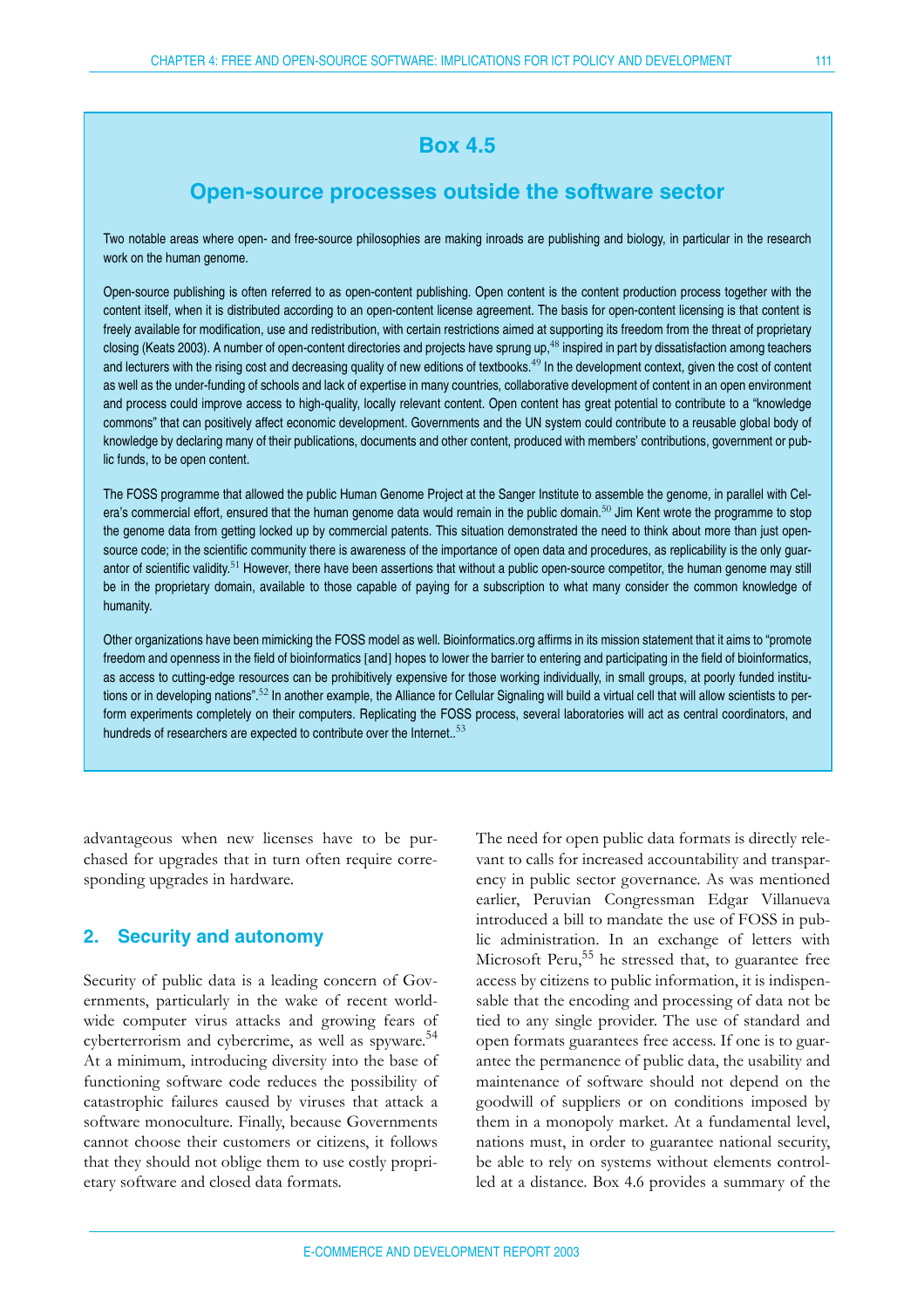## **Box 4.6**

## **Summary of main points of E. Villanueva's letter to Microsoft Peru**

Bill Number 1609 (The Use of Free Software in Public Administration), introduced by Congressman Edgar Villanueva, is intended to require the use of FOSS in all government systems, when there is a choice between FOSS and proprietary software.

Congressman Villanueva's letter to Microsoft Peru (8 April 2002) expressed the following principles:

- To guarantee free access by citizens to public information, it is indispensable that the encoding of data not be tied to a single provider. The use of standard and open formats guarantees free access.
- To guarantee the permanence of public data, the usability and maintenance of the software should not depend on the goodwill of suppliers or on monopoly conditions imposed by them.
- To guarantee national security, the State must be able to rely on systems without elements controlled from a distance. Systems with opensource code allow the State and citizens to inspect the code themselves and check for back doors and spyware.

In response to the concerns raised by Microsoft Peru, Congressman Villanueva argues the following:

- The bill does not meddle in private-sector transactions and protects equality under the law (i.e. nobody is denied the right to offer these goods to the State). There is no discrimination, since the bill specifies only how the goods are to be provided, not who has to provide them. Proprietary software companies are free to offer FOSS solutions to the Government in a competitive tender.
- The bill stimulates competition, since it tends to generate a supply of software with better conditions of usability, and to enhance existing work, in a process of continuous improvement.
- Proprietary software creates mainly "technical tasks of little aggregate value" in countries like Peru; free and open software creates more technically qualified employment, stimulates the market, and increases the shared fund of knowledge, opening up service alternatives to the benefit of producers, service organizations and consumers.
- As for security, bugs in free software are rarer and are fixed much more quickly than in proprietary software.
- Free software in no way implies ignorance of intellectual property laws; the great majority of free software is covered by copyright.
- The bill is not mistaken regarding the costs of free software: while the possibility for savings in payments for proprietary software licenses is mentioned, the foundations of the bill clearly refer to the fundamental guarantees to be preserved (free access, permanence and security) and the stimulus to local technological development.
- The use of free software contributes significantly to reducing life-cycle costs: support and maintenance can be freely contracted out to a range of suppliers competing on quality and cost for installation, enabling, support and maintenance; maintenance carried out is easily replicable without incurring large costs, since modifications can be included in the common fund of knowledge; and the huge costs created by non-functioning software are reduced by using more stable software, which is one of the virtues of free software.
- Migration to new systems is in fact cheaper when FOSS is used, since all data are stored in an open format.
- Interoperability is guaranteed as much by standard formats (as required by the bill) as by the possibility of creating interoperable software given the availability of the source code.

positions taken in response to Microsoft's discussion of the disadvantages of legislating against proprietary software use in Peru's public institutions.

The need to have public and open standards for software applications and data files that handle public information is now universally accepted. Software that is used to handle public records, taxation or, in the future, voting may need to follow FOSS standards. Further, Governments need to maintain certain key public data and be accountable for its processing. With closed-source proprietary software and data file formats, should the vendor choose to discontinue support for technical reasons (e.g. because maintaining backward compatibility is burdening the source code of current and new versions) or financial reasons (e.g. an unsatisfactory revenue stream or bankruptcy), public offices may find themselves forced to upgrade hardware or software (often both) or convert to another system, with the resulting cost implications.

A study on government use of FOSS in Europe (Berlecon/III 2002) expresses many of the same concerns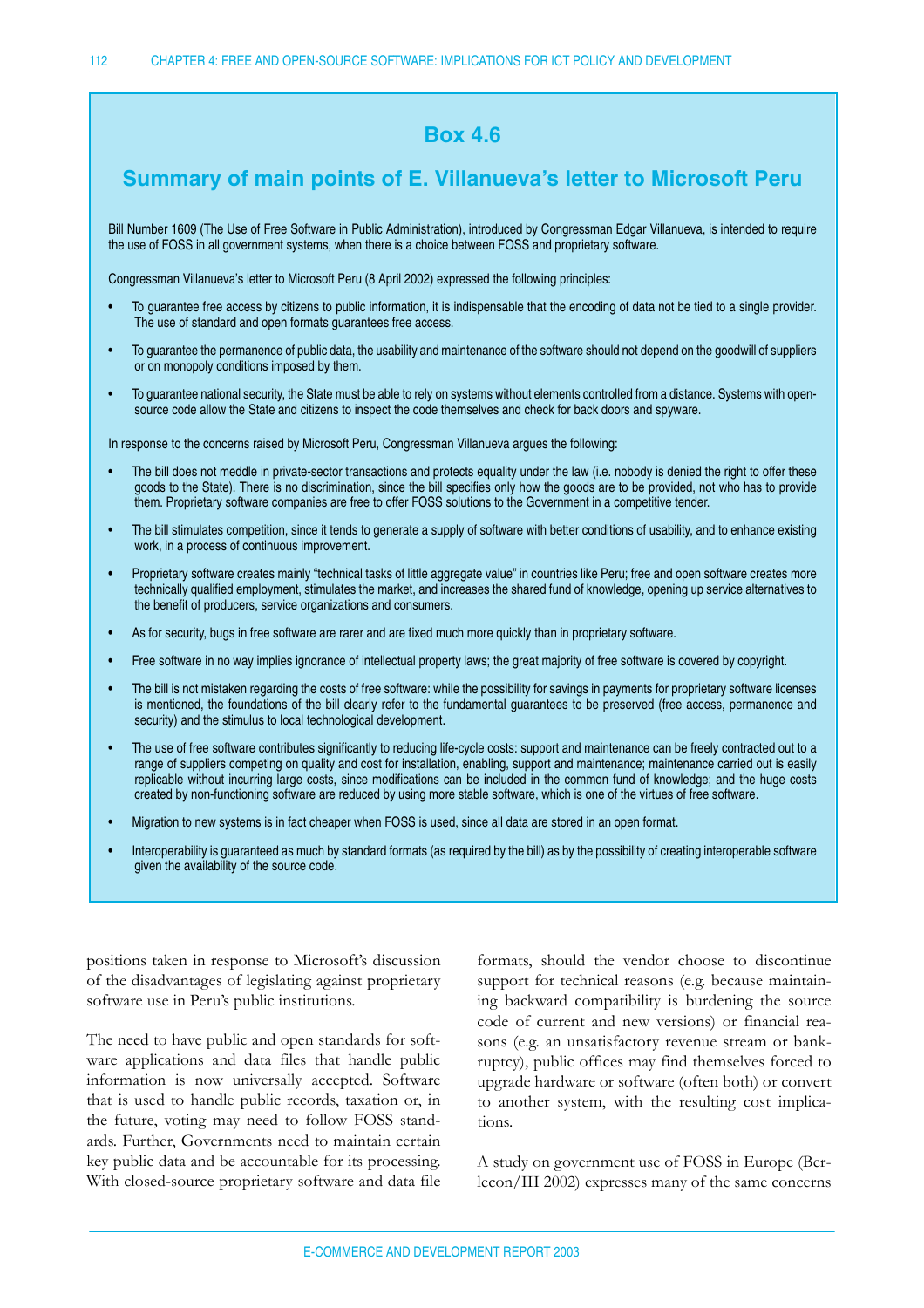as Congressman Villanueva. It argues that FOSS, by its nature, better fulfils government responsibilities such as satisfying the public's right to access certain information and know how that information is processed, and maintaining the security and permanence of public data.

Other developing countries have also expressed dissatisfaction with the proprietary software development and marketing model, in particular pointing to the negligible influence they, as "smaller" customers, have on how software develops. FOSS is expected to provide more flexibility and allow more autonomous input into software development. This can be conceived of as an ownership issue: developing nations desire an opportunity to articulate their software needs and participate in the innovation process as end users of software products. In addition, they welcome the possibility that an indigenous industry can participate in both identifying and meeting those software development needs.

## **3. Intellectual property rights**

With increased emphasis on and pursuit of IPR enforcement at the international level, the choices available to software users are becoming more distinct. As countries move away from the gray options of software piracy toward a stricter implementation of standard intellectual property rules, this forces real choices. While proprietary desktop software is still largely considered more user-friendly than the alternatives, its market penetration and price are not related in countries where software piracy is commonplace. Thus, all efforts by international proprietary software producers to decrease piracy in fact improve the fundamental conditions for increased adoption of open-source software.

It should also be kept in mind that, historically, the basic precondition for the appearance, as a concept, of IPR and law with regard to creative goods and services has been the high cost of reproducing the carrier mediums (printed books, vinyl records, film stock and magnetic and optical digital media), not the ability of states and Governments to enforce the accompanying legislation. Technology has relegated this condition to history's dustbin, and Governments are now faced with acting on their own law, something that was not a practical consideration until a few years ago.

Conversely, to think FOSS presents an alternative to respecting IPR is a gross misunderstanding. In fact,

FOSS requests users to, without exception, respect the intellectual property of the software's author(s) as outlined in the enclosed GPL or OSD license, and it needs Governments to provide legal protection and remedy when this is necessary and deserved. The full text of the GNU General Public License and the criteria for OSD licenses are contained in annexes I and II of this chapter.

There is a broader issue here for Governments than simple tolerance (or lack thereof) of a certain degree of software piracy. The question is what regime for ownership and distribution of IT tools best serves the interests of developing countries and of the global economy as a whole. To think of FOSS as simply a less expensive alternative to proprietary software misses an important aspect of what FOSS enables. In an FOSS environment, the degree to which a software tool can be utilized and expanded is limited only by the knowledge, learning and innovative energy of the potential users and not by exclusionary property rights, prices or the power of countries and corporations.

The current debate often pits proprietary licensing against the GPL. Commercial software producers argue that promoting the GPL means locking out any software development from possible future commercialization. As the previous section indicated, the bulk of software revenues come from customization, servicing or hardware, or all of the above bundled in solutions. Indeed, IBM *did* earn \$1 billion on the back of GPL GNU/Linux. Finally, proprietary licensing allows only the owner to commercialize the intellectual property at stake and makes it inaccessible to anyone else. Anyone seeking to redistribute a derivative version of a proprietary programme would be prohibited from doing so under the terms of the license. Thus, the formal outcome is not that different from that of the GPL (Lessig 2002). In terms of ICT strategy and its relation to innovation and development, there have been indications that the proprietary model may encourage excessive copyrighting and patent hoarding, with the final outcome being reduced investment in research and development (R&D) activities and a decline in innovation as funds for R&D are redirected towards patent acquisition and royalty payments (Bessen 2002, Bessen and Hunt 2003).

FOSS presents a significant development opportunity because of the critical role that users can play in determining new products and the overall trajectory of technology evolution. Software innovations can and should come increasingly from developing countries.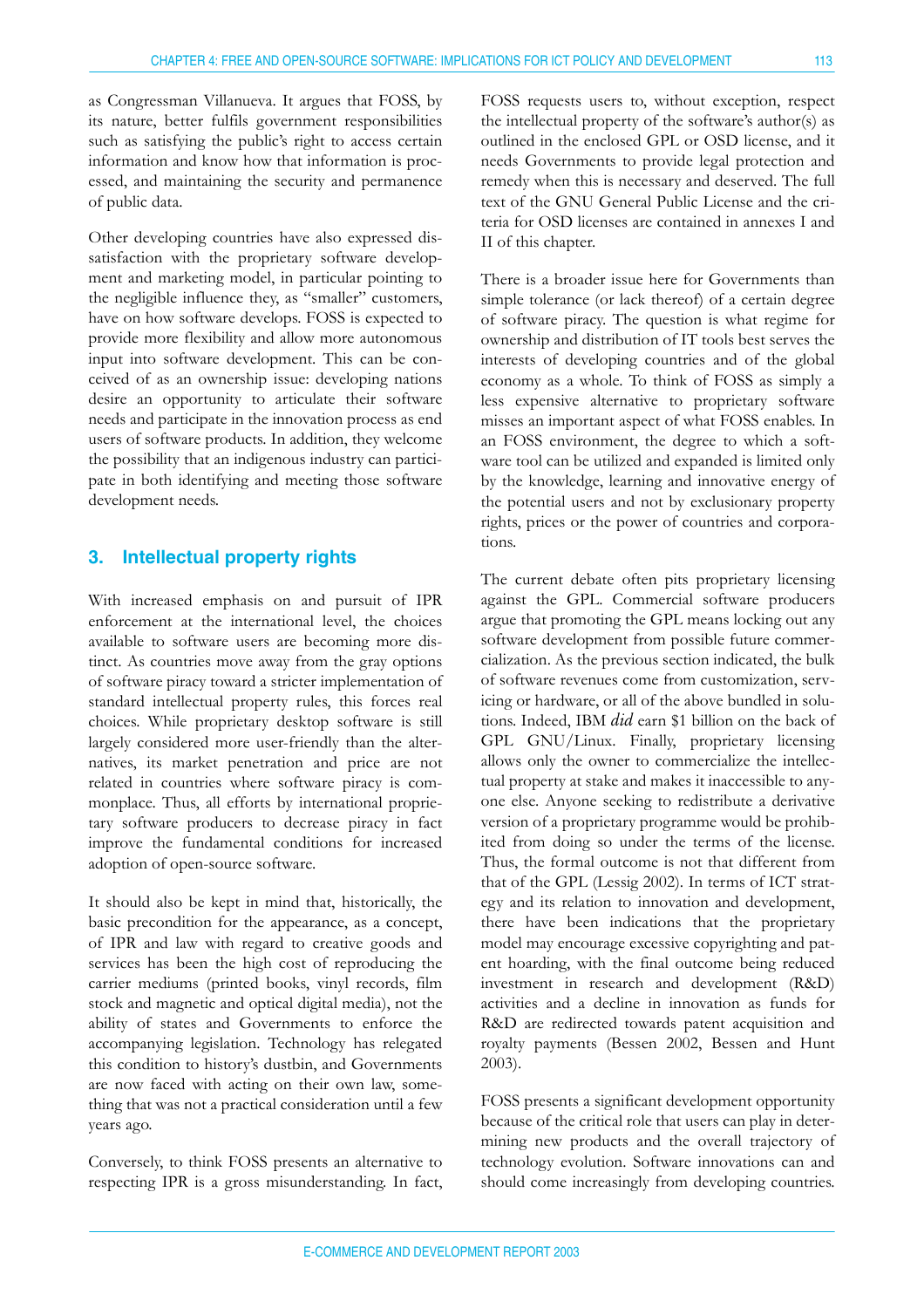Developing countries are not implicitly stuck relying on commoditized, hand-me-down innovation from the developed world. In an FOSS environment, their own lead users could push technology development towards applications that specifically fit local needs and demands. However, for indigenous demand to be expressed, users need to understand the possibilities they have and the ways in which a digital infrastructure could contribute to their lives.

When those possibilities are evolving as quickly as they are today, it seems certain that IT consumers generate demand primarily through a process of learning by doing. $56$  With increasing familiarity, users can gradually come to understand what the technologies can do for them, and then to imagine new possibilities, provided they are fully aware of their options and the existing technical options. Thus, an environment where software is normally used under restrictive intellectual property licensing may not be the most conducive for ICT development and bridging the digital divide. The empowerment that comes with free access to source code is not a simple price advantage, but may rather be a necessary economic prerequisite for evolving demand. The applications that find widespread acceptance and drive technology and infrastructure deployment forward in developing economies may certainly come from within those countries.

## **H. Policy options for FOSS**

There are two general areas of policy implementation options to be considered by Governments, each with different public-sector, civil-society and private-sector dynamics. Each of these potential paths has constraints or obstacles that developing countries in particular must be aware of when considering the various policy options available to them in adopting FOSS.

- **Formal vs. informal approaches:** Formal approaches such as legislation or a government strategic plan may be weighed against more informal, flexible approaches to letting FOSS use evolve without normative patronage.
- **Strategy and level of involvement:** Strategy initiatives may be carried out at sub-national, national or regional levels, and they may also entail different degrees of involvement, from awareness building to procurement to funding of R&D.

These options are not mutually exclusive but rather represent spectrums along which Governments can choose to array specific policies or a more general approach to FOSS use. The relationship between government, civil society and industry may also be varied, with initiatives coming in a mixture of strengths from any given stakeholder. There is no prescription or tried-and-tested scheme: policy makers will have to consider their national circumstances and ICT development priorities. This chapter considers several options and offers examples of applications throughout the world.

## **1. Formal involment**

A number of Governments have pursued formal approaches to the adoption of FOSS in the public sector, considering legislation to mandate the use of open-source solutions in government applications or at least seriously consider them as an alternative to proprietary software. In the industrialized world, this trend has been strongest in Europe, particularly France and Germany. The French Parliament proposed a bill concerned with both the use of open standards and the availability of source code for software used by the Government. An Italian bill under consideration mandates a preference for FOSS in all government offices, and a Spanish bill requires regional governments to prefer and promote opensource products. In April 2002, the administration of the Spanish district of Extremadura put in place a plan to switch all computer systems in government offices, businesses and homes to Linux and FOSS applications.57 The Government of the United Kingdom has set out policy to consider open-source solutions alongside proprietary ones in IT procurement; to use products that support open standards and specifications in all future IT development; to consider obtaining full rights to bespoke and customized software code for proprietary software it procures; and to explore further the possibilities of using FOSS as the default exploitation route for governmentfunded R&D software.<sup>58</sup>

A number of Latin American governments at the national and local levels have introduced or passed and introduced legislation on the use of FOSS solutions in the public sector. The Peruvian case was discussed above. Argentina's Parliament reviewed a proposal that mandates, with a few exceptions, the use of FOSS in all government offices and state-owned enterprises, but the Parliament collapsed in the fiscal crisis of 2001 before a decision was taken on this bill. In Brazil, four cities – Amparo, Recife, Ribeirao Pires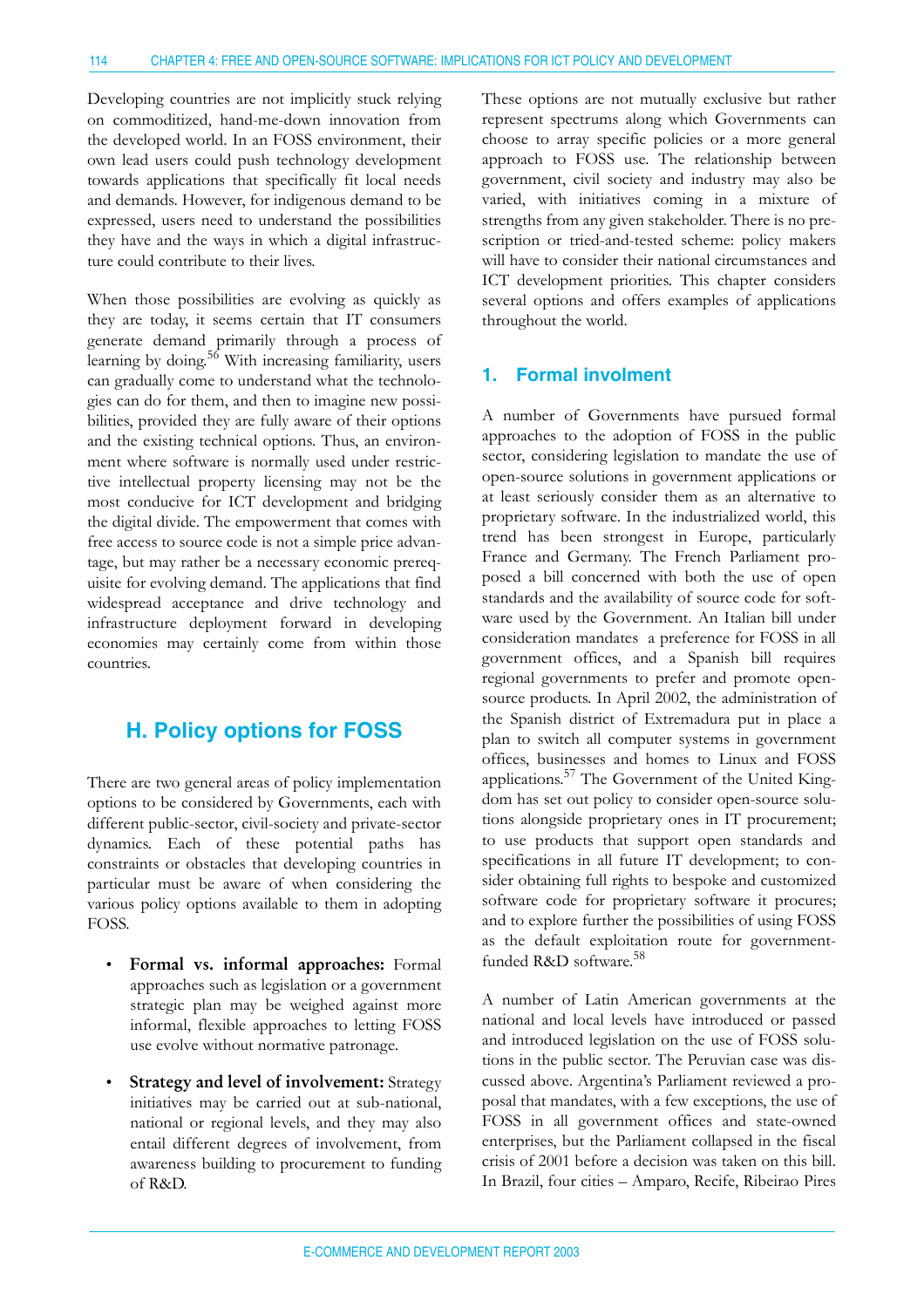and Solonopole – have passed laws giving preference to or requiring the use of FOSS, and other municipalities and states, as well as the national Government, have considered similar legislation.

Other countries have taken slightly less formal steps towards using FOSS in government. France, in addition to considering legislation, has created an Agency for Technologies of Information and Communication in Administration (ATICA), which seeks, among other things, to encourage the use of free software and open standards.

A less formal, more flexible approach has its advantages. Foremost of these is the value of allowing the FOSS phenomenon to develop by itself, along with the attendant organizational innovation that could bring. Different user communities have the opportunity, through the open-source process, to come up with unique and contextually appropriate technological and organizational models, building indigenous commitment and ownership along the way.

It is often argued that Governments do not have an enviable record of successfully legislating and promoting industrial policy and that thriving software developments are best left alone (Evans 2002). While this issue may have some relevance in countries with developed market economies, within the development context one cannot help but wonder whether

the market purist and non-interventionist concepts of the Washington consensus are for export only. A different issue is, if a Government does decide to adopt a pro-FOSS legislative bias, how this should be implemented and how formal it should be from a normative viewpoint.

## **2. Strategy and direct involvement**

Since Governments are important consumers of ICT in developing countries, their participation is crucial for the success of any open-source initiative. Government can be involved at the level of strategic policy, building awareness and promoting conscious and informed choice among its administration as well as industries and civil society. It may act as a procurer, and it may directly finance R&D. This section considers different levels at which Governments can implement an FOSS strategy.

A good example of high-level strategic thinking is the case of the Government of South Africa. A council to consider the use of FOSS was convened in early 2003. The council delivered an official recommendation promoting the use of open-source applications when proprietary alternatives did not offer a compelling advantage. The recommendations were formulated at a strategic level and are described in box 4.7. The advantage of a strategic approach lies in the nature of

## **Box 4.7**

## **Summary of strategic steps highlighted by South Africa's government council on open-source policy**

South Africa's Government Information Technology Officer's council's FOSS strategy includes steps to consolidate and expand the capacity needed to implement and support FOSS solutions, including:

- Provision of information to key decision makers (bearing in mind the need to demonstrate convincingly the security measures and business principles of FOSS)
- Generation of expert advice on the suitability of FOSS solutions
- Trouble-shooting for newly implemented FOSS solutions
- Software development assistance
- Training for FOSS developers and users (concentrated in existing learning institutions)
- Development of a research programme to enable optimal understanding of and decision making regarding FOSS (built on the networking nature of the FOSS development model)
- Creation of FOSS support structures (some institutional development will be necessary)

*Source:* Open Source Software in Government, www.oss.gov.za.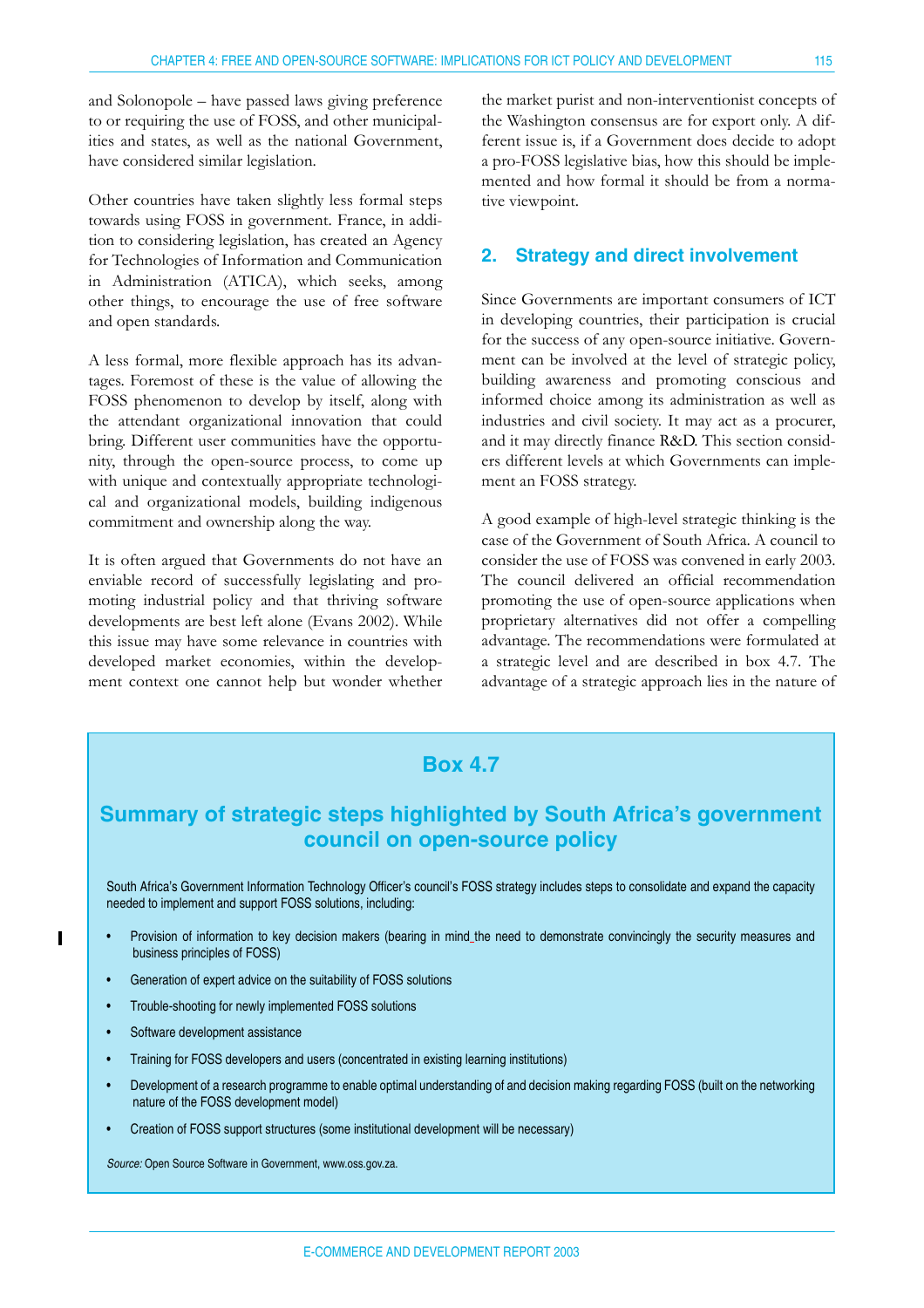software provision. As a complex knowledge product, software requires a technological and social infrastructure to facilitate its provision. A strategic approach would allow Governments to work in collaboration with donors to map out potential areas for development assistance, in particular identifying potential human resource capacity-building and technical assistance needs.

The report recommends creating strong linkages with higher education institutions to build a national collaborative network that can be extended internationally. It also emphasizes building partnerships within the public and private sectors and civil society, as well as regionally within Africa and globally. The strategy emphasizes the importance of building support among key stakeholders, including the political level, senior management, IT professionals and government users.

Still at the strategic level but with the stakes raised to international collaboration, FOSS may have the potential to generate large economies of scale and positive spillover effects in regional capacity building and infrastructure development. A number of regions have taken steps toward collaborating on FOSS, and such cooperation has been most pronounced in Africa. In early 2003, African countries from across the continent launched the Free and Open Source Software Foundation for Africa (FOSSFA), an organization aimed at promoting the use of FOSS throughout the continent.59 Box 4.8 presents FOSSFA's recommendations for formulating a policy regarding FOSS use.

FOSSFA anticipates that FOSS will provide opportunities to develop local programmes built by Africans for use in Africa. Regional organizations such as FOSSFA thus see the development value of open source in broad terms. An important aspect of such strategies is to emphasize the capacity-building dimension associated with open-source technology. Regional organizations have the potential to work with educators on a broad scale to introduce open source into schools where young people can learn to use, maintain and modify software. The vision for the future is one of a regional technical revolution of sorts, in which Governments and the private sector embrace FOSS and can rely on regionally developed software and expertise.

As far as practical measures are concerned, a number of Governments have piloted the deployment of FOSS in government service delivery agencies at the subnational level. In South Africa, for example, some

provinces and national departments are using GNU/ Linux and other FOSS applications on a trial basis, and the Department of Health has implemented an FOSS health information system in both national and provincial departments that is now also used in some other African countries.

Some European Governments have begun shifting serious national-level support to open source. For example, France's ministries of Defense, Culture, and Economy have shifted to open-source operating systems. Germany's Federal Institute for Agriculture and Food has installed open-source operating systems on servers and workstations. In Britain, the National Health Service has adopted an open-source standard. $60$ 

Some developing countries have seen the private sector taking the initiative in cooperating with the Government in open-source software development. In India, for example, while government agencies have begun to explore the potential of FOSS applications, especially in education, private entrepreneurs have developed the Simputer, an FOSS-based handheld device. (See chapter 3 for a discussion of the Simputer.) Collaboration between the public and private sectors is essential to a successful systematic adoption of FOSS solutions. The Simputer demonstrates that innovative private-sector FOSS solutions are possible. Yet even in this case, the developers anticipated needing government assistance to help disseminate the device. They realized that the Government would have to act as a major consumer in order to achieve the necessary critical mass for popularizing the product.

Some countries have more explicitly encouraged collaboration between the public and private sectors in the production and adoption of open-source applications. Attempting to encourage the continued development of the local software industry, the Government of Germany has struck a deal with IBM that offers government offices discounts on IBM computers with preinstalled GNU/Linux software provided by the German GNU/Linux distributor SuSE. Singapore, through its Economic Development Board, which is charged with executing strategies to boost the Singaporean economy, is offering tax breaks to companies that use the GNU/Linux operating system instead of proprietary alternatives.

Finally, one needs to look at the issue of direct funding of FOSS project and development needs. A number of examples are listed in the survey that follows. An important question is whether, for software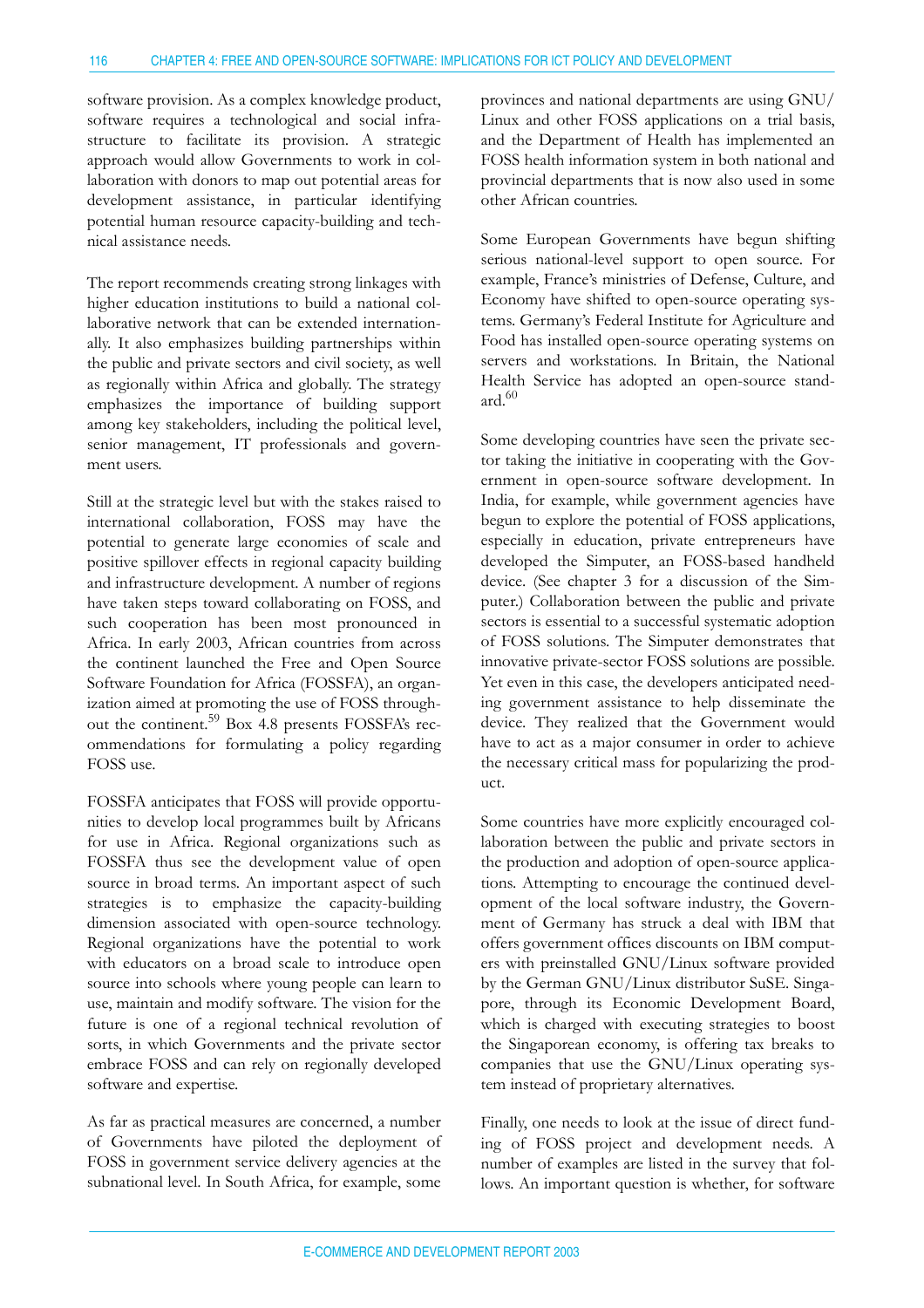## **Box 4.8**

## **The Free and Open Source Software Foundation for Africa policy recommendations for FOSS**

In its Action Plan for June 2003 – June 2005, FOSSFA proposes three distinct approaches a Government might take in formulating its FOSS policy. It argues that any particular country should seek the mix of these approaches that best reflects its ICT and development reality. (See annex III of this chapter for the text of FOSSFA's founding statement.)

#### **1.** *The neutral approach*

- Governments can adopt a neutral approach ensuring that choice is supported and discrimination against FOSS is eliminated. Governments should:
- Adopt policies to ensure that FOSS is carefully considered in IT procurement processes.
- Implement criteria for evaluating open-source products, and procedures for adopting and maintaining open standards.
- Allow open-source software to compete on an equal basis with proprietary alternatives.
- Initiate communication to enhance knowledge and understanding of FOSS.

#### **2.** *The enabling approach*

- In an enabling approach, policies are geared towards creation of the capacity to use FOSS. Governments should, in addition to the neutral approach:
- Develop the capability to give guidance on selecting and implementing FOSS.
- Promote education and training for the use of FOSS products.
- Support the establishment of partnerships between users and developers.

#### **3.** *The aggressive approach*

In an aggressive approach, Governments actively encourage the development of FOSS through both legislation and policy. Governments should:

- Actively support FOSS developers' communities and projects.
- Adopt strategies to increase commitment to open-source products.
- Conduct regular auditing of the impact of FOSS on government service delivery.
- Participate in programmes that can minimize risks associated with FOSS.
- Standardize FOSS where analysis shows it to be the best alternative.

*Source:* FOSSFA Action Plan 2003-2005, www.fossfa.org/resources.html.

produced with public funds, there should be any preference for a specific licensing model. Policy makers should scrutinize the available OSD licenses as well as the GPL and reflect on the details of the debate between Microsoft Peru and Peruvian Congressman Villanueva. While there is sometimes a temptation to prefer the "copyleft" spirit of the GPL, let it be noted that the very successful Apache server software and the BSD operating system are distributed under less restrictive OSD licenses that actually allow proprietary use of the source code. Yet these programmes remain the frontrunners in their domains.

## **3. Examples of FOSS policy action in developing countries**

The following are examples of FOSS use in developing countries. Where relevant, the policy framework is described and the main forms of involvement are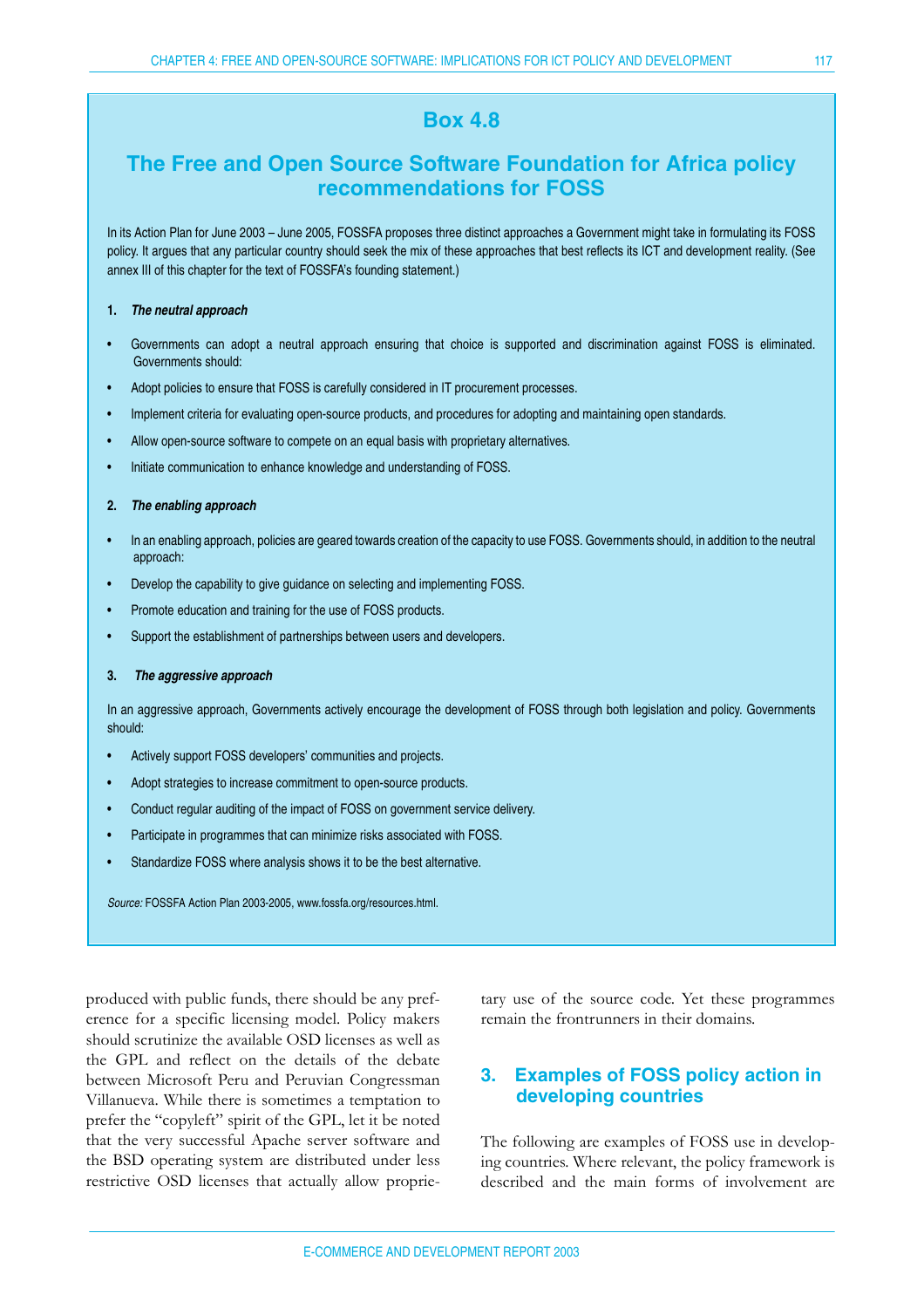noted. The survey is not comprehensive and is based on information found by conducting keyword searches on the Internet.

## **Argentina**<sup>61</sup>

- A bill "Policy for Free Software Use for the Federal State" presented to Argentina's House of Congress in April 2001 called for mandatory government use of FOSS. The economic crisis forced the Government out before a vote could be taken. A similar bill was submitted in March 2002 and is under review.
- The current bill proposes FOSS as a component of the national campaign against software piracy.

## **Brazil**<sup>62</sup>

- Rio Grande do Sul was the first administration to pass a law making FOSS use mandatory in both government agencies and non-government-managed utilities.
- Four cities in Brazil have passed legislation requiring preference for "software libre" where an open-source option is available.
- The national health care system plans to release 10 million lines of source code.
- The first annual Free Software International Forum was held in Brazil in May 2000.
- In the province of Pernambuco, the world's first law regarding the use of open-source software was passed in March 2000.

## **China**<sup>63</sup>

- The Government-supported China Academy of Science together with Government-owned Shanghai New Margin Venture Capital established Red Flag Linux, a Chinese-language Linux distribution.
- The Beijing Software Industry Productivity Center was established by the Beijing municipal government and has launched a project named "Yangfan" to improve the performance of local distributions of GNU/Linux.

The strong presence of international FOSS developers, including Turbo Linux, Red Hat and IBM, is noticeable.

## **India**<sup>64</sup>

- A growing attraction to Linux in India has persuaded Microsoft to share source code with a particular government body.
- The Simputer was developed by a group of scientists from the Indian Institute of Science and Encore Software. (See box 3.3 in chapter 3.)
- Government agencies promote the use of localized solutions such as Indian-language computing. The Centre for Development of Advanced Computing and the Department of Information Technology are supporting the development of a Hindi GNU/Linux distribution called Indix.
- The Department of Information Technology has expressed an intention to introduce Linux as the de facto standard in academic institutions; research establishments will develop distributable toolboxes; central and state governments will be asked to use Linux-based offerings.
- The West Bengal Electronics Industry Development Corp Ltd., the state's nodal IT body, has formed a Linux cell to support various government IT projects inside and outside the state.
- Talks with major FOSS industry players on joint projects are in progress.

## **Malaysia**<sup>65</sup>

- The Government committed in November 2001 to using FOSS in key agencies, such as the Treasury, and in areas such as e-procurement.
- The Malaysian National Computer Confederation operates an FOSS special interest group.
- The Prime Minister launched the Komnas (Komputer Nasional) Twenty20 Personal Computer, built on FOSS by the private sector.
- The Malaysia Institute of Electronic Systems, the ICT advisor to the Government, is pushing the shift towards FOSS, including an attempt to build a low-cost PC based on GNU/Linux.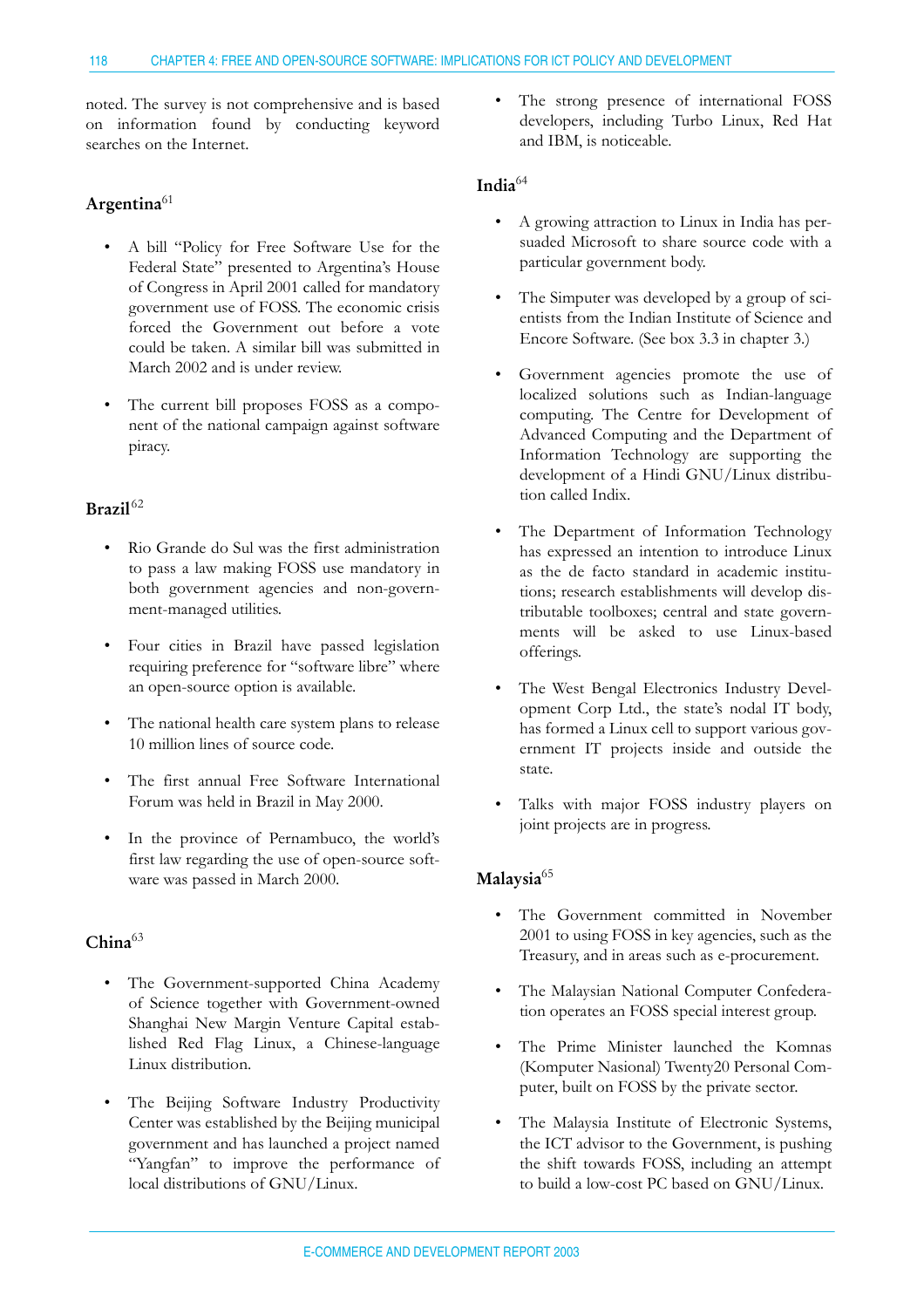### Pakistan<sup>66</sup>

• The Government Technology Resources Mobilization Unit has created a "Linux Force" task force that is expected to help Pakistan move toward FOSS. This would include funding for R&D programmes for client software, training and local-language application development.

## **Peru**<sup>67</sup>

- Congressman Edgar Villanueva has introduced Bill 1609, "The Use of Free Software in Public Administration", to mandate the use of FOSS in all government systems.
- Congressman Villanueva's open confrontation with Microsoft Peru has earned him and Peru the reputation of being the developing world's FOSS radical.

## The Philippines<sup>68</sup>

• Bayanihan Linux, developed under the Open Source Project of the Advanced Science and Technology Institute of the Philippines, has had its second release and is bundled with the latest office suite, image and text editors, Internet and networking tools and multimedia applications. Bayanihan is a single-CD installation tailored to local demand.

### **Republic of Korea**<sup>69</sup>

• The local company HancomLinux signed a deal in January 2003 with the country's Central Procurement Office to supply the Government with 120,000 copies of its Linux desktop office productivity software, HancomOffice. The open-source software, which is compatible with Microsoft's Office applications, including Word and Excel, is expected to save the Government money in the long run and stimulate business for local companies competing against Microsoft in the software industry.

## **South Africa**<sup>70</sup>

• A Government council convened to consider the use of FOSS published an official recommendation promoting the use of open-source

applications when proprietary alternatives do not offer a compelling advantage, and highlighted the necessary strategic steps.

- In January 2003, the Government declared that it would use FOSS and set up a council for scientific and industrial research to help develop programming skills.
- South Africa has taken the lead in regional collaboration on OSS, including the Free and Open Source Software Foundation for Africa.

## **Thailand**<sup>71</sup>

The Government-supported technology development group NECTEC has developed a GNU/Linux distribution for schools and government desktops and servers – the Linux-SIS (School Internet Server) for servers and the Linux TLE (Thai Linux Extension) for government desktops. The project aims to narrow the gap between use of pirated and legal software, and to promote local business development.

## **Viet Nam**<sup>72</sup>

- Government delegates to a software seminar in Hanoi concluded that Viet Nam could save hundreds of millions of dollars annually and better guarantee information security by switching to FOSS.
- Vietnamese IT companies are working on FOSS projects by subcontracting with foreign companies
- FOSS was included in the National Program on Information Technology.

## **I. Conclusions**

The Internet, or the rapid introduction into human affairs of extensive telecommunications bandwidth configured as a neutral and public network, changes some very important things about the constraints and opportunities that individuals, organizations and countries encounter as they move towards increasingly knowledge-intensive economies. Developing countries will simultaneously confront new and old problems: the promise of information-enabled development; the challenge of managing complex, techno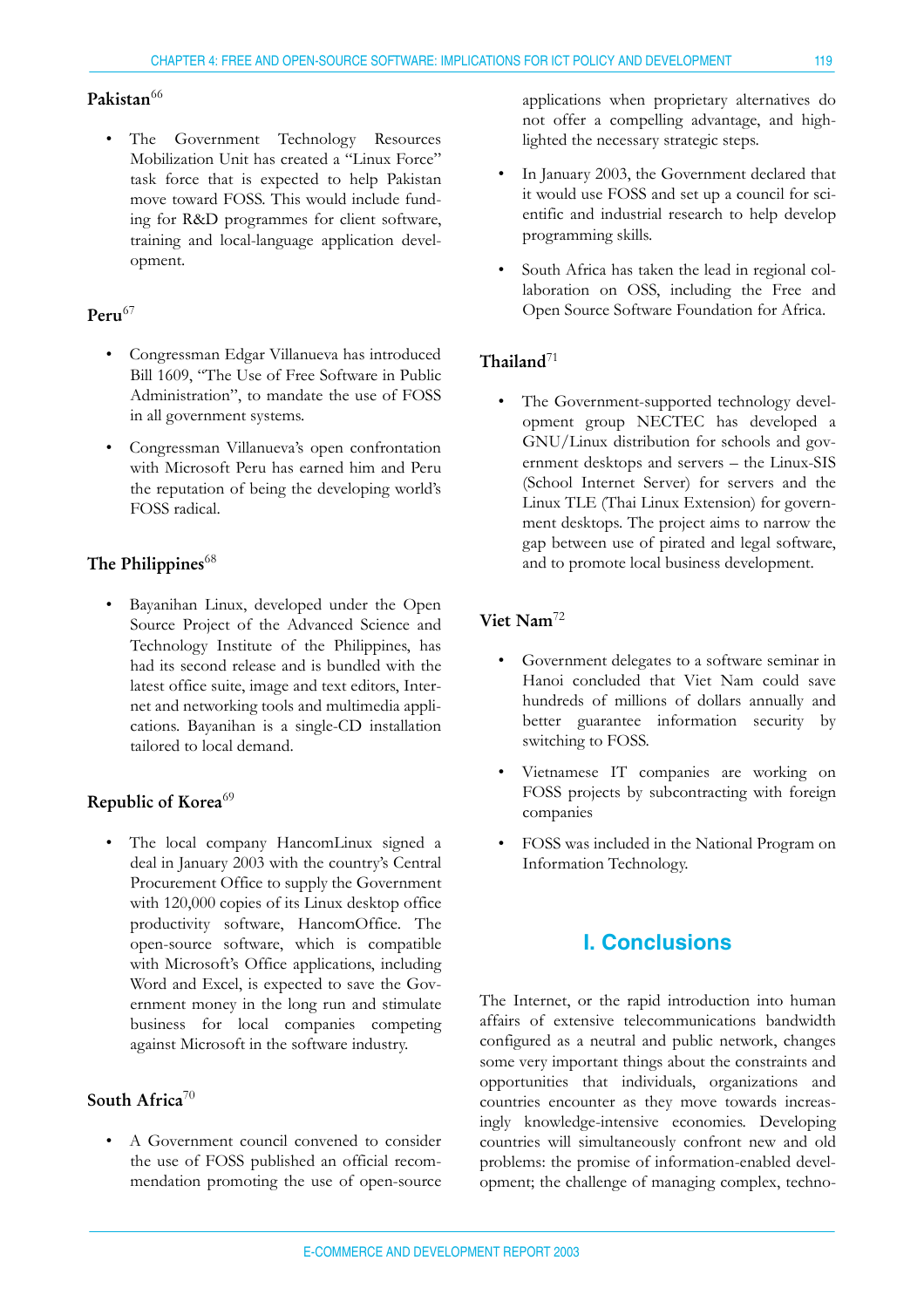logically embedded relationships with multinational firms and the developed world; and the question of how to configure IPR regimes that are increasingly crucial pillars of economic growth. The advantages for developing countries of promoting policy that will provide a positive environment for open-source IT are manifold, and any differences in comparison with the developed world are generally ones of degree, not of direction.

FOSS is here to stay for the foreseeable future. Experience so far has shown that open-source environments often produce reliable, secure and upgradable software at a relatively low cost. By definition, FOSS provides an improved approach to security issues and to the need for public and open standards, a subject of concern in government institutions. Open source eliminates the national-level economic loss that otherwise results from duplication of software development, in particular if it has been done in a public or academic institution. Supporting FOSS can have an anti-monopolistic effect on the IT market and industry in a country and globally, thereby reducing the threat of technological and financial lock-in.

Governments, after considering the experience of those developing and developed countries that have initiated FOSS policy and activities, should decide which approach suits their environment best. While some countries may have large numbers of technically

qualified and interested experts, this may not necessarily be the case throughout the developing world. Thus, government policy on human resources for ICT development may need to include an FOSS agenda. While its low cost does not drive the development of FOSS globally, in developing countries it may well speed adoption, particularly given the increasingly stringent enforcement of IPR demanded by proprietary software producers. Money spent on licenses may be better used in training ICT experts who can perform real software development, rather than just "click on the menu". Finally, the increasing adoption of FOSS in the developed world is creating export opportunities for customized software from nascent IT industries in developing countries.

Ultimately there are many different ways to manage the transition to a knowledge or information economy. But if the production, flow and control of information are defining features of a community, an economy and a society, then the rules that govern information become foundational. Software is one of the most important sources of those rules. As with any set of rules, what matters is not just what the rules say but how they come to be written and who can change them under what conditions. FOSS should be seen, then, as more than just a different kind of product. It is a different kind of process for building, maintaining and changing the rules that govern information flows.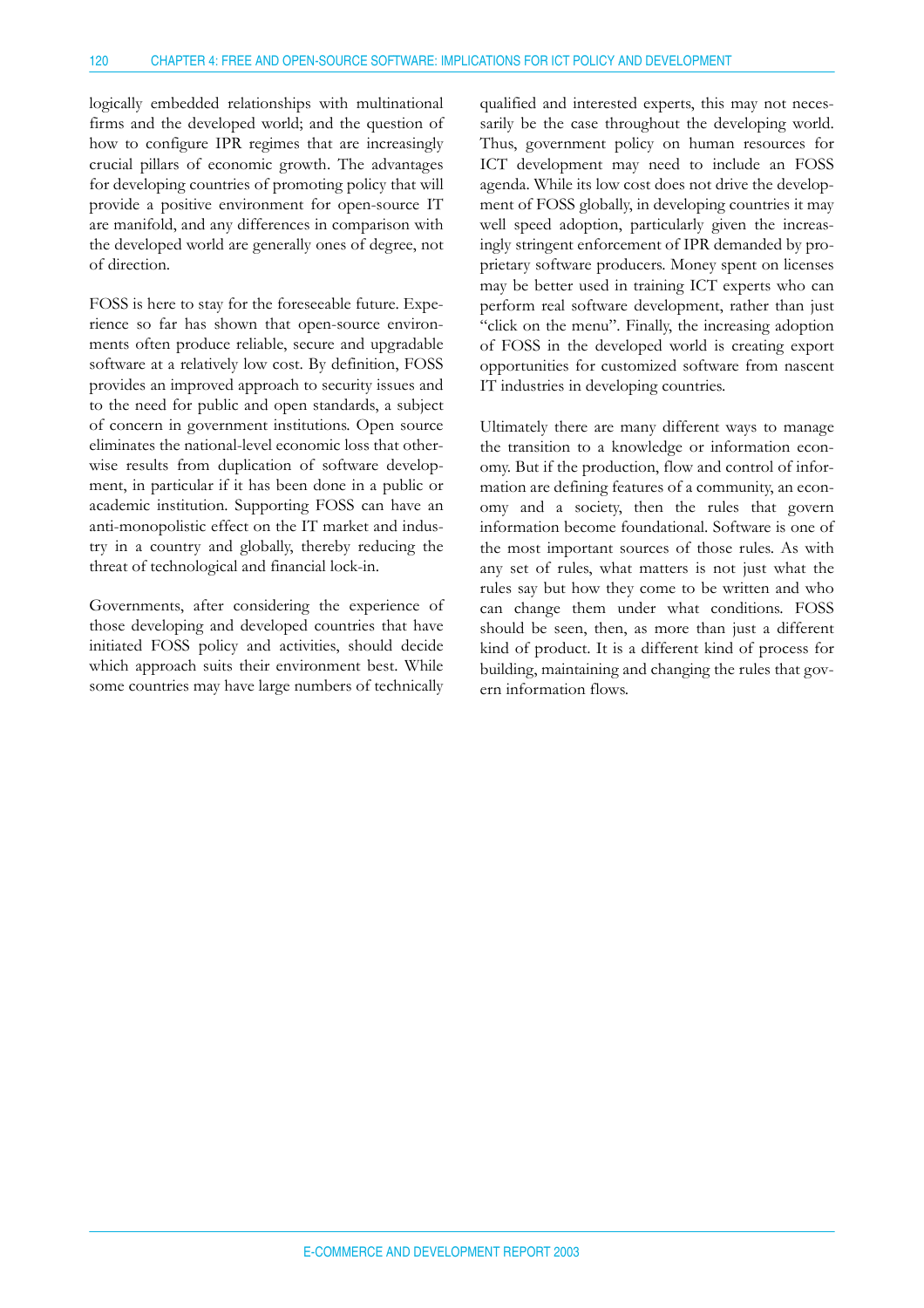#### **Notes**

- 1. Moving a software programme from the operating system environment in which it was developed to another operating system environment; writing a version that runs on another system.
- 2. For a critical evaluation of the data see Tuomi (2002).
- 3. The competition as indicated by Hoover's (www.hoovers.com) consists of the following 10 firms in order of revenue size: Siebel, BMC Software, Novell, Network Associates, Activision, Sage Group, Infosys (Bangalore), Business Objects, Legato Systems and RSA Security.
- 4. The term *packaged* means that the software is written for mass retailing and is not customized for specific user needs. It typically includes operating systems, utilities, applications and programming languages.
- 5. See *www.businessweek.com/magazine/content/03\_02/b3815723.htm.*
- 6. Total revenues for IBM, Sun Microsystems, EMC, Dell, Hewlett-Packard, Gateway, Apple, Fujitsu and NEC approach \$276 billion, but it is difficult to determine what portion comes from software-related activities.
- 7. This analogy has been attributed to Mitchell Stoltz of Mozilla.org.
- 8. It may be included in the software package or on the CD-ROMs, or it may be posted on the Internet and its location (URL) indicated.
- 9. A frequently asked question is why software developers would choose to share source code in this unprotected, nonproprietary fashion. This discussion has a number of economic and sociological aspects and is discussed in some detail in section F of this chapter.
- 10. The implied meaning of "Fordist" has its origins in Adam Smith's discussions on the division of labour. The manufacturing process for any product can be broken down into steps, and having each worker specialize in one of these steps leads to substantial productivity gains. The approach was perfected in Ford's automotive factories, thus the term.
- 11. One of the most pervasive and detrimental legacies of the Internet hype of the late 1990s was the popularity of an oversimplified idea of "self-organization". New technologies seemed to be undermining or at least presenting alternatives to traditional command-and-control hierarchies in business, government and elsewhere.
- 12. Ken Thompson is usually given credit for being the "inventor" of UNIX and Dennis Ritchie is given credit for C. Both were employees of Bell Labs.
- 13. The group at the University of California at Berkeley was particularly influential. Bill Joy, who would go on to found Sun Microsystems, headed the first Berkeley Software Distribution (BSD) project of UNIX in 1978.
- 14. This case would drag on for 13 years before finally being dismissed by the Reagan administration in 1981. See DeLamarter (1986).
- 15. In Stallman's view, "the sharing of recipes is as old as cooking", but proprietary software meant "that the first step in using a computer was a promise not to help your neighbor". He saw this as "dividing the public and keeping users helpless" (1999, p. 54). For a fuller statement see *www.gnu.org/philosophy/why-free.html.*
- 16. For a description of GNU see box 4.1 in the text.
- 17. GNU.org, at *www.gnu.org/licenses/gpl.html.*
- 18. There have been several modifications to these specific provisions, but the general principle is unchanged.
- 19. In the Acknowledgements section of the *Open Sources: Voices from the Open Source Revolution* (1999) omnibus, Emacs is described at some length: "Calling Emacs editor an editor is like calling the Earth a nice hunk of dirt. Emacs is an editor, a web browser, a news reader, a mail reader, a personal information manager, a typesetting program, a programming editor, a hex editor, a word processor, and a number of video games. Many programmers use a kitchen sink as an icon for their copy of Emacs. There are many programmers who enter Emacs and don't have to do anything else on the computer. Emacs, you'll find, isn't just a program, but a religion, and RMS (Richard M. Stallman) is its saint."
- 20. See *http://gcc.gnu.org* for more details.
- 21. See *http://sources.redhat.com/gdb/* for more details.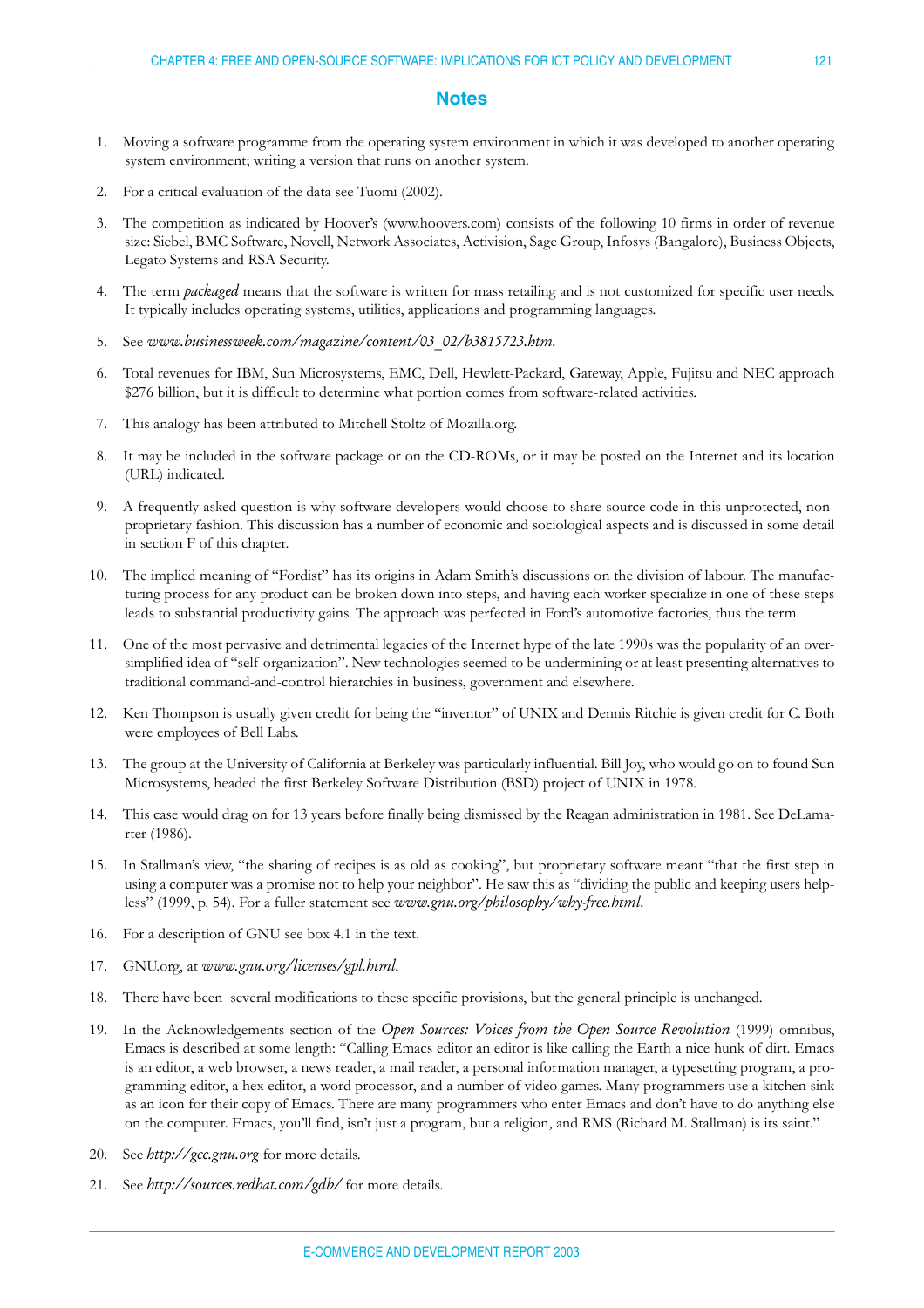- 22. See *http://opensource.org/osd.html* for more details.
- 23. "We think the economic self-interest arguments for Open Source are strong enough that nobody needs to go on any moral crusades about it". See *www.opensource.org* for more details.
- 24. Gomes L (1998), Microsoft acknowledges growing threat of free software for popular functions, *Wall Street Journal*, 3 November: B6; and the "Halloween Memo", at GNU/Linux.miningco.com/library/blhalloween.html.
- 25. An unauthorized text of the so-called Halloween Memo can be found in unabridged format at *www.scripting.com/ misc/halloweenMemo.html.* The OSI has posted the leaked version of the memo with commentary at *www.opensource.org/halloween/halloween1.php.* The OSI reported that the Microsoft Halloween Memo explicitly stated:

"OSS is long term credible…. [because] the real key to GNU/Linux isn't the static version of the product but the process around it. This process lends credibility and an air of future-safeness to customer GNU/Linux investments. GNU/ Linux has been deployed in mission critical, commercial environments with an excellent pool of public testimonials…. Recent case studies provide very dramatic evidence that commercial quality can be achieved/exceeded by OSS projects. The Internet provides an ideal, high visibility showcase for the OSS world. The ability of the OSS process to collect and harness the collective IQ of thousands of individuals across the Internet is simply amazing. More importantly, OSS evangelization scales with the size of the Internet much faster than [Microsoft's] evangelization efforts appear to scale."

In 2002 and 2003 Microsoft began experimenting with allowing limited viewing of its source code to large customers and Governments that in particular may wish to audit for security concerns, under particular agreements relating to nondisclosure and non-competition.

- 26. See note 3.
- 27. For a discussion of an empirical test of bugginess that compares FOSS and a proprietary platform, see Kuan (2003).
- 28. See *www.computerworld.com.au/index.php?id=2110919358&fp=16&fpid=0 .*
- 29. Market share numbers for software should always be read cautiously, as sampling and measurement issues complicate any straightforward assessment of who is actually using what software in these highly distributed markets. The data discussed here come primarily from industrialized counties. Market share data for developing countries are not currently available.
- 30. E-soft, *www.securityspace.com/s\_survey/data/200303/index.html.*
- 31. Operating systems perform basic tasks, such as recognizing input from the keyboard, sending output to the display screen, keeping track of files and directories on the disk, and controlling peripheral devices such as disk drives and printers. Most computer users are familiar only with the Microsoft Windows operating system.
- 32. See *www.netcraft.com/Survey/index-200106.html#computers*; see also *www.oss-institute.org/reference.html.*
- 33. See *www.businesswire.com/cgi-bin/f\_headline.cgi?bw.111301/213170209.*
- 34. See *www.dwheeler.com/oss\_fs\_why.html.*
- 35. Berkeley Software Distribution.
- 36. This concession comes from the letter that Microsoft addressed to Peruvian Congressman Edgar Villanueva, arguing against his ambition to legally designate FOSS a preferred option for government procurement.
- 37. See *www.eweek.com/article2/0,3959,840669,00.asp for more details.*
- 38. More precisely, consumption of a non-rival good by one consumer does not decrease its utility for another consumer. Non-excludability implies that it is difficult, if not impossible, to charge people money for the use of the good, much as for breathing air or walking through a public park. Public goods are those that satisfy both the criteria of non-rivalry and non-excludability.
- 39. Full results are at *www.psychologie.uni-kiel.de/GNU/Linux-study/.* The three most important gains (all scoring 4.6 on a scale of 1 (very unimportant) to 5 (very important)) were "having fun programming", "improving my programming skills", and "facilitating my daily work due to better software." "Lack of payment" was much less important (2.2); "time lost due to my involvement in GNU/Linux was a bit more important" (2.6).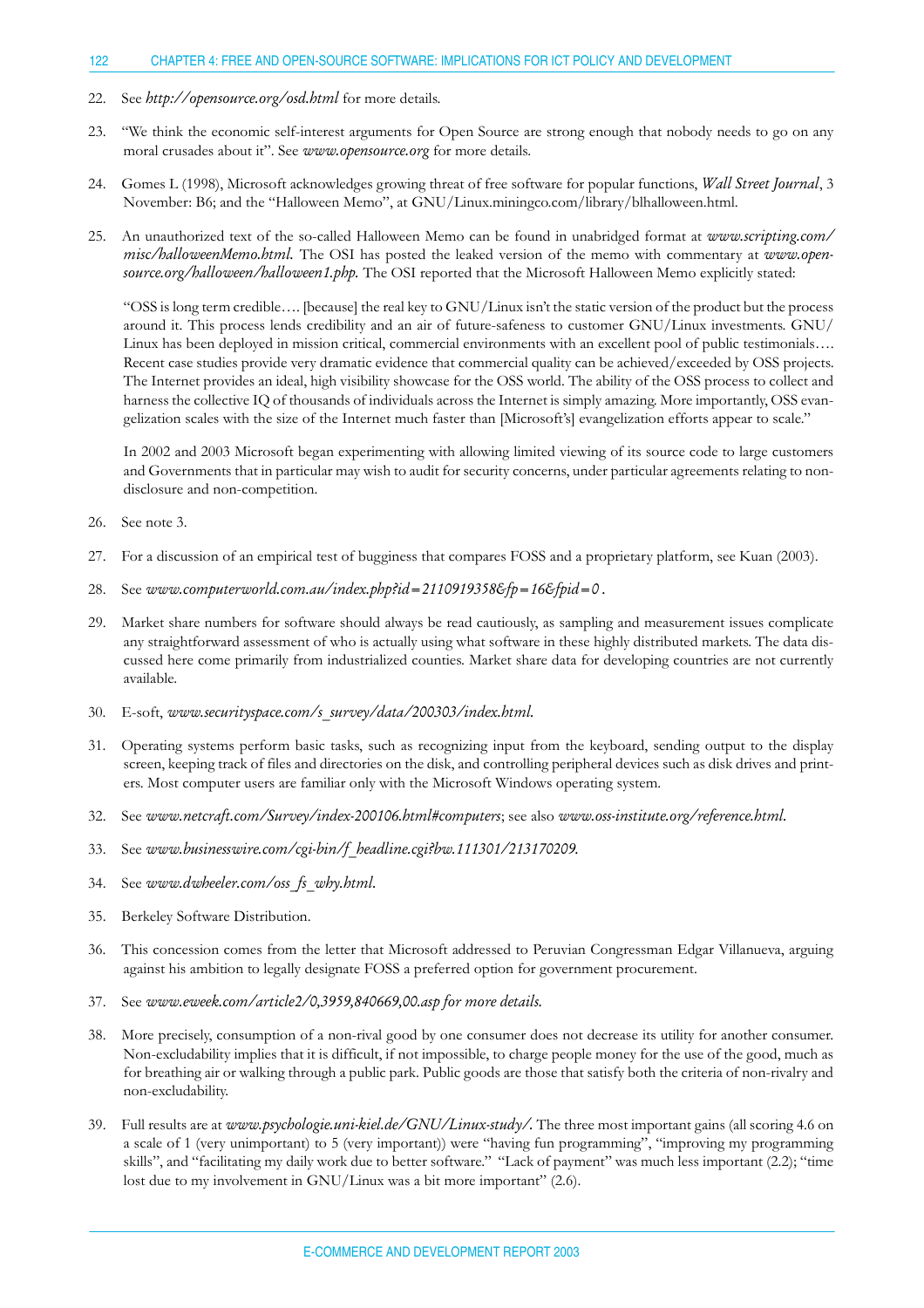- 40. The Boston Consulting Group Hacker Survey, Release 0.3. was presented at GNU/LinuxWorld on 31 January 2002; *www.bcg.com/opensource/BCGHACKERSURVEY.pdf .* BCG surveyed a random selection of developers from SourceForge; the results are based on 526 respondents (a 34.2% response rate).
- 41. See Berlecon/III (2002), Part 4.
- 42. Any participating developer can express an opinion by casting a vote on any issue facing the project, but only the votes of Apache Group members are binding. Code changes require a minimum of three positive votes and no negative votes; vetoes are expected to carry with them a convincing explanation. Other decisions require a minimum of three positive votes and an overall majority in favor. Election to the Apache Group is on the principle of a peer-based meritocracy: someone who does a lot of good work on a piece of the code may be nominated by a member of the group and added to the group by a unanimous vote of existing members. Interview with Apache Group members; Fielding (1999).
- 43. For more details browse *www.apache.org.*
- 44. For more on the South African position see Government IT Officers Council of South Africa (2002), *Using Open Source Software in Government*; and National Advisory Council on Innovation of South Africa (2002), *Open Software and Open Standards in South Africa.*
- 45. See *http://tdil.mit.gov.in/* with a link to Indix (the Hindi version of GNU/Linux); see also *www.crn-india.com/features/stories/39090.html* and *www.zdnetindia.com/techzone/linuxcentre/stories/70365.html.*
- 46. See *www.redflag-linux.com/.*
- 47. For more information see *www.pernambuco.com/tecnologia/arquivo/softlivre1.html*.
- 48. See *www.wikipedia.org/wiki/Open\_content* for a list of open content projects and links.
- 49. See *www.lightandmatter.com/article/article.html.*
- 50. See *www.sanger.ac.uk/HGP/.*
- 51. See *www.oreillynet.com/pub/a/network/2002/04/05/kent.html* and *www.wired.com/news/medtech/ 0,1286,46154,00.html* for more details.
- 52. See *http://bioinformatics.org/.*
- 53. See *www.newamerica.net/index.cfm?pg=article&pubID=901* and *www.cellularsignaling.org/.*
- 54. Programming that secretly gathers information about a computer's user and sends it to advertisers or other interested parties.
- 55. For the detailed text see *www.theregister.co.uk/content/4/25157.html* and *www.pimientolinux.com/peru2ms/.*
- 56. See Bar F and Borrus M (1998), The path not yet taken: User-driven innovation and U.S. telecommunications policy, Fourth Annual CRTPS Conference, University of Michigan Business School, Ann Arbor, Michigan, 5–6 June.
- 57. For more information see the Extreamadura FOSS site *www.linex.org* or refer to *The Washington Post* (2002), Europe's Microsoft alternative: Region in Spain abandons windows, embraces Linux (3 November) and *Wired,* Extremadura measures: Linux, at *www.wired.com/news/business/0,1367,51994,00.html.*
- 58. Office of the E-Envoy, Open Source Software Use in UK Government, *www.e-envoy.gov.uk/oee/oee.nsf/sections/ frameworks-oss-policy/\$file/oss-policy.htm.*
- 59. See *www.fossfa.org.*
- 60. For more details see ZDNet at *http://news.zdnet.co.uk/story/0,,t269-s2121266,00.html.*
- 61. See *www.lugcos.org.ar/serv/mirrors/proposicion/proyecto/leyes/#ref.#1*.
- 62. See *www.softwarelivre.org/index.php?menu=projeto* and *www.pernambuco.com/tecnologia/arquivo/ softlivre1.html*.
- 63. See *www.redflag-linux.com/eindex.html* and *www.bsw.gov.c*n.
- 64. See *www.zdnetindia.com/techzone/enterprise/stories/74137.html; www.simputer.org/simputer/; http://rohini.ncst.ernet.in/indix/;*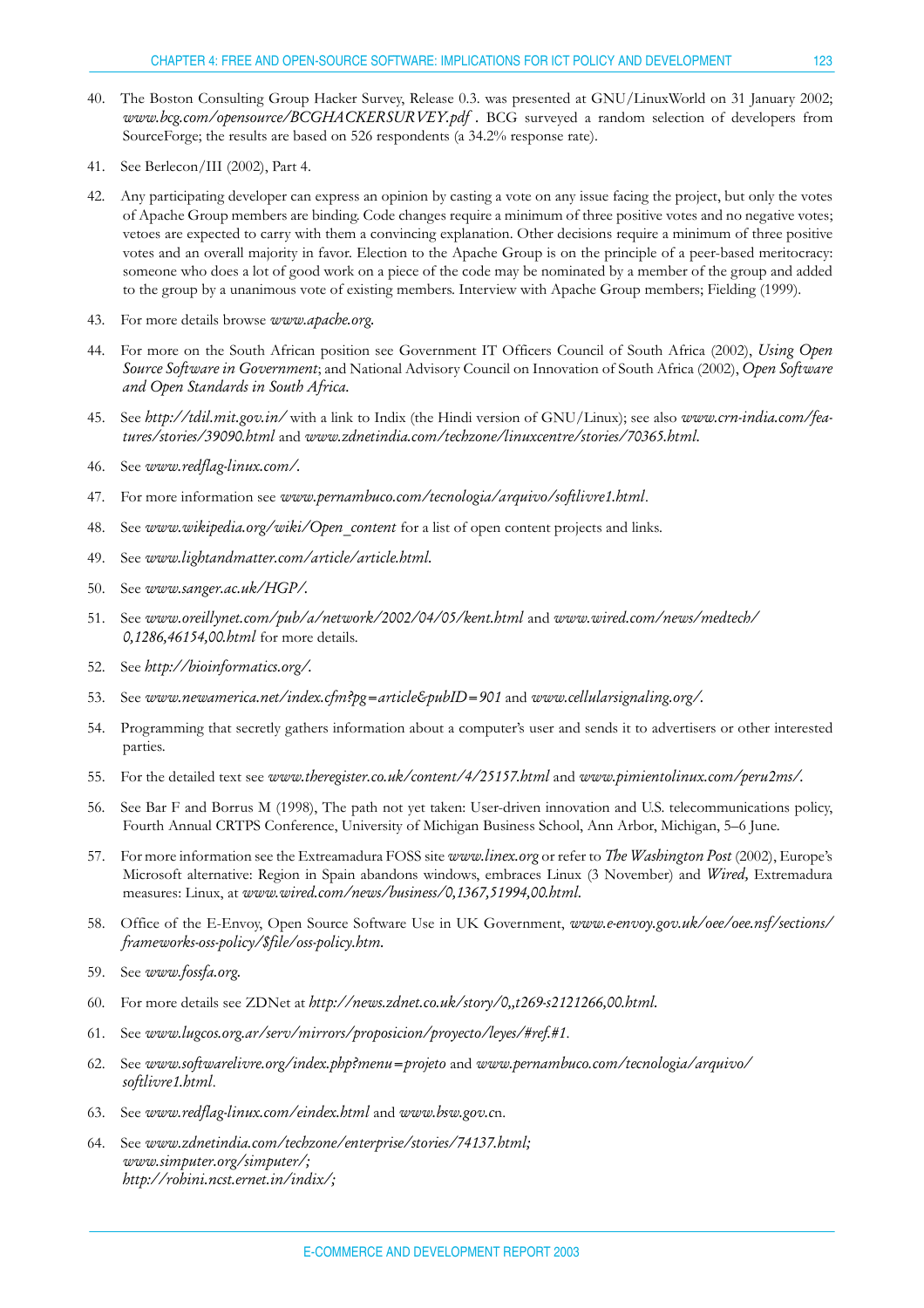*http://economictimes.indiatimes.com/cms.dll/xml/uncomp/articleshow?artid=24598339; www.zdnetindia.com/news/national/stories/71697.html;* and *http://ebb.antville.org/stories/362705/.*

- 65. See *http://asia.cnet.com/newstech/systems/0,39001153,39071821,00.htm; http://star-techcentral.com/tech/story.asp?file=/2002/9/9/technology/09oss&sec=technology; www.mncc.com.my/oscc/oscc-main.html;* and *http://opensource.mimos.my/.*
- 66. See *www.tremu.gov.pk/task/Linux.htm*.
- 67. See *http://odfi.org/archives/000004.html#4*.
- 68. See *http://bayanihan.asti.dost.gov.ph/.*
- 69. See *http://en.hancom.com/index.html*.
- 70. See *www.oss.gov.za/.*
- 71. See *www.nectec.or.th/linux-sis/.*
- 72. See *www.idg.com.sg/idgwww.nsf/unidlookup/21744381DA98B64148256CA80007772E?OpenDocument.*

### **References and Bibliography**

Berinato S (1999). Catering to the GNU/Linux Appetite. *PC Week*, 7 June: 103.

- Berinato S (2000). GNU/Linux Graduates to Mainframes. *Industry Standard,* 17 May.
- Berlecon Research and the International Institute of Infonomics (III), University of Maastricht (2002). *Free/Libre and Open Source Software: Survey and Study*. http://www.infonomics.nl/FLOSS
- Bessen J (2002). What good is free software? In: Hahn R, ed. (2002). *Government Policy toward Open Source Software*. Washington, DC, AEI-Brookings Joint Center for Regulatory Studies.
- Bessen J and Hunt R (2003). An empirical look at software patents. Research on Innovation. www.researchoninnovation.org
- *Business Week* (2003). The GNU/Linux uprising. 3 March.
- CNET (2000). IBM to join in GNU/Linux supercomputing effort. 21 March.
- DeLamarter RT (1986). *Big Blue: IBM's Use and Abuse of Power*. New York, Dodd, Mead.
- Evans SD (2002). Politics and programming: Government preferences for promoting open source software. In: Hahn R, ed. (2002). *Government Policy toward Open Source Software*. Washington, DC, AEI-Brookings Joint Center for Regulatory Studies.
- Fielding RT (1999). Shared leadership in the Apache Project. *Communications of the ACM* 42 (2): 42–43.
- Free Software Foundation) (FSF) (1991). *GNU General Public License, v. 2.0.* www.gnu.org/copyleft/gpl.html
- Free Software Foundation (FSF) (1996). The free software definition. www.fsf.org/philosophy/free-sw.html
- Ghosh RA (1998). Cooking pot markets: An economic model for the trade in free goods and services on the Internet. *First Monday* 3 (3).
- Goldhaber MH (1997). The attention economy and the Net. *First Monday* 2 (4).
- Holmström B (1999). Managerial incentive problems: A dynamic perspective. Working Paper 6875. Cambridge, MA, National Bureau of Economic Research.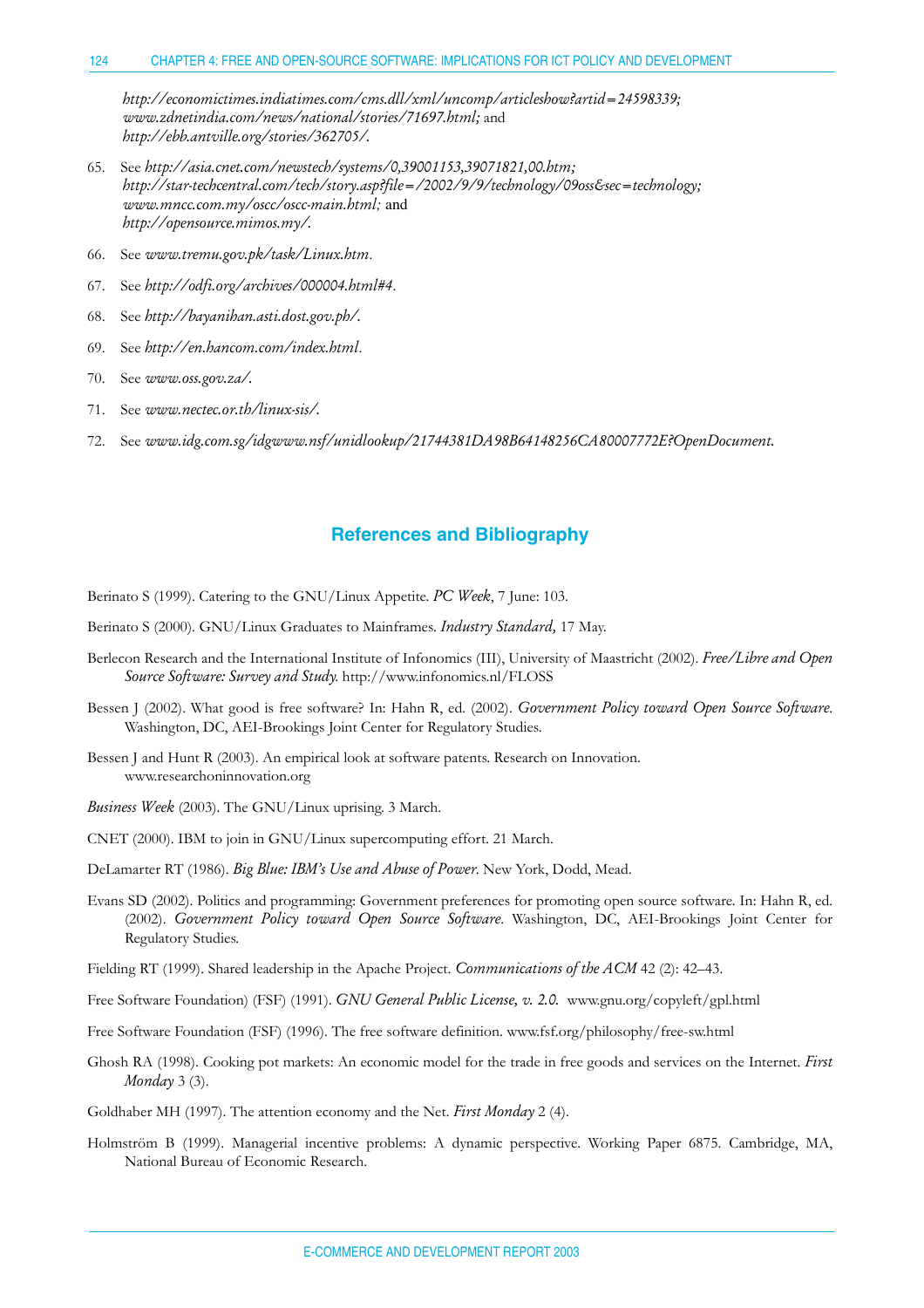- Iannacci F (2002). The economics of open-source networks. *Communications & Strategies* 48. International Telecommunications Society.
- Keats D (2003). Collaborative development of open content: A process model to unlock the potential for African universities. *First Monday* 8 (2). www.firstmonday.dk/issues/issue8\_2/keats/
- Kuan J (2003). Open source software as lead user's make or buy decision: A study of open and closed source quality. Paper presented at the second conference on "The Economics of the Software and Internet Industries", Toulouse, France, 17–18 January.
- Lancashire D (2001). Code, culture and cash: The fading altruism of open source development. *First Monday* 6 (12).
- Lerner J and Tirole J (2000). The simple economics of open source. Working Paper 7600. Cambridge, MA, National Bureau of Economic Research.
- Lerner J and Tirole J (2001). The open source movement: Key research questions. *European Economic Review* 45.
- Lessig L (2002). Open source baselines: Compared to what? In: Hahn R, ed. (2002). *Government Policy toward Open Source Software*. AEI-Brookings Joint Center for Regulatory Studies, Washington, DC.
- *Open Sources: Voices from the Open Source Revolution* (1999). DiBona C, Ockman S and Stone M, eds. O'Reilly & Associates, Sebastopol, CA.
- Pappas Johnson J (2001). Economics of open source software. F/OSS, Massachusetts Institute of Technology. http://opensource.mit.edu/
- Raymond ES (1999a). The revenge of the hackers. In: *Open Sources: Voices from the Open Source Revolution*.
- Raymond ES (1999b). The magic cauldron. At http://www.catb.org/~esr/writings/magic-cauldron/.
- Raymond ES (2000). The cathedral and the bazaar. www.catb.org/~esr/writings/cathedral-bazaar/
- Stallman R (1999). The GNU operating system and the free software movement. In: *Open Sources: Voices from the Open Source Revolution*.
- Stallman R (2002). Free as in freedom. Ongoing. www.oreilly.com/openbook/freedom/

Tuomi I (2002). The lives and death of Moore's Law. *First Monday* 7 (11).

Weber S (2000). The political economy of open source software. Working Paper 140. Berkeley Round Table on the Information Economy. http://brie.berkeley.edu/~briewww/research/workingpapers.htm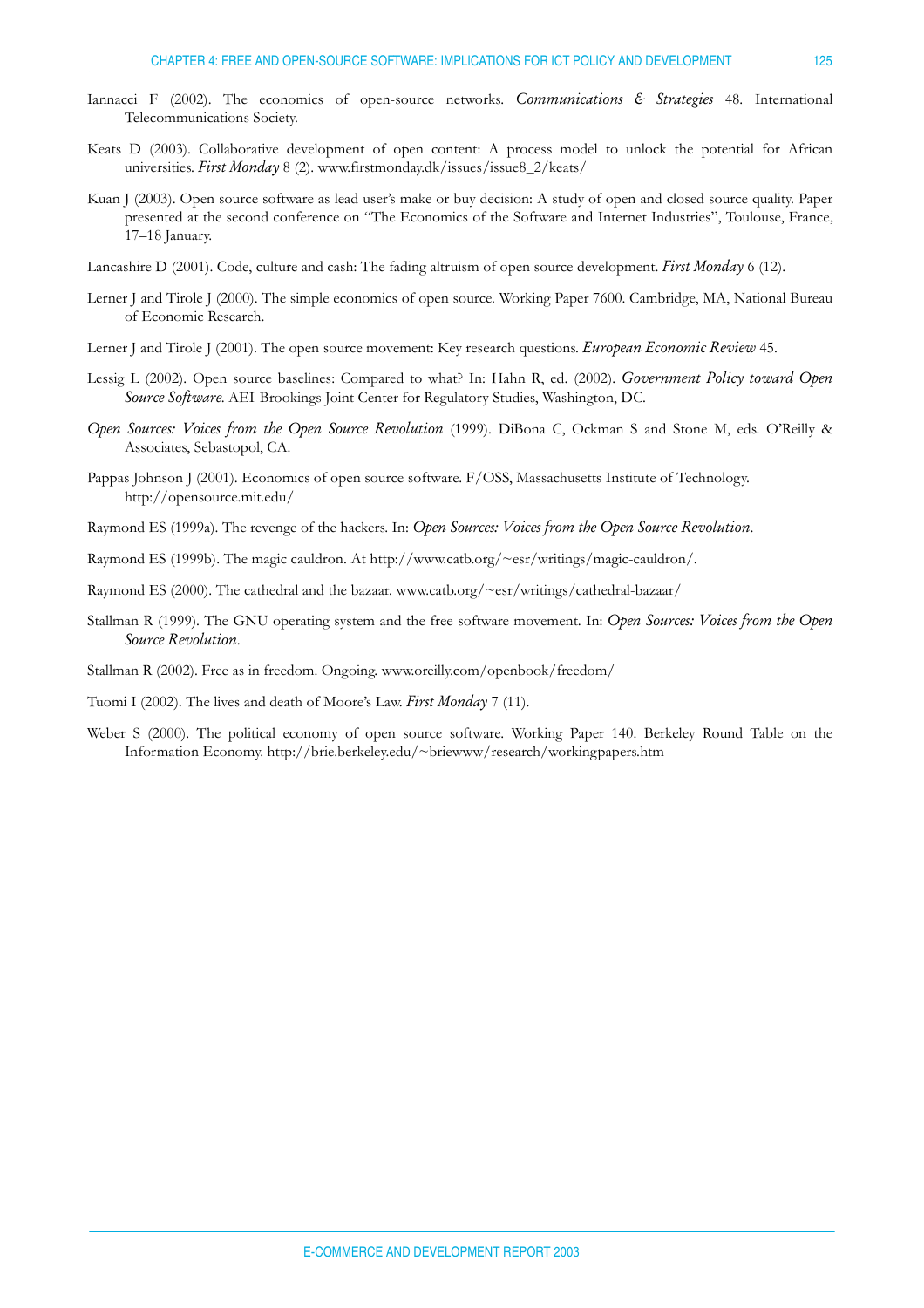## **ANNEX I**

The text of the GNU General Public License is reproduced here in the form in which it appeared on the Free Software Foundation site http://www.gnu.org/licenses/gpl.txt on 13 August 2003.

## **GNU GENERAL PUBLIC LICENSE** *Version 2, June 1991*

Copyright© 1989, 1991 Free Software Foundation, Inc. 59 Temple Place, Suite 330, Boston, MA 02111-1307, USA

Everyone is permitted to copy and distribute verbatim copies of this license document, but changing it is not allowed.

### *Preamble*

The licenses for most software are designed to take away your freedom to share and change it. By contrast, the GNU General Public License is intended to guarantee your freedom to share and change free software – to make sure the software is free for all its users. This General Public License applies to most of the Free Software Foundation's software and to any other program whose authors commit to using it. (Some other Free Software Foundation software is covered by the GNU Library General Public License instead.) You can apply it to your programs, too.

When we speak of free software, we are referring to freedom, not price. Our General Public Licenses are designed to make sure that you have the freedom to distribute copies of free software (and charge for this service if you wish), that you receive source code or can get it if you want it, that you can change the software or use pieces of it in new free programs; and that you know you can do these things.

To protect your rights, we need to make restrictions that forbid anyone to deny you these rights or to ask you to surrender the rights. These restrictions translate to certain responsibilities for you if you distribute copies of the software, or if you modify it.

For example, if you distribute copies of such a program, whether gratis or for a fee, you must give the recipients all the rights that you have. You must make sure that they, too, receive or can get the source code. And you must show them these terms so they know their rights.

We protect your rights with two steps: (1) copyright the software, and (2) offer you this license which gives you legal permission to copy, distribute and/or modify the software.

Also, for each author's protection and ours, we want to make certain that everyone understands that there is no warranty for this free software. If the software is modified by someone else and passed on, we want its recipients to know that what they have is not the original, so that any problems introduced by others will not reflect on the original authors' reputations.

Finally, any free program is threatened constantly by software patents. We wish to avoid the danger that redistributors of a free program will individually obtain patent licenses, in effect making the program proprietary. To prevent this, we have made it clear that any patent must be licensed for everyone's free use or not licensed at all.

The precise terms and conditions for copying, distribution and modification follow.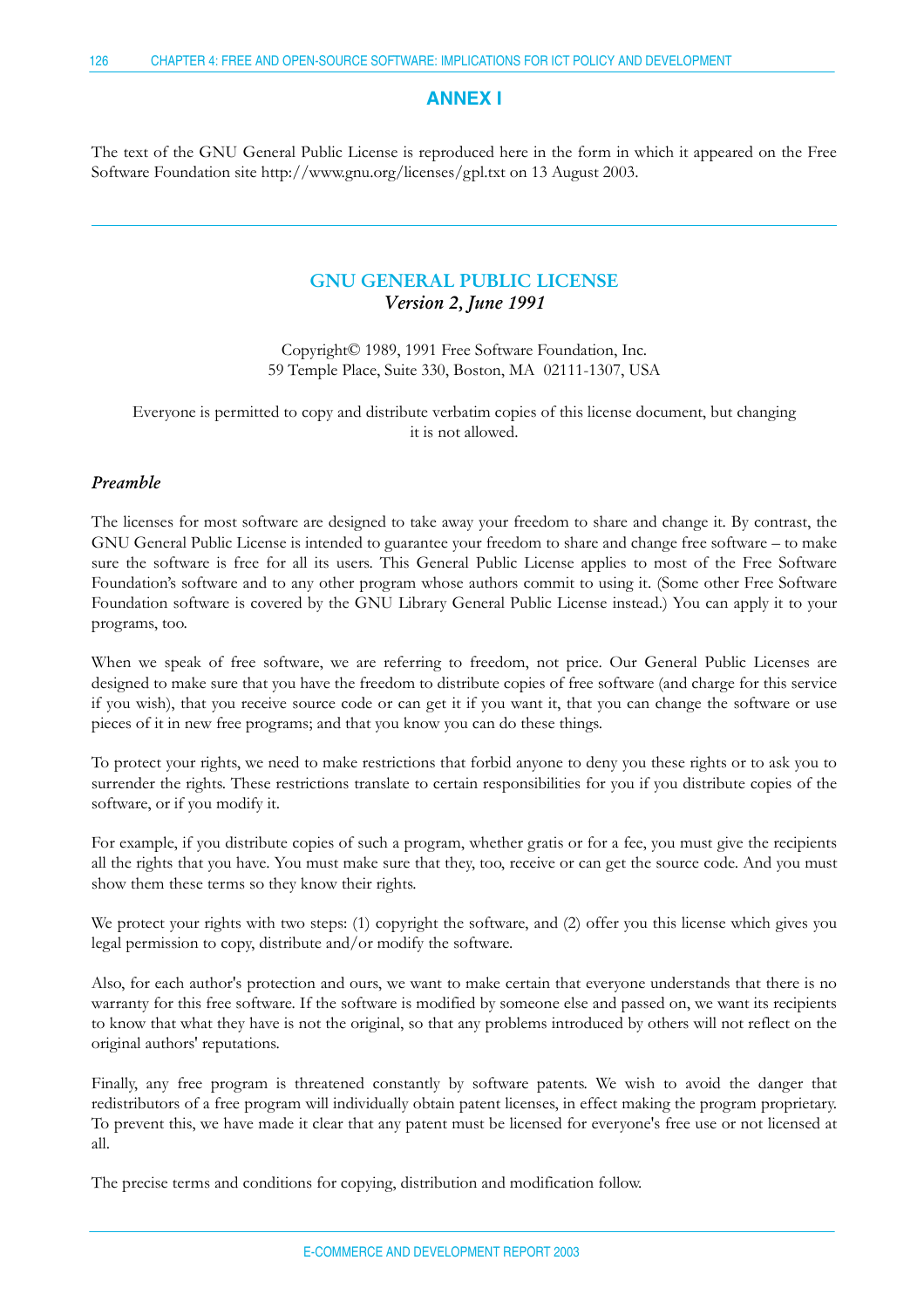## **GNU GENERAL PUBLIC LICENSE TERMS AND CONDITIONS FOR COPYING, DISTRIBUTION AND MODIFICATION**

This License applies to any program or other work which contains a notice placed by the copyright holder saying it may be distributed under the terms of this General Public License. The "Program", below, refers to any such program or work, and a "work based on the Program" means either the Program or any derivative work under copyright law: that is to say, a work containing the Program or a portion of it, either verbatim or with modifications and/or translated into another language. (Hereinafter, translation is included without limitation in the term "modification".) Each licensee is addressed as "you".

Activities other than copying, distribution and modification are not covered by this License; they are outside its scope. The act of running the Program is not restricted, and the output from the Program is covered only if its contents constitute a work based on the Program (independent of having been made by running the Program). Whether that is true depends on what the Program does.

1. You may copy and distribute verbatim copies of the Program's source code as you receive it, in any medium, provided that you conspicuously and appropriately publish on each copy an appropriate copyright notice and disclaimer of warranty; keep intact all the notices that refer to this License and to the absence of any warranty; and give any other recipients of the Program a copy of this License along with the Program.

You may charge a fee for the physical act of transferring a copy, and you may at your option offer warranty protection in exchange for a fee.

2. You may modify your copy or copies of the Program or any portion of it, thus forming a work based on the Program, and copy and distribute such modifications or work under the terms of Section 1 above, provided that you also meet all of these conditions:

- *a*) You must cause the modified files to carry prominent notices stating that you changed the files and the date of any change.
- *b*) You must cause any work that you distribute or publish, that in whole or in part contains or is derived from the Program or any part thereof, to be licensed as a whole at no charge to all third parties under the terms of this License.
- *c*) If the modified program normally reads commands interactively when run, you must cause it, when started running for such interactive use in the most ordinary way, to print or display an announcement including an appropriate copyright notice and a notice that there is no warranty (or else, saying that you provide a warranty) and that users may redistribute the program under these conditions, and telling the user how to view a copy of this License. (Exception: if the Program itself is interactive but does not normally print such an announcement, your work based on the Program is not required to print an announcement.)

These requirements apply to the modified work as a whole. If identifiable sections of that work are not derived from the Program, and can be reasonably considered independent and separate works in themselves, then this License, and its terms, do not apply to those sections when you distribute them as separate works. But when you distribute the same sections as part of a whole which is a work based on the Program, the distribution of the whole must be on the terms of this License, whose permissions for other licensees extend to the entire whole, and thus to each and every part regardless of who wrote it.

Thus, it is not the intent of this section to claim rights or contest your rights to work written entirely by you; rather, the intent is to exercise the right to control the distribution of derivative or collective works based on the Program.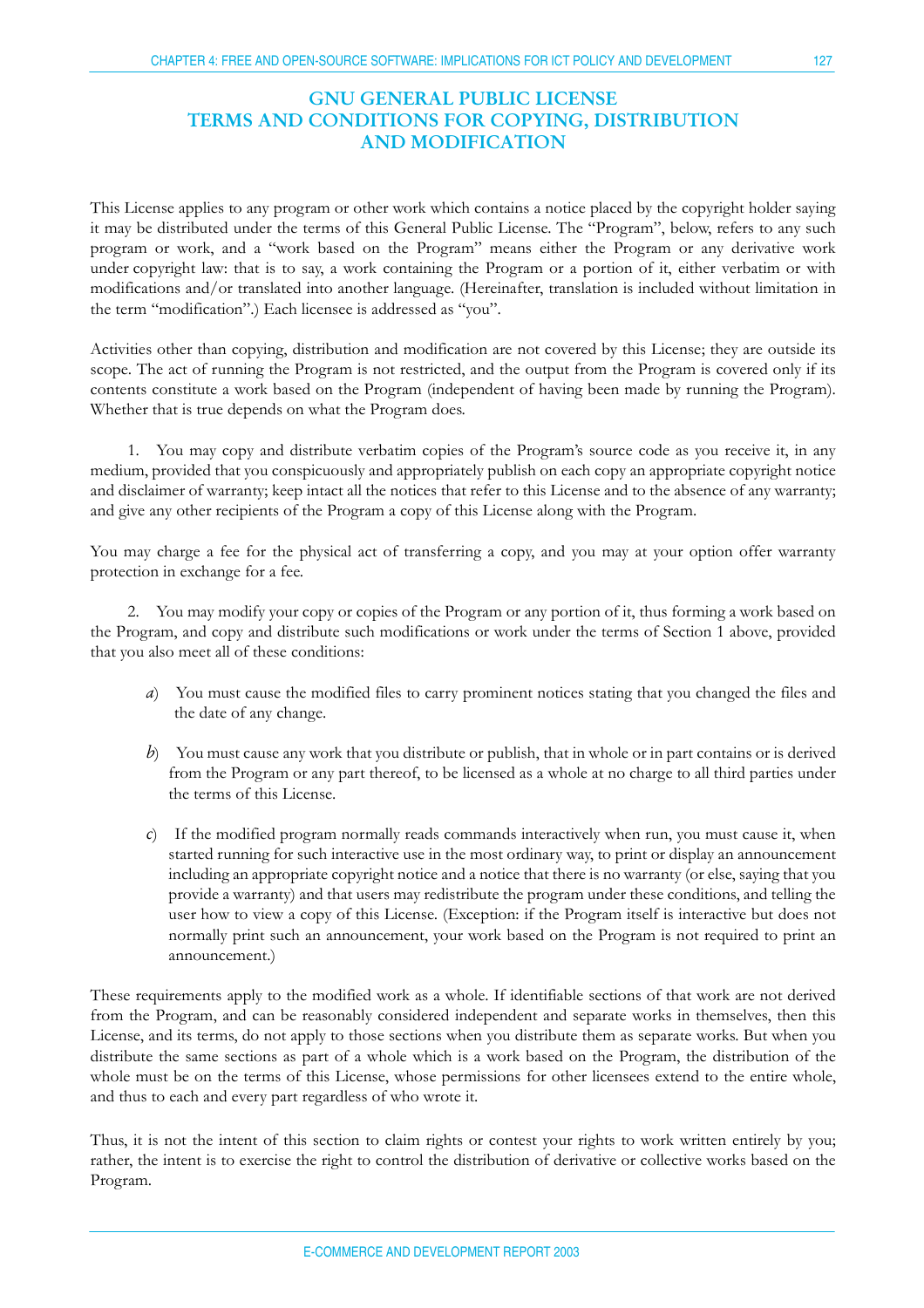In addition, mere aggregation of another work not based on the Program with the Program (or with a work based on the Program) on a volume of a storage or distribution medium does not bring the other work under the scope of this License.

3. You may copy and distribute the Program (or a work based on it, under Section 2) in object code or executable form under the terms of Sections 1 and 2 above provided that you also do one of the following:

- *a*) Accompany it with the complete corresponding machine-readable source code, which must be distributed under the terms of Sections 1 and 2 above on a medium customarily used for software interchange; or,
- *b*) Accompany it with a written offer, valid for at least three years, to give any third party, for a charge no more than your cost of physically performing source distribution, a complete machine-readable copy of the corresponding source code, to be distributed under the terms of Sections 1 and 2 above on a medium customarily used for software interchange; or,
- *c*) Accompany it with the information you received as to the offer to distribute corresponding source code. (This alternative is allowed only for noncommercial distribution and only if you received the program in object code or executable form with such an offer, in accord with Subsection b above.)

The source code for a work means the preferred form of the work for making modifications to it. For an executable work, complete source code means all the source code for all modules it contains, plus any associated interface definition files, plus the scripts used to control compilation and installation of the executable. However, as a special exception, the source code distributed need not include anything that is normally distributed (in either source or binary form) with the major components (compiler, kernel, and so on) of the operating system on which the executable runs, unless that component itself accompanies the executable.

If distribution of executable or object code is made by offering access to copy from a designated place, then offering equivalent access to copy the source code from the same place counts as distribution of the source code, even though third parties are not compelled to copy the source along with the object code.

4. You may not copy, modify, sublicense, or distribute the Program except as expressly provided under this License. Any attempt otherwise to copy, modify, sublicense or distribute the Program is void, and will automatically terminate your rights under this License. However, parties who have received copies, or rights, from you under this License will not have their licenses terminated so long as such parties remain in full compliance.

5. You are not required to accept this License, since you have not signed it. However, nothing else grants you permission to modify or distribute the Program or its derivative works. These actions are prohibited by law if you do not accept this License. Therefore, by modifying or distributing the Program (or any work based on the Program), you indicate your acceptance of this License to do so, and all its terms and conditions for copying, distributing or modifying the Program or works based on it.

6. Each time you redistribute the Program (or any work based on the Program), the recipient automatically receives a license from the original licensor to copy, distribute or modify the Program subject to these terms and conditions. You may not impose any further restrictions on the recipients' exercise of the rights granted herein. You are not responsible for enforcing compliance by third parties to this License.

7. If, as a consequence of a court judgment or allegation of patent infringement or for any other reason (not limited to patent issues), conditions are imposed on you (whether by court order, agreement or otherwise) that contradict the conditions of this License, they do not excuse you from the conditions of this License. If you cannot distribute so as to satisfy simultaneously your obligations under this License and any other pertinent obligations, then as a consequence you may not distribute the Program at all. For example, if a patent license would not permit royalty-free redistribution of the Program by all those who receive copies directly or indirectly through you, then the only way you could satisfy both it and this License would be to refrain entirely from distribution of the Program.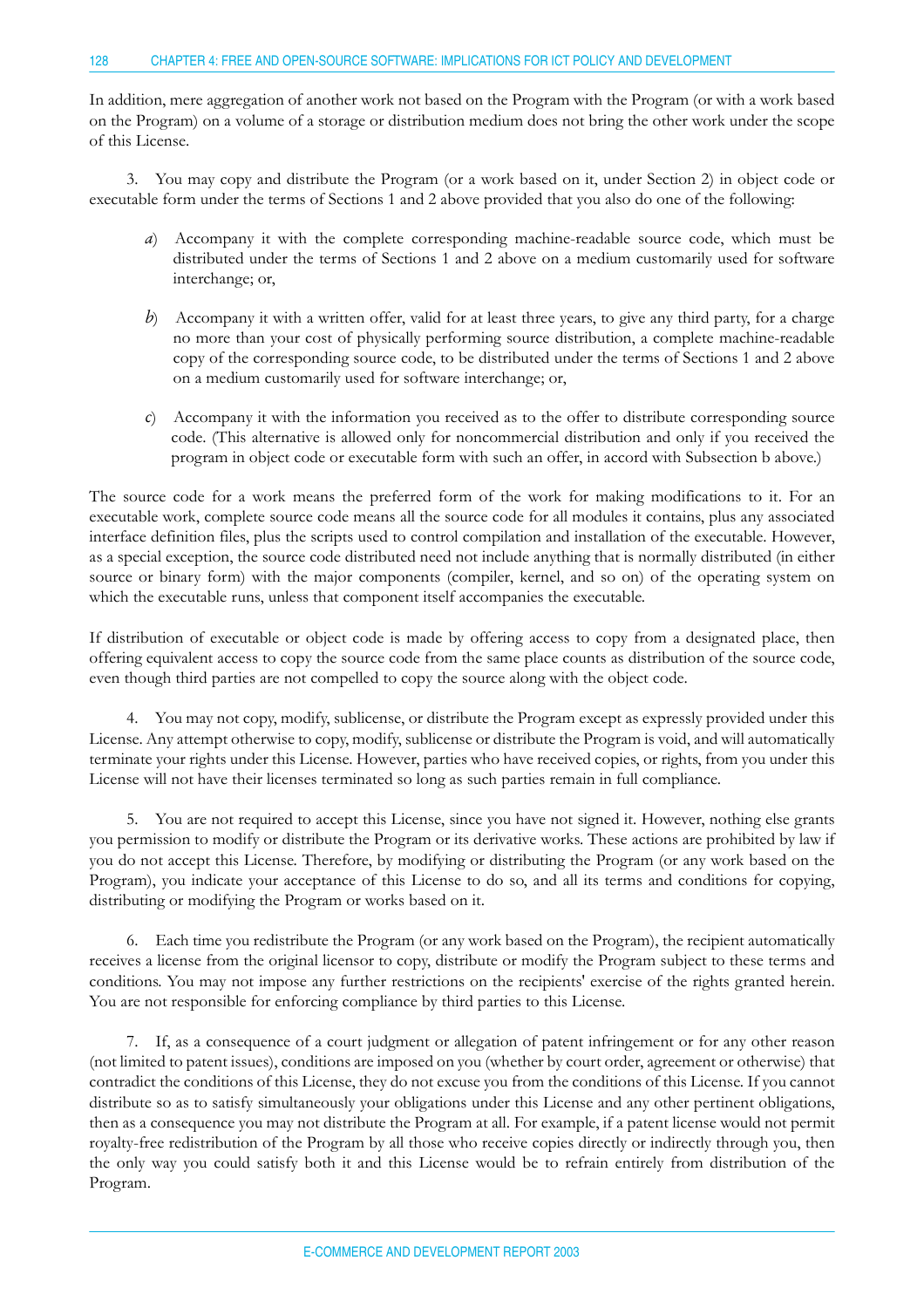If any portion of this section is held invalid or unenforceable under any particular circumstance, the balance of the section is intended to apply and the section as a whole is intended to apply in other circumstances.

It is not the purpose of this section to induce you to infringe any patents or other property right claims or to contest validity of any such claims; this section has the sole purpose of protecting the integrity of the free software distribution system, which is implemented by public license practices. Many people have made generous contributions to the wide range of software distributed through that system in reliance on consistent application of that system; it is up to the author/donor to decide if he or she is willing to distribute software through any other system and a licensee cannot impose that choice.

This section is intended to make thoroughly clear what is believed to be a consequence of the rest of this License.

8. If the distribution and/or use of the Program is restricted in certain countries either by patents or by copyrighted interfaces, the original copyright holder who places the Program under this License may add an explicit geographical distribution limitation excluding those countries, so that distribution is permitted only in or among countries not thus excluded. In such case, this License incorporates the limitation as if written in the body of this License.

9. The Free Software Foundation may publish revised and/or new versions of the General Public License from time to time. Such new versions will be similar in spirit to the present version, but may differ in detail to address new problems or concerns.

Each version is given a distinguishing version number. If the Program specifies a version number of this License which applies to it and "any later version", you have the option of following the terms and conditions either of that version or of any later version published by the Free Software Foundation. If the Program does not specify a version number of this License, you may choose any version ever published by the Free Software Foundation.

10. If you wish to incorporate parts of the Program into other free programs whose distribution conditions are different, write to the author to ask for permission. For software which is copyrighted by the Free Software Foundation, write to the Free Software Foundation; we sometimes make exceptions for this. Our decision will be guided by the two goals of preserving the free status of all derivatives of our free software and of promoting the sharing and reuse of software generally.

### **NO WARRANTY**

11. BECAUSE THE PROGRAM IS LICENSED FREE OF CHARGE, THERE IS NO WARRANTY FOR THE PROGRAM, TO THE EXTENT PERMITTED BY APPLICABLE LAW. EXCEPT WHEN OTHERWISE STATED IN WRITING THE COPYRIGHT HOLDERS AND/OR OTHER PARTIES PROVIDE THE PROGRAM "AS IS" WITHOUT WARRANTY OF ANY KIND, EITHER EXPRESSED OR IMPLIED, INCLUDING, BUT NOT LIMITED TO, THE IMPLIED WARRANTIES OF MERCHANTABILITY AND FITNESS FOR A PARTICULAR PURPOSE. THE ENTIRE RISK AS TO THE QUALITY AND PERFORMANCE OF THE PROGRAM IS WITH YOU. SHOULD THE PROGRAM PROVE DEFECTIVE, YOU ASSUME THE COST OF ALL NECESSARY SERVICING, REPAIR OR CORRECTION.

12. IN NO EVENT UNLESS REQUIRED BY APPLICABLE LAW OR AGREED TO IN WRITING WILL ANY COPYRIGHT HOLDER, OR ANY OTHER PARTY WHO MAY MODIFY AND/OR REDISTRIBUTE THE PROGRAM AS PERMITTED ABOVE, BE LIABLE TO YOU FOR DAMAGES, INCLUDING ANY GENERAL, SPECIAL, INCIDENTAL OR CONSEQUENTIAL DAMAGES ARISING OUT OF THE USE OR INABILITY TO USE THE PROGRAM (INCLUDING BUT NOT LIMITED TO LOSS OF DATA OR DATA BEING RENDERED INACCURATE OR LOSSES SUSTAINED BY YOU OR THIRD PARTIES OR A FAILURE OF THE PROGRAM TO OPERATE WITH ANY OTHER PROGRAMS), EVEN IF SUCH HOLDER OR OTHER PARTY HAS BEEN ADVISED OF THE POSSIBILITY OF SUCH DAMAGES.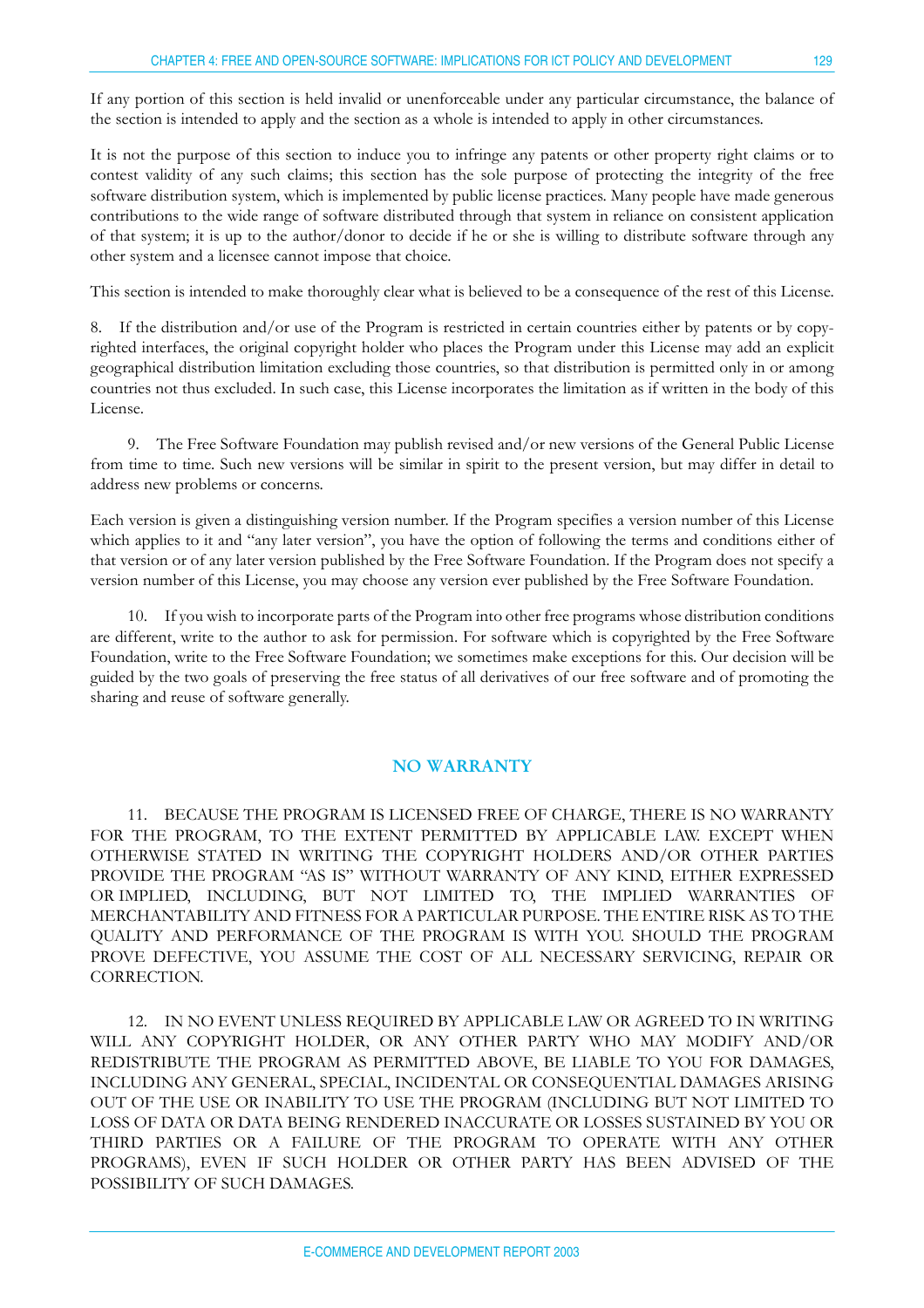#### **END OF TERMS AND CONDITIONS** *How to Apply These Terms to Your New Programs*

If you develop a new program, and you want it to be of the greatest possible use to the public, the best way to achieve this is to make it free software which everyone can redistribute and change under these terms.

To do so, attach the following notices to the program. It is safest to attach them to the start of each source file to most effectively convey the exclusion of warranty; and each file should have at least the "copyright" line and a pointer to where the full notice is found.

> $\leq$  one line to give the program's name and a brief idea of what it does. $\geq$  Copyright<sup>©</sup>  $\epsilon$  vear>  $\epsilon$  name of author>

This program is free software; you can redistribute it and/or modify it under the terms of the GNU General Public License as published by the Free Software Foundation; either version 2 of the License, or (at your option) any later version.

This program is distributed in the hope that it will be useful, but WITHOUT ANY WARRANTY; without even the implied warranty of MERCHANTABILITY or FITNESS FOR A PARTICULAR PURPOSE. See the GNU General Public License for more details.

You should have received a copy of the GNU General Public License along with this program; if not, write to the Free Software Foundation, Inc., 59 Temple Place, Suite 330, Boston, MA 02111-1307 USA

Also add information on how to contact you by electronic and paper mail.

If the program is interactive, make it output a short notice like this when it starts in an interactive mode:

Gnomovision version 69, Copyright<sup>©</sup> year name of author Gnomovision comes with ABSOLUTELY NO WARRANTY; for details type `show w'. This is free software, and you are welcome to redistribute it under certain conditions; type `show c' for details.

The hypothetical commands `show w' and `show c' should show the appropriate parts of the General Public License. Of course, the commands you use may be called something other than `show w' and `show c'; they could even be mouse-clicks or menu items--whatever suits your program.

You should also get your employer (if you work as a programmer) or your school, if any, to sign a "copyright disclaimer" for the program, if necessary. Here is a sample; alter the names:

> Yoyodyne, Inc., hereby disclaims all copyright interest in the program `Gnomovision' (which makes passes at compilers) written by James Hacker.

<signature of Ty Coon>, 1 April 1989 Ty Coon, President of Vice

This General Public License does not permit incorporating your program into proprietary programs. If your program is a subroutine library, you may consider it more useful to permit linking proprietary applications with the library. If this is what you want to do, use the GNU Library General Public License instead of this License.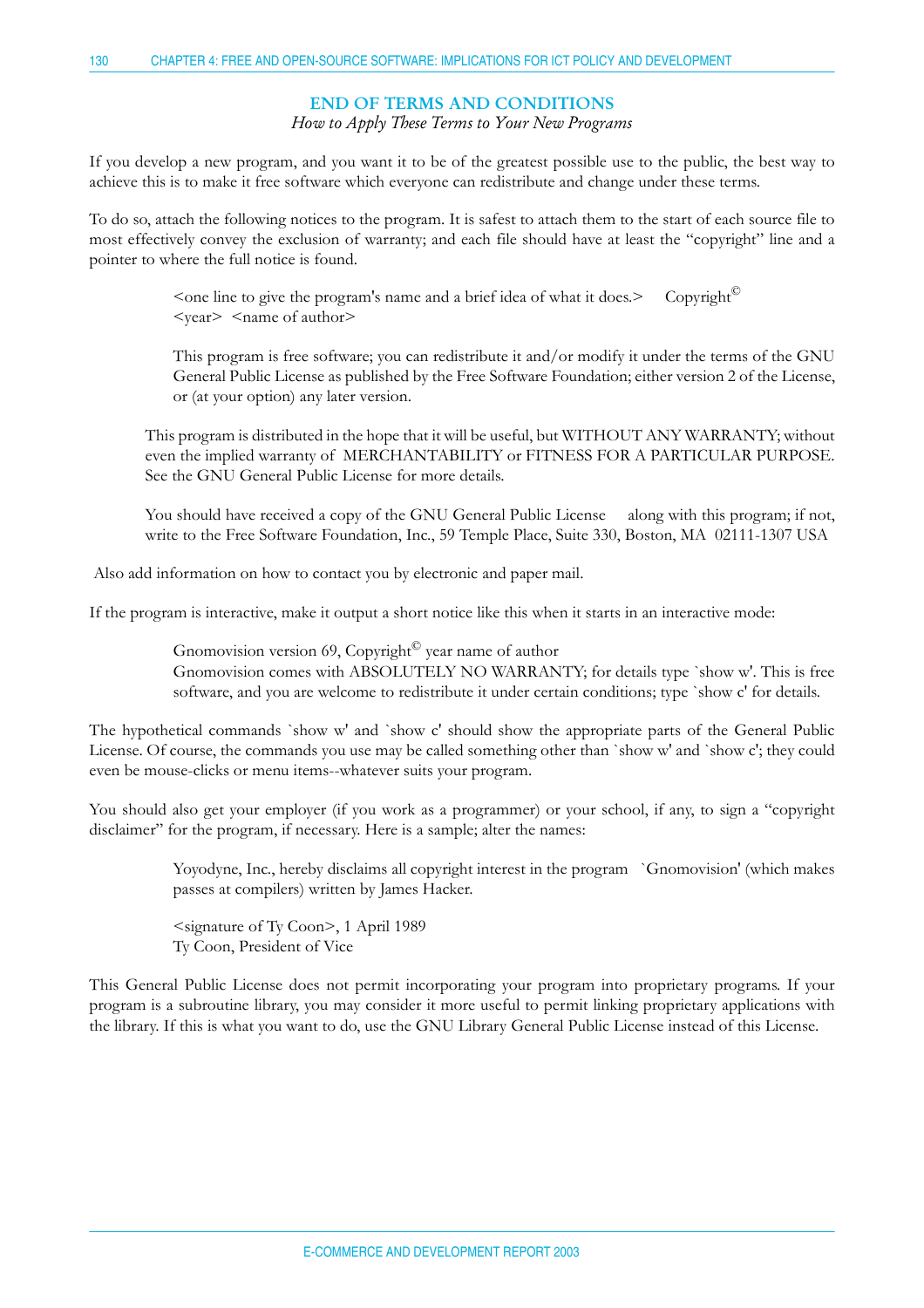### **Annex II**

The text of the Open Source Definition is reproduced here in the form in which it appeared on the Open Source Initiative site http://www.opensource.org/docs/definition.php on 13 August 2003.

#### **The Open Source Definition** *Version 1.9*

The indented, italicized sections below appear as annotations to the Open Source Definition (OSD) and are *not* a part of the OSD.

#### **Introduction**

Open source doesn't just mean access to the source code. The distribution terms of open-source software must comply with the following criteria:

### **1. Free Redistribution**

The license shall not restrict any party from selling or giving away the software as a component of an aggregate software distribution containing programs from several different sources. The license shall not require a royalty or other fee for such sale.

> *Rationale: By constraining the license to require free redistribution, we eliminate the temptation to throw away many long-term gains in order to make a few short-term sales dollars. If we didn't do this, there would be lots of pressure for cooperators to defect.*

#### **2. Source Code**

The program must include source code, and must allow distribution in source code as well as compiled form. Where some form of a product is not distributed with source code, there must be a well-publicized means of obtaining the source code for no more than a reasonable reproduction cost–preferably, downloading via the Internet without charge. The source code must be the preferred form in which a programmer would modify the program. Deliberately obfuscated source code is not allowed. Intermediate forms such as the output of a preprocessor or translator are not allowed.

> *Rationale: We require access to un-obfuscated source code because you can't evolve programs without modifying them. Since our purpose is to make evolution easy, we require that modification be made easy.*

#### **3. Derived Works**

The license must allow modifications and derived works, and must allow them to be distributed under the same terms as the license of the original software.

> *Rationale: The mere ability to read source isn't enough to support independent peer review and rapid evolutionary selection. For rapid evolution to happen, people need to be able to experiment with and redistribute modifications.*

#### **4. Integrity of the Author's Source Code**

The license may restrict source-code from being distributed in modified form only if the license allows the distribution of "patch files" with the source code for the purpose of modifying the program at build time. The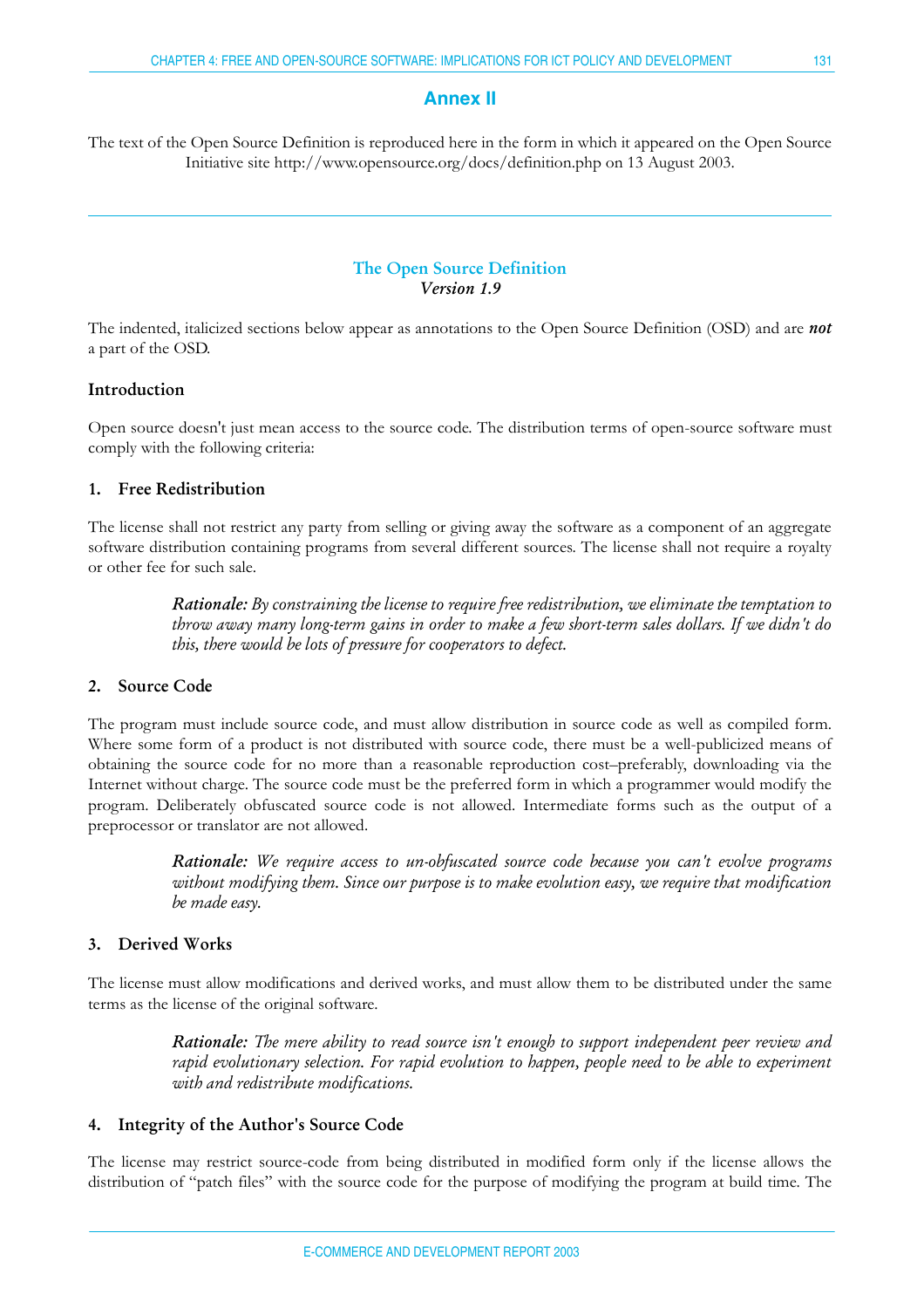license must explicitly permit distribution of software built from modified source code. The license may require derived works to carry a different name or version number from the original software.

> *Rationale: Encouraging lots of improvement is a good thing, but users have a right to know who is responsible for the software they are using. Authors and maintainers have reciprocal right to know what they're being asked to support and protect their reputations.*

> *Accordingly, an open-source license must guarantee that source be readily available, but may require that it be distributed as pristine base sources plus patches. In this way, "unofficial" changes can be made available but readily distinguished from the base source.*

### **5. No Discrimination against Persons or Groups**

The license must not discriminate against any person or group of persons.

*Rationale: In order to get the maximum benefit from the process, the maximum diversity of persons and groups should be equally eligible to contribute to open sources. Therefore we forbid any open-source license from locking anybody out of the process.*

*Some countries, including the United States, have export restrictions for certain types of software. An OSD-conformant license may warn licensees of applicable restrictions and remind them that they are obliged to obey the law; however, it may not incorporate such restrictions itself.*

### **6. No Discrimination against Fields of Endeavor**

The license must not restrict anyone from making use of the program in a specific field of endeavor. For example, it may not restrict the program from being used in a business, or from being used for genetic research.

> *Rationale: The major intention of this clause is to prohibit license traps that prevent open source from being used commercially. We want commercial users to join our community, not feel excluded from it.*

#### **7. Distribution of License**

The rights attached to the program must apply to all to whom the program is redistributed without the need for execution of an additional license by those parties.

> *Rationale: This clause is intended to forbid closing up software by indirect means such as requiring a non-disclosure agreement.*

#### **8. License Must Not Be Specific to a Product**

The rights attached to the program must not depend on the program's being part of a particular software distribution. If the program is extracted from that distribution and used or distributed within the terms of the program's license, all parties to whom the program is redistributed should have the same rights as those that are granted in conjunction with the original software distribution.

*Rationale: This clause forecloses yet another class of license traps.*

### **9. The License Must Not Restrict Other Software**

The license must not place restrictions on other software that is distributed along with the licensed software. For example, the license must not insist that all other programs distributed on the same medium must be open-source software.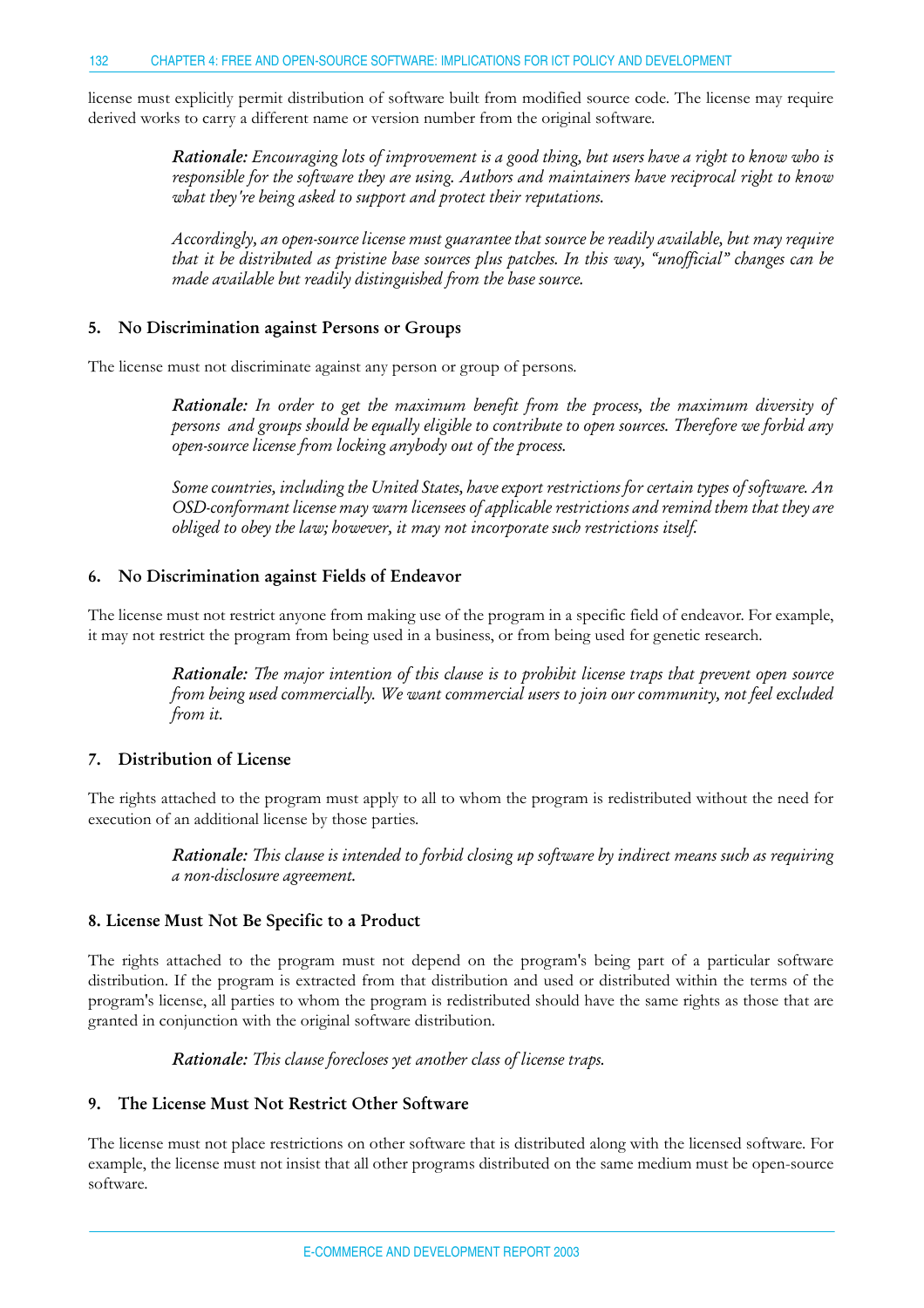*Rationale: Distributors of open-source software have the right to make their own choices about their own software.*

*Yes, the GPL is conformant with this requirement. Software linked with GPLed libraries only inherits the GPL if it forms a single work, not any software with which they are merely distributed.*

### **10. The License Must Be Technology-Neutral**

No provision of the license may be predicated on any individual technology or style of interface.

**Rationale:** This provision is aimed specifically aimed at licenses which require an explicit gesture of assent in order to establish a contract between licensor and licensee. Provisions mandating so-called "click-wrap" may conflict with important methods of software distribution such as FTP download, CD-ROM anthologies, and Web mirroring; such provisions may also hinder code re-use. Conformant licenses must allow for the possibility that (a) redistribution of the software will take place over non-Web channels that do not support click-wrapping of the download, and that (b) the covered code (or re-used portions of covered code) may run in a non-GUI environment that cannot support popup dialogues.